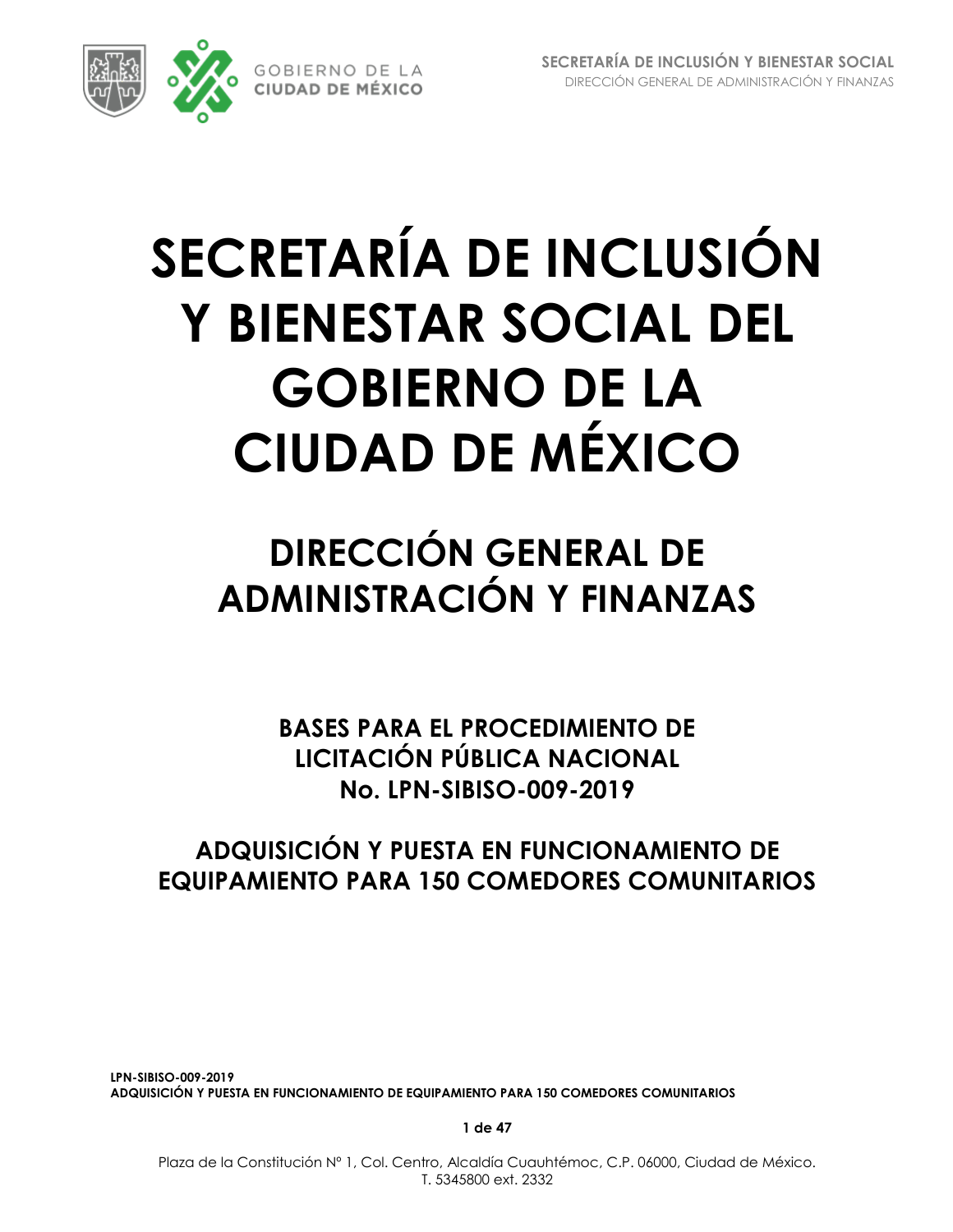

## **SECRETARÍA DE INCLUSIÓN Y BIENESTAR SOCIAL BASES PARA LA LICITACIÓN PÚBLICA NACIONAL NÚMERO LPN-SIBISO-009-2019**

EN CUMPLIMIENTO A LO ESTABLECIDO EN LOS ARTÍCULOS 134 DE LA CONSTITUCIÓN POLÍTICA DE LOS ESTADOS UNIDOS MEXICANOS, 26, 27 INCISO a), 28, 30 FRACCIÓN I, 32 Y 33 DE LA LEY DE ADQUISICIONES PARA EL DISTRITO FEDERAL Y 36 DE SU REGLAMENTO, ASÍ COMO AL NUMERAL 5 DE LA CIRCULAR UNO 2019, "NORMATIVIDAD EN MATERIA DE ADMINISTRACIÓN DE RECURSOS", LA **SECRETARÍA DE INCLUSIÓN Y BIENESTAR SOCIAL DEL GOBIERNO DE LA CIUDAD DE MÉXICO**, POR CONDUCTO DE LA DIRECCIÓN GENERAL DE ADMINISTRACIÓN Y FINANZAS, EN ADELANTE DENOMINADA **"SIBISO"** UBICADA EN DIAGONAL 20 DE NOVIEMBRE NÚMERO 294, SEGUNDO PISO, COLONIA OBRERA, ALCALDÍA CUAUHTÉMOC, CÓDIGO POSTAL 06800, EN LA CIUDAD DE MÉXICO, TELÉFONOS 55226790 Y 55226721, CELEBRARÁ LA LICITACIÓN PÚBLICA NACIONAL NÚMERO **LPN-SIBISO-009-2019**, PARA ADQUIRIR LOS BIENES DESCRITOS A CONTINUACIÓN, BAJO LAS SIGUIENTES:

### **" B A S E S "**

### **1 DESCRIPCIÓN DE LOS BIENES OBJETO DE LA LICITACIÓN PÚBLICA.**

### **1.1 DESCRIPCIÓN GENERAL.**

ADQUISICIÓN Y PUESTA EN FUNCIONAMIENTO DE EQUIPAMIENTO PARA 150 COMEDORES **COMUNITARIOS** 

### **1.2 DESCRIPCIÓN ESPECÍFICA.**

SE DETALLA EN EL **ANEXO I (ANEXO TÉCNICO)** DE ESTAS BASES.

### **2 INFORMACIÓN GENERAL.**

### **2.1 RESPONSABLES DE LA LICITACIÓN PÚBLICA.**

LOS SERVIDORES PÚBLICOS RESPONSABLES DE LA PRESENTE LICITACIÓN PÚBLICA SON LA LIC. RAMONA HERNÁNDEZ MORALES, DIRECTORA GENERAL DE ADMINISTRACIÓN Y FINANZAS; LIC. REYNA ADELA BERNAL GUZMÁN, COORDINADORA DE RECURSOS MATERIALES, ABASTECIMIENTOS Y EL C. OSCAR MIRANDA HERNÁNDEZ, JEFE DE UNIDAD DEPARTAMENTAL DE COMPRAS Y CONTROL DE MATERIALES, QUIENES PODRÁN ACTUAR DE MANERA INDISTINTA, CONJUNTA O SEPARADAMENTE.

### **2.2 SERVIDORES PÚBLICOS DE LA "SIBISO" QUE CUENTAN CON ATRIBUCIONES PARA LA ATENCIÓN O RESOLUCIÓN DEL PRESENTE PROCEDIMIENTO.**

DE CONFORMIDAD CON LOS *"LINEAMIENTOS PARA LA PRESENTACIÓN DE DECLARACIÓN DE INTERESES Y MANIFESTACIÓN DE NO CONFLICTO DE INTERESES A CARGO DE LAS PERSONAS SERVIDORAS PÚBLICAS DE LA ADMINISTRACIÓN PÚBLICA DE LA CIUDAD DE MÉXICO Y HOMÓLOGOS QUE SE SEÑALAN"*, LOS SERVIDORES PÚBLICOS DE LA **"SIBISO"** QUE CUENTAN CON ATRIBUCIONES PARA LA ATENCIÓN O RESOLUCIÓN DEL PRESENTE PROCEDIMIENTO SON LOS TITULARES DE LAS SIGUIENTES ÁREAS Y SUS RESPECTIVOS REPRESENTANTES QUE SE MENCIONAN A CONTINUACIÓN, QUIENES PODRÁN ACTUAR DE MANERA INDISTINTA, CONJUNTA O SEPARADAMENTE.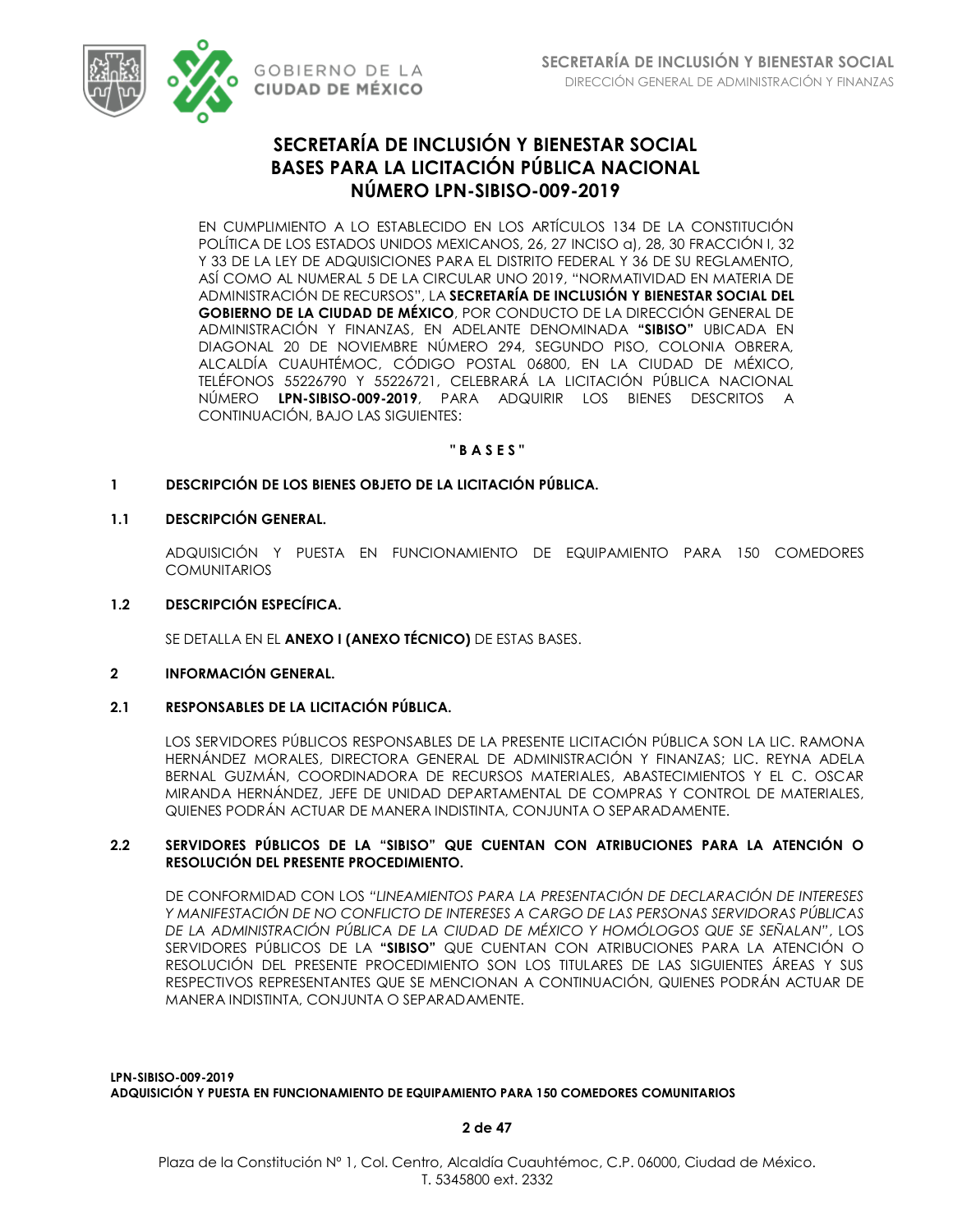

| <b>NOMBRE</b>                                          | <b>CARGO</b>                                                              |  |  |  |  |
|--------------------------------------------------------|---------------------------------------------------------------------------|--|--|--|--|
| DRA. ALMUDENA OCEJO ROJO                               | SECRETARIA DE INCLUSIÓN Y BIENESTAR SOCIAL                                |  |  |  |  |
| LIC. RAMONA HERNÁNDEZ MORALES                          | GENERAL DE ADMINISTRACIÓN<br>DIRECTORA<br><b>FINANZAS</b>                 |  |  |  |  |
| LIC. REYNA ADELA BERNAL GUZMÁN                         | COORDINADORA DE RECURSOS<br>MATERIALES,<br>ABASTECIMIENTOS Y SERVICIOS    |  |  |  |  |
| C. OSCAR MIRANDA HERNÁNDEZ                             | JEFE DE UNIDAD DEPARTAMENTAL DE COMPRAS Y<br><b>CONTROL DE MATERIALES</b> |  |  |  |  |
| LIC. VÍCTOR MANUEL TORRES OLIVARES                     | DIRECTOR EJECUTIVO DE ASUNTOS ESTRATÉGICOS                                |  |  |  |  |
| MTRA.<br>LETICIA SUSANA<br><b>CRUICKSHANK</b><br>SORIA | DIRECTORA DE RELACIONES GUBERNAMENTALES                                   |  |  |  |  |

### **2.3 COSTO, PERÍODO Y LUGAR DE VENTA DE LAS BASES.**

ESTAS BASES ESTARÁN A DISPOSICIÓN DE LOS INTERESADOS PARA SU CONSULTA Y ADQUISICIÓN EL **JUEVES 24, VIERNES 25 Y LUNES 28 DE OCTUBRE DE 2019,** EN UN HORARIO DE **09:00 A 15:00 HORAS**, EN LA COORDINACIÓN DE RECURSOS MATERIALES, ABASTECIMIENTOS Y SERVICIOS, UBICADA EN DIAGONAL 20 DE NOVIEMBRE NÚMERO 294, SEGUNDO PISO, COLONIA OBRERA, ALCALDÍA CUAUHTÉMOC, CÓDIGO POSTAL 06800, EN LA CIUDAD DE MÉXICO.

LAS BASES TIENEN UN COSTO DE **\$3,000.00 (TRES MIL PESOS 00/100 M.N.)**, QUE DEBERÁN PAGARSE MEDIANTE DEPÓSITO BANCARIO A LA CUENTA NÚMERO **00101258122**, DE LA INSTITUCIÓN BANCARIA **SCOTIABANK INVERLAT, SOCIEDAD ANÓNIMA**; A FAVOR DE LA **SECRETARÍA DE ADMINISTRACIÓN Y FINANZAS DEL GOBIERNO DE LA CIUDAD DE MÉXICO**; SERÁ REQUISITO INDISPENSABLE QUE EL RECIBO EXPEDIDO EN LA VENTANILLA BANCARIA CONTENGA EL NÚMERO DE REFERENCIA **08010514** (VENTA DE BASES DE LICITACIÓN PÚBLICA), EN CASO CONTRARIO NO SERÁ POSIBLE REALIZAR LA COMPRA DE LAS BASES; DICHO RECIBO SE DEBERÁ CANJEAR, **DENTRO DE LAS FECHAS Y HORARIOS ESTABLECIDOS EN EL PÁRRAFO ANTERIOR,** POR LAS BASES CONCURSALES (EN MEDIO IMPRESO O ELECTRÓNICO) Y POR EL "RECIBO DE COMPRA DE BASES" EMITIDO POR LA CONVOCANTE. EL DEPÓSITO EN EFECTIVO SE EMITIRÁ ÚNICAMENTE EN LA SUCURSAL BANCARIA. NO SE ACEPTAN DEPÓSITOS Y/O PAGOS INTERBANCARIOS (BANCA ELECTRÓNICA). NO SE ACEPTARÁN PAGOS EN EFECTIVO EN EL DOMICILIO DE LA CONVOCANTE.

### **2.4 PRESUPUESTAL.**

PARA LA CELEBRACIÓN DE LA PRESENTE LICITACIÓN PÚBLICA, LA **"SIBISO"** CUENTA CON LA SUFICIENCIA PRESUPUESTAL No. 092/RC/4000/2019, EN LA PARTIDA PRESUPUESTAL 4412 "AYUDAS SOCIALES A PERSONAS U HOGARES DE ESCASOS RECURSOS", Y SU EJECUCIÓN SE SUBORDINA A CRITERIOS DE RACIONALIDAD, AUSTERIDAD Y DISCIPLINA PRESUPUESTAL.

### **2.5 CONDICIONES DE PRECIO.**

LOS PRECIOS DEBERÁN SER FIJOS Y MANTENERSE FIRMES HASTA LA ENTREGA TOTAL DE LOS BIENES Y A SATISFACCIÓN DE LA "**SIBISO";** NO SERÁN ACEPTADAS ESCALATORIAS DE PRECIOS DE NINGUNA ESPECIE,

### **LPN-SIBISO-009-2019 ADQUISICIÓN Y PUESTA EN FUNCIONAMIENTO DE EQUIPAMIENTO PARA 150 COMEDORES COMUNITARIOS**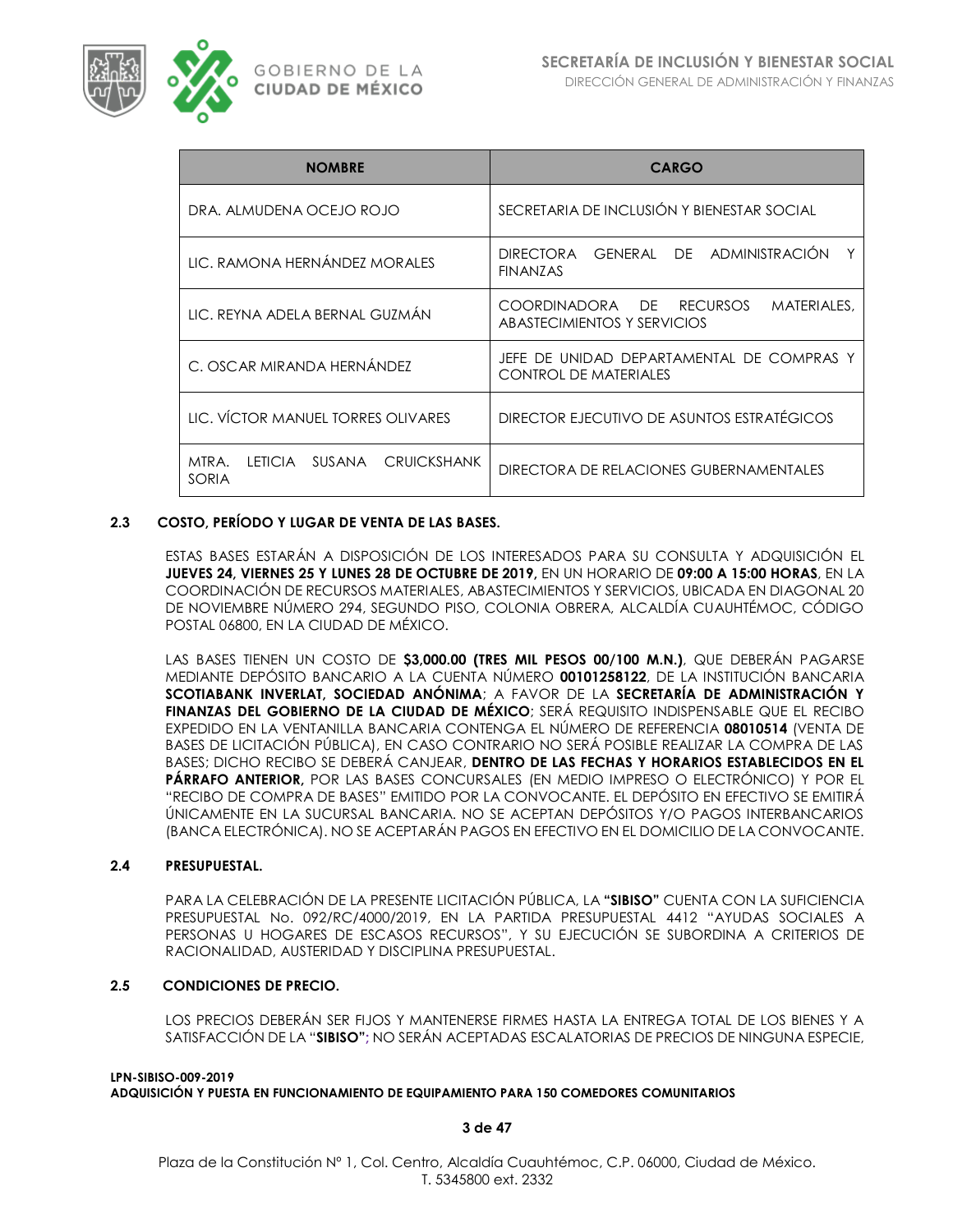

AÚN EN EL CASO DE INCREMENTO EN EL COSTO DE LOS INSUMOS, MATERIALES, O CUALQUIER OTRO BIEN NECESARIOS PARA LA ELABORACIÓN DE LOS **BIENES** OBJETO DE LA PRESENTE LICITACIÓN PÚBLICA.

### **2.6 FECHA Y CONDICIONES DE PAGO.**

LOS PAGOS CORRESPONDIENTES SE REALIZARÁN EN MONEDA NACIONAL, CONFORME A LO ESTABLECIDO EN EL ARTÍCULO 64 DE LA LEY DE ADQUISICIONES PARA EL DISTRITO FEDERAL, UNA VEZ QUE LAS FACTURAS CORRESPONDIENTES HAYAN SIDO VALIDADAS POR EL **ÁREA REQUIRENTE**, DENTRO DE LOS 20 DÍAS HÁBILES POSTERIORES A LA PRESENTACIÓN Y ADMISIÓN DE LA FACTURA QUE CUMPLA CON LOS REQUISITOS FISCALES VIGENTES DEBIDAMENTE REQUISITADA Y VALIDADA, CON LO QUE SE DEMOSTRARÁ QUE LA ENTREGA DE LOS BIENES SE REALIZÓ CONFORME A LO ESTABLECIDO

EL MÉTODO DE PAGO ANTERIORMENTE REFERIDO QUE LLEVARÁ A CABO LA **"SIBISO"** SERÁ MEDIANTE TRANSFERENCIA INTERBANCARIA, PARA LO CUAL EL LICITANTE PRESENTARÁ FACTURA ELECTRÓNICA MISMA QUE DEBE CUMPLIR EN PRIMERA INSTANCIA CON LOS REQUISITOS FISCALES ESTABLECIDOS POR EL SERVICIO DE ADMINISTRACIÓN TRIBUTARIA (SAT), DEBIENDO ANEXAR EL XML (IMPRESO Y ELECTRÓNICO A LOS CORREOS **facturas.sibiso@gmail.com**, CORRESPONDIENTE Y CONTENER LOS DATOS SIGUIENTES: NÚMERO DE CONTRATO, NÚMERO DE PARTIDA, DESCRIPCIÓN, CANTIDAD, UNIDAD DE MEDIDA, PRECIO UNITARIO, SUBTOTAL, DESGLOSE DEL IMPUESTO AL VALOR AGREGADO Y TOTAL GENERAL.

LAS FACTURAS DEBERÁN EXPEDIRSE A NOMBRE DEL **GOBIERNO DE LA CIUDAD DE MÉXICO/SECRETARÍA DE INCLUSIÓN Y BIENESTAR SOCIAL, DOMICILIO PLAZA DE LA CONSTITUCIÓN S/N, COLONIA CENTRO DE LA CIUDAD DE MÉXICO ÁREA 1, ALCALDÍA CUAUHTÉMOC, CÓDIGO POSTAL 06000, R.F.C. GDF-971205-4NA**, DEBIENDO ESTAR VIGENTES AL MOMENTO DE SU EMISIÓN.

**EL LICITANTE GANADOR, DEBERÁ EMITIR UNA FACTURA POR CADA PROYECTO TERMINADO, ES DECIR, POR CADA COMEDOR COMUNITARIO, UNA VEZ CONCLUIDOS EL SUMINISTRO Y LOS TRABAJOS DE PUESTA EN FUNCIONAMIENTO DE LOS BIENES; A DICHA FACTURA, SE DEBERÁ ANEXAR COPIA DEL ACTA DE ENTREGA-RECEPCIÓN QUE SE EMITIRÁ Y SE FIRMARÁ EN DOS TANTOS AL CONCLUIR CADA PROYECTO.**

DE CONFORMIDAD CON LO ESTABLECIDO EN EL ARTÍCULO 61, PRIMER PÁRRAFO, DE LA LEY DE ADQUISICIONES PARA EL DISTRITO FEDERAL, LOS DERECHOS Y OBLIGACIONES QUE SE DERIVEN DE LA ADJUDICACIÓN DE LA PRESENTE LICITACIÓN PÚBLICA, NO PODRÁN CEDERSE EN FORMA PARCIAL O TOTAL A FAVOR DE CUALESQUIERA OTRA PERSONA FÍSICA O MORAL, CON EXCEPCIÓN DE LOS DERECHOS DE COBRO, EN CUYO CASO, SE DEBERÁ CONTAR CON LA CONFORMIDAD PREVIA Y POR ESCRITO DE LA CONVOCANTE.

EL (LOS) LICITANTE(S) ADJUDICADO(S), DEBERÁ(N) DIRIGIRSE A LA **COORDINACIÓN DE FINANZAS** DE LA **"SIBISO"**, UBICADA EN DIAGONAL 20 DE NOVIEMBRE NÚMERO 294, SEGUNDO PISO, COLONIA OBRERA, ALCALDÍA CUAUHTÉMOC, CÓDIGO POSTAL 06800, EN LA CIUDAD DE MÉXICO, CON EL PROPÓSITO DE REALIZAR EL PROCEDIMIENTOS PARA LA INCLUSIÓN AL CATÁLOGO DE CUENTAS BANCARIAS DE PROVEEDORES DEL GOBIERNO DE LA CIUDAD DE MÉXICO; PARA LOS LICITANTES QUE YA HAYA REALIZADO ANTE LA **"SIBISO"** EL TRÁMITE PARA SU REGISTRO EN EL REFERIDO CATÁLOGO, NO SERÁ NECESARIO QUE LO EFECTÚEN DE NUEVA CUENTA.

### **2.7 ANTICIPOS.**

NO HABRÁ ANTICIPOS*.*

### **2.8 IDIOMA EN EL QUE PRESENTARÁN SUS PROPUESTAS.**

IDIOMA ESPAÑOL.

### **LPN-SIBISO-009-2019 ADQUISICIÓN Y PUESTA EN FUNCIONAMIENTO DE EQUIPAMIENTO PARA 150 COMEDORES COMUNITARIOS**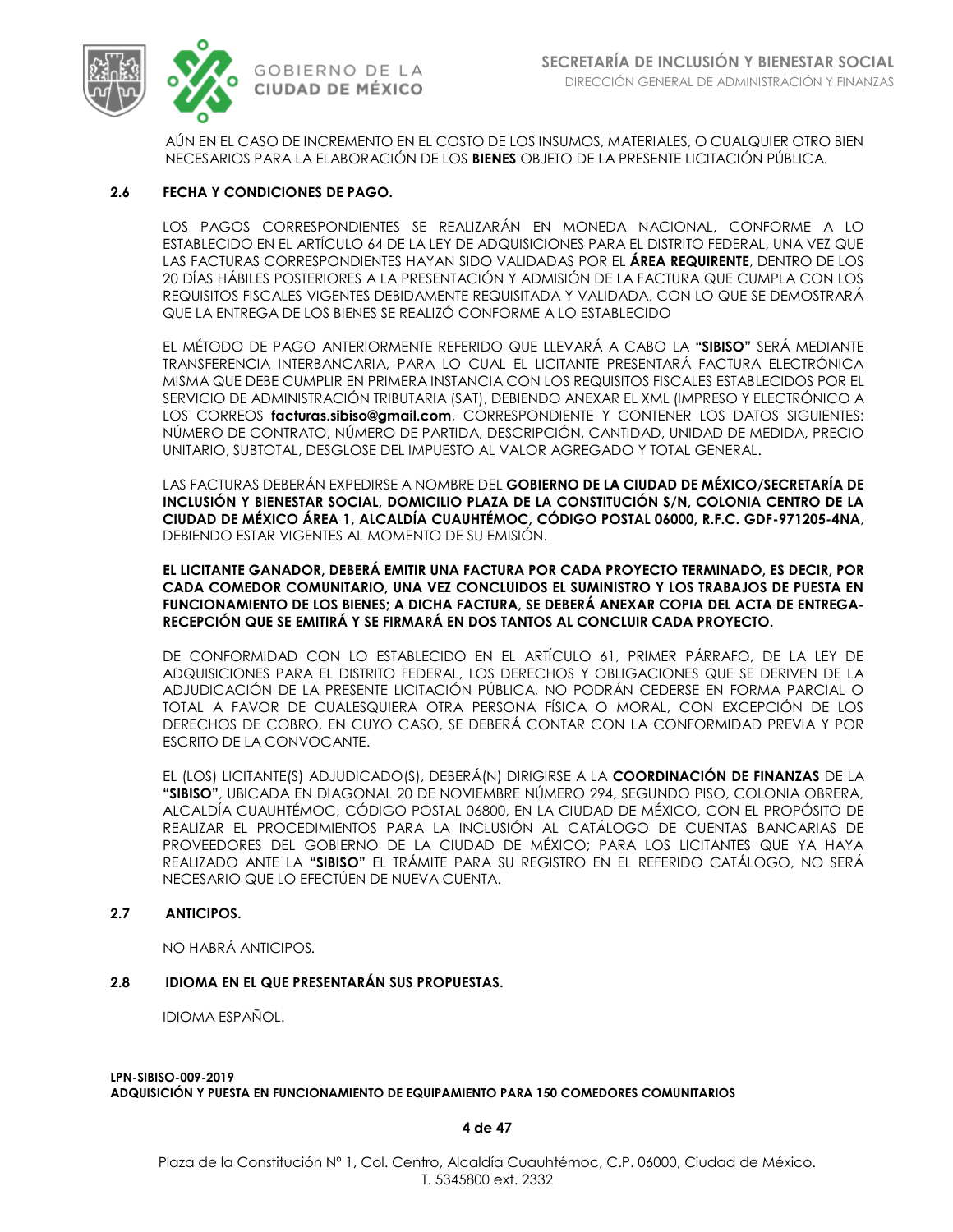

### **2.9 PLAZO, LUGAR Y CONDICIONES DE ENTREGA DE LOS BIENES.**

### **2.9.1 PLAZO DE ENTREGA Y VIGENCIA DEL CONTRATO.**

LOS LICITANTES DEBERÁN ENTREGAR DENTRO DE SU OFERTA TÉCNICA, UNA PROPUESTA DE SU CRONOGRAMA DE ENTREGAS, EL CUAL DEBERÁ CONTEMPLAR EL SUMINISTRO DE LOS BIENES Y LA PUESTA EN FUNCIONAMIENTO.

ASÍ MISMO, LA VIGENCIA DEL CONTRATO SERÁ A PARTIR DE LA FIRMA DEL CONTRATO Y HASTA EL **AL 31 DE DICIEMBRE DE 2019.**

### **2.9.2 LUGAR DE ENTREGA.**

LA ENTREGA DE LOS BIENES SE LLEVARÁ A CABO EN EL ALMACÉN DEL LICITANTE ADJUDICADO, QUEDANDO DICHOS BIENES BAJO SU RESGUARDO, HASTA EL MOMENTO EN QUE LA **"SIBISO"** A TRAVÉS DE LA DIRECCIÓN DE ASUNTOS ESTRATÉGICOS COMO ÁREA REQUIRENTE, EN CONJUNTO CON LA UNIDAD DEPARTAMENTAL DE ALMACÉN CENTRAL, AMBOS DE LA **"SIBISO"**, INFORMEN POR ESCRITO LA FECHA EN QUE SE LLEVARÁ A CABO LA DISTRIBUCIÓN DE LOS BIENES, EN CADA UNO DE LOS DOMICILIOS DESCRITOS EN EL **ANEXO II** DE LAS BASES CONCURSALES; EN EL CUAL SE REALIZARÁ EL LEVANTAMIENTO DE LAS CONSTANCIAS CORRESPONDIENTES QUE ACREDITEN LO ANTERIOR HACIENDO CONSTAR EL DOMICILIO DE RESGUARDO, LO ANTERIOR EN TÉRMINOS DE LA NORMA 56 DE LAS NORMAS GENERALES DE BIENES MUEBLES DE LA ADMINISTRACIÓN PÚBLICA DEL DISTRITO FEDERAL.

EL LICITANTE DEBERÁ CONTAR CON UNA BODEGA DE POR LO MENOS 400 M<sup>2</sup> COMO MÍNIMO PARA EL RESGUARDO DE LOS MATERIALES; EN CASO DE QUE EL LICITANTE TENGA SU BODEGA EN EL INTERIOR DE LA REPÚBLICA MEXICANA DEBERÁ ARRENDAR UNA BODEGA CON DICHAS CARACTERÍSTICAS EN LA CIUDAD DE MÉXICO, SIN COSTO ALGUNO PARA LA **"SIBISO"**.

### **2.9.3 CONDICIONES DE ENTREGA.**

LOS BIENES DEBERÁN ENCONTRARSE NUEVOS Y SIN USO, EMPACADOS Y/O EMBALADOS DE LA MANERA QUE EL PROVEEDOR CONSIDERE CONVENIENTE PARA GARANTIZAR LA PROTECCIÓN DE LOS MISMOS DURANTE SU TRASLADO Y ALMACENAMIENTO TEMPORAL, LO QUE SERÁ BAJO LA RESPONSABILIDAD Y COSTO DEL PROVEEDOR.

### **2.9.4 ORIGEN DE LOS BIENES.**

LOS BIENES OBJETO DE LA PRESENTE LICITACIÓN PÚBLICA DEBERÁN CONTAR CUANDO MENOS CON UN 50% (CINCUENTA POR CIENTO) DE INTEGRACIÓN NACIONAL, EL QUE SERÁ DETERMINADO TOMANDO EN CUENTA EL COSTO NETO DE MANUFACTURA DEL BIEN, QUE SIGNIFICA CONSIDERAR TODOS LOS COSTOS MENOS LA PROMOCIÓN DE VENTAS, COMERCIALIZACIÓN Y DE SERVICIO POSTERIOR A LA VENTA, REGALÍAS, EMBARQUE, ASÍ COMO LOS COSTOS FINANCIEROS, LO ANTERIOR DEBERÁ MANIFESTARLO EN SU PROPUESTA TÉCNICA, CONFORME AL PUNTO 6.2 INCISO C) DE ESTAS BASES.

### **2.10 PERÍODO DE GARANTÍA.**

EL PERÍODO DE GARANTÍA MÍNIMO QUE SE REQUIERE ES DE 12 MESES CONTRA DEFECTOS DE FABRICACIÓN (MANO DE OBRA Y MATERIALES CON LOS QUE FUERON FABRICADOS), CONSIDERADO A PARTIR DE LA FECHA EN QUE HAYAN SIDO ACEPTADOS POR LA **"SIBISO"**. LA GARANTÍA DEBERÁ PRESENTARSE POR ESCRITO, EN PAPEL MEMBRETADO DE LA EMPRESA O PERSONA FÍSICA QUE SE ENCUENTRE PARTICIPANDO EN LA LICITACIÓN PÚBLICA.

EN CASO DE DEFECTO, EN EL (LOS) PRODUCTO (S) PRESENTADO (S), EL PROVEEDOR ESTÁ OBLIGADO A

### **LPN-SIBISO-009-2019 ADQUISICIÓN Y PUESTA EN FUNCIONAMIENTO DE EQUIPAMIENTO PARA 150 COMEDORES COMUNITARIOS**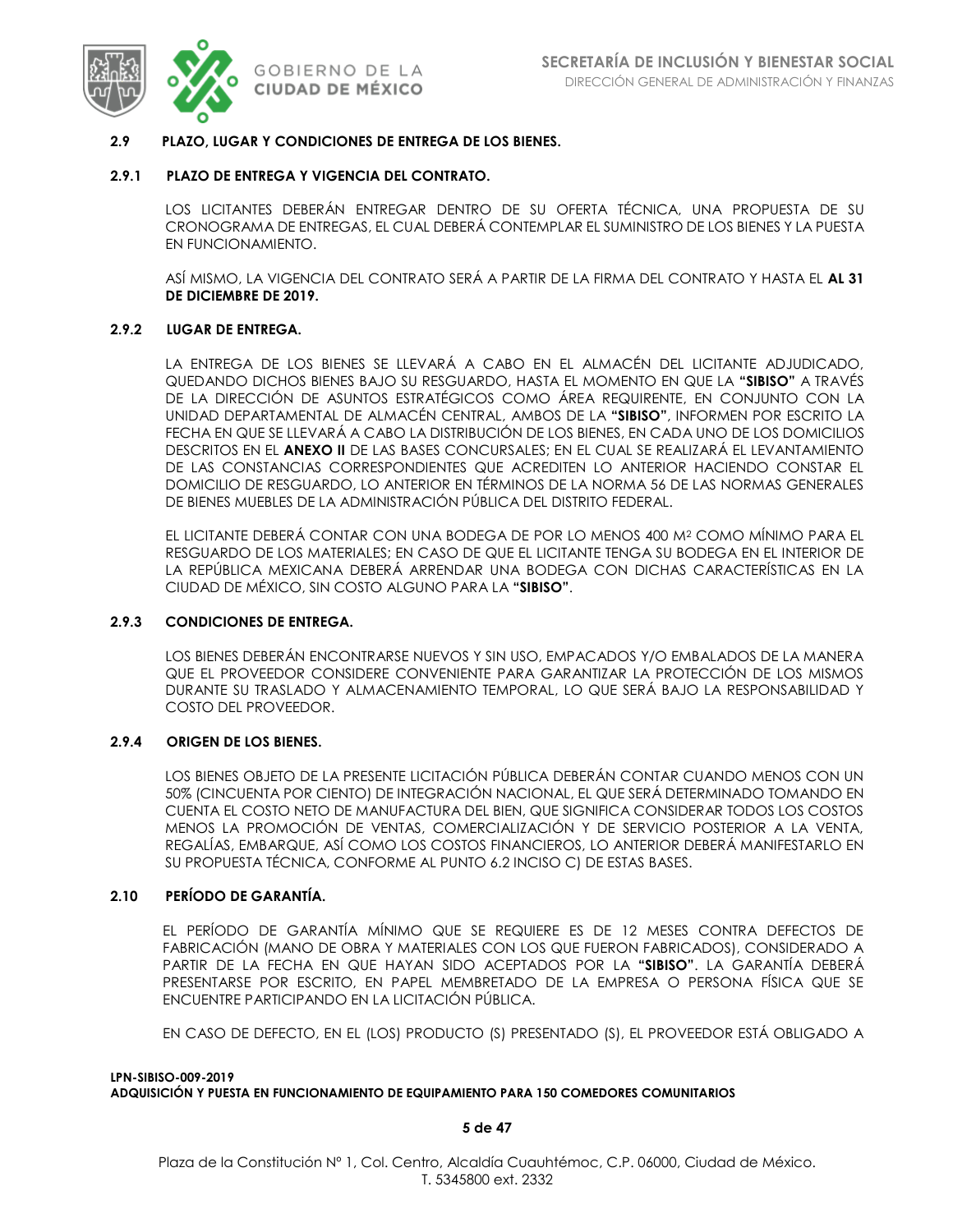

CAMBIARLO (S) POR OTRO (S) CON LAS MISMAS CARACTERÍSTICAS CONFORME A LA MUESTRA Y/O PROPUESTA TÉCNICA PRESENTADA, EN UN PLAZO NO MAYOR AL OTORGADO PARA LA ENTREGA INICIAL DE LOS MISMOS, CONTADO A PARTIR DEL DÍA SIGUIENTE A AQUÉL EN EL QUE LE SEA NOTIFICADO.

### **2.11 PATENTES, MARCAS Y DERECHOS DE AUTOR.**

LOS LICITANTES ASUMIRÁN LA RESPONSABILIDAD TOTAL PARA EL CASO DE QUE AL ENTREGAR SUS PROPUESTAS O LOS BIENES OBJETO DE LA PRESENTE LICITACIÓN PÚBLICA, INFRINJAN PATENTES, MARCAS O VIOLEN REGISTROS DE DERECHO DE AUTOR.

### **2.12 PAGOS EN EXCESO.**

TRATÁNDOSE DE PAGOS EN EXCESO QUE HAYA RECIBIDO EL (LOS) PROVEEDOR (S) GANADOR (ES), ÉSTE (ÉSTOS) DEBERÁ (N) REINTEGRAR A LA CONVOCANTE LAS CANTIDADES PAGADAS EN EXCESO, MÁS LOS INTERESES CORRESPONDIENTES, CONFORME A LO ESTABLECIDO EN EL ARTÍCULO 64, PÁRRAFOS SEGUNDO Y TERCERO DE LA LEY DE ADQUISICIONES PARA EL DISTRITO FEDERAL Y DE CONFORMIDAD CON EL ARTÍCULO 56, FRACCIÓN XV DE SU REGLAMENTO.

### **2.13 RECEPCIÓN DE MUESTRAS.**

NO APLICA.

### **2.14 PROTECCIÓN DE DATOS PERSONALES**

EN CUMPLIMIENTO AL ARTÍCULO 6 Y 7 DE LA LEY DE PROTECCIÓN DE DATOS PERSONALES EN POSESIÓN DE LOS SUJETOS OBLIGADOS DE LA CIUDAD DE MÉXICO, SE HACE DE SU CONOCIMIENTO QUE LOS DATOS PERSONALES SERÁN PROTEGIDOS CONFORME A LA NORMATIVIDAD APLICABLE.

### **3 INFORMACIÓN GENERAL DE LA LICITACIÓN PÚBLICA.**

### **3.1 CONDICIONES QUE NO PODRÁN SER NEGOCIADAS.**

DE CONFORMIDAD CON LO ESTABLECIDO EN EL ARTÍCULO 33, FRACCIÓN XIX, DE LA LEY DE ADQUISICIONES PARA EL DISTRITO FEDERAL, NINGUNA DE LAS CONDICIONES CONTENIDAS EN ESTAS BASES, ASÍ COMO LAS PROPUESTAS PRESENTADAS POR LOS LICITANTES, PODRÁN SER NEGOCIADAS, A EXCEPCIÓN DE LAS PROPUESTAS ECONÓMICAS DURANTE EL ACTO DE FALLO, DE CONFORMIDAD CON EL NUMERAL 11 DE ESTAS BASES.

### **3.2 CLÁUSULAS NO NEGOCIABLES QUE CONTENDRÁ EL CONTRATO.**

DE CONFORMIDAD CON LO ESTABLECIDO EN EL ARTÍCULO 33, FRACCIÓN XI DE LA LEY DE ADQUISICIONES PARA EL DISTRITO FEDERAL, EN EL CONTRATO QUE CON MOTIVO DEL PRESENTE PROCEDIMIENTO SE GENERE, SE INCLUIRÁN ENTRE OTRAS CLÁUSULAS LAS PENAS CONVENCIONALES, LAS CUALES NO SERÁN NEGOCIABLES.

### **4 VISITA FÍSICA.**

NO APLICA.

### **5 JUNTA DE ACLARACIONES.**

SE LLEVARÁ A CABO EL DÍA **29** DE **OCTUBRE** DE **2019** A LAS **13:00** HORAS, EN LA **SALA DE JUNTAS DE LA DIRECCIÓN GENERAL DE ADMINISTRACIÓN Y FINANZAS CON DOMICILIO EN DIAGONAL 20 DE NOVIEMBRE** 

**LPN-SIBISO-009-2019 ADQUISICIÓN Y PUESTA EN FUNCIONAMIENTO DE EQUIPAMIENTO PARA 150 COMEDORES COMUNITARIOS**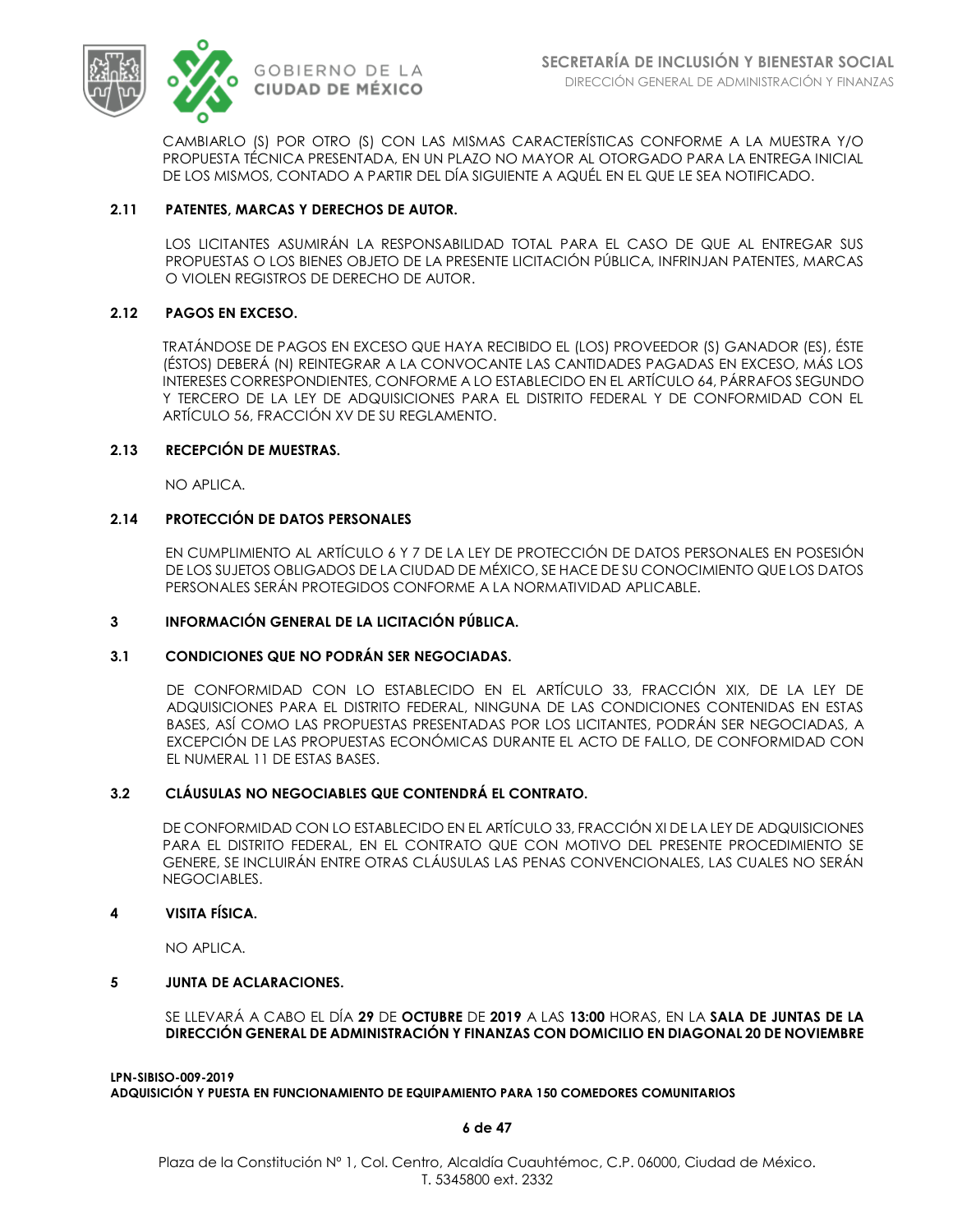



**N° 294, SEGUNDO PISO, COLONIA OBRERA, ALCALDÍA CUAUHTÉMOC, CÓDIGO POSTAL 06800, EN LA CIUDAD DE MÉXICO**. SÓLO SE ADMITIRÁ UN REPRESENTANTE POR CADA LICITANTE, EL CUAL DEBERÁ ENTREGAR LA COPIA DEL COMPROBANTE DE PAGO DE ESTAS BASES DE LICITACIÓN PÚBLICA A NOMBRE DEL LICITANTE Y DE IDENTIFICACIÓN OFICIAL VIGENTE CON FOTOGRAFÍA (CREDENCIAL PARA VOTAR, PASAPORTE O CÉDULA PROFESIONAL).

LOS CONCURSANTES PODRÁN FORMULAR PREGUNTAS CON RESPECTO AL CONTENIDO DE LAS PRESENTES BASES Y DE SU ANEXO TÉCNICO POR ESCRITO PREVIO AL EVENTO, **CUANDO MENOS 24 (VEINTICUATRO) HORAS ANTES DE LA FECHA SEÑALADA EN EL PÁRRAFO ANTERIOR LAS CUALES PODRÁN SER ENVIADAS PREFERENTEMENTE EN FORMATO DE WORD AL CORREO ELECTRÓNICO preguntas.sibiso@gmail.com o DURANTE LA CELEBRACIÓN DEL EVENTO EN FORMA VERBAL O ESCRITA**, LO CUAL QUEDARÁ ASENTADO EN EL ACTA DEL EVENTO.

LA ASISTENCIA A LA JUNTA DE ACLARACIONES NO ES OBLIGATORIA PARA LOS LICITANTES, SIN EMBARGO, LAS RESPUESTAS DADAS O LOS ACUERDOS TOMADOS EN LA MISMA POR LA "**SIBISO"**, MODIFICARAN ESTAS BASES DE LICITACIÓN PÚBLICA EN LO QUE SE DETERMINE Y FORMARÁN PARTE INTEGRANTE DE LAS MISMAS, SE ENTREGARÁ COPIA DEL ACTA A CADA UNO DE LOS LICITANTES QUE HAYAN ASISTIDO Y SE NOTIFICARÁ PERSONALMENTE A AQUELLOS QUE NO ASISTIERAN A DICHA JUNTA, EN TÉRMINOS DE LO ESTABLECIDO EN EL ARTÍCULO 37 DE LA LEY DE ADQUISICIONES PARA EL DISTRITO FEDERAL.

### **6 INSTRUCCIONES PARA LA ELABORACIÓN DE LAS PROPUESTAS.**

LA **"SIBISO"** EMITE LAS PRESENTES BASES, CON LA FINALIDAD DE QUE SE PRESENTEN LIBREMENTE, POR PARTE DE LOS INTERESADOS, PROPUESTAS SOLVENTES EN SOBRES CERRADOS, QUE SERÁN ABIERTOS PÚBLICAMENTE A FIN DE ASEGURAR A LA ADMINISTRACIÓN PUBLICA DE LA CIUDAD DE MÉXICO, LAS MEJORES CONDICIONES DISPONIBLES EN CUANTO A PRECIO, CALIDAD, FINANCIAMIENTO, OPORTUNIDAD Y DEMÁS CIRCUNSTANCIAS PERTINENTES, DE CONFORMIDAD CON LO ESTABLECIDO EN EL ARTICULO 26 DE LA LEY DE ADQUISICIONES PARA EL DISTRITO FEDERAL.

EN LA PRIMERA ETAPA SE PROCEDERÁ A LA APERTURA DE LAS MISMAS, REVISÁNDOSE CUANTITATIVA, SUCESIVA Y SEPARADAMENTE, LA DOCUMENTACIÓN LEGAL Y ADMINISTRATIVA, TÉCNICA Y ECONÓMICA, DESECHÁNDOSE LAS QUE HUBIERAN OMITIDO ALGUNOS DE LOS REQUISITOS EXIGIDOS EN ESTRICTO APEGO A LO DISPUESTO EN LOS ARTÍCULOS 30, 38 Y 43 DE LA LEY DE ADQUISICIONES DEL DISTRITO FEDERAL.

EL LICITANTE DEBERÁ INTEGRAR SU PROPUESTA EN LOS TÉRMINOS Y FORMA ESTABLECIDOS EN ESTAS BASES DE LICITACIÓN PÚBLICA.

**TODAS Y CADA UNA DE LAS FOJAS ÚTILES (ANVERSO Y REVERSO) QUE CONFORMEN LA DOCUMENTACIÓN LEGAL Y ADMINISTRATIVA, PROPUESTA TÉCNICA Y PROPUESTA ECONÓMICA QUE PRESENTEN LOS LICITANTES, DEBERÁN ESTAR FIRMADAS DE MANERA AUTÓGRAFA POR EL REPRESENTANTE LEGAL (PERSONAS MORALES) O POR LA PERSONA FÍSICA CON ACTIVIDAD EMPRESARIAL QUE ESTÉ PARTICIPANDO EN LA PRESENTE LICITACIÓN PÚBLICA, SIN TACHADURAS, NI ENMENDADURAS Y DEBERÁN PRESENTARSE CON FECHA DE ELABORACIÓN Y EN HOJAS MEMBRETADAS DE LA PERSONA FÍSICA O MORAL.**

PARA UN MEJOR CONTROL DE LA DOCUMENTACIÓN, **SE SUGIERE PRESENTARLA DE MANERA ORDENADA Y FOLIADA, CONFORME A LOS NUMERALES QUE LES CORRESPONDAN DE ESTAS BASES Y SU ANEXO TÉCNICO, PREFERENTEMENTE MECANOGRAFIADAS O CAPTURADAS EN COMPUTADORA.**

LOS LICITANTES DEBERÁN PRESENTAR **UN SOLO SOBRE CERRADO Y SELLADO**, DE MANERA INVIOLABLE, DEBIDAMENTE IDENTIFICADO CON SU NOMBRE O RAZÓN SOCIAL Y NOMBRE DEL PROCESO LICITATORIO, QUE CONTENDRÁ LA DOCUMENTACIÓN LEGAL Y ADMINISTRATIVA, PROPUESTA TÉCNICA Y PROPUESTA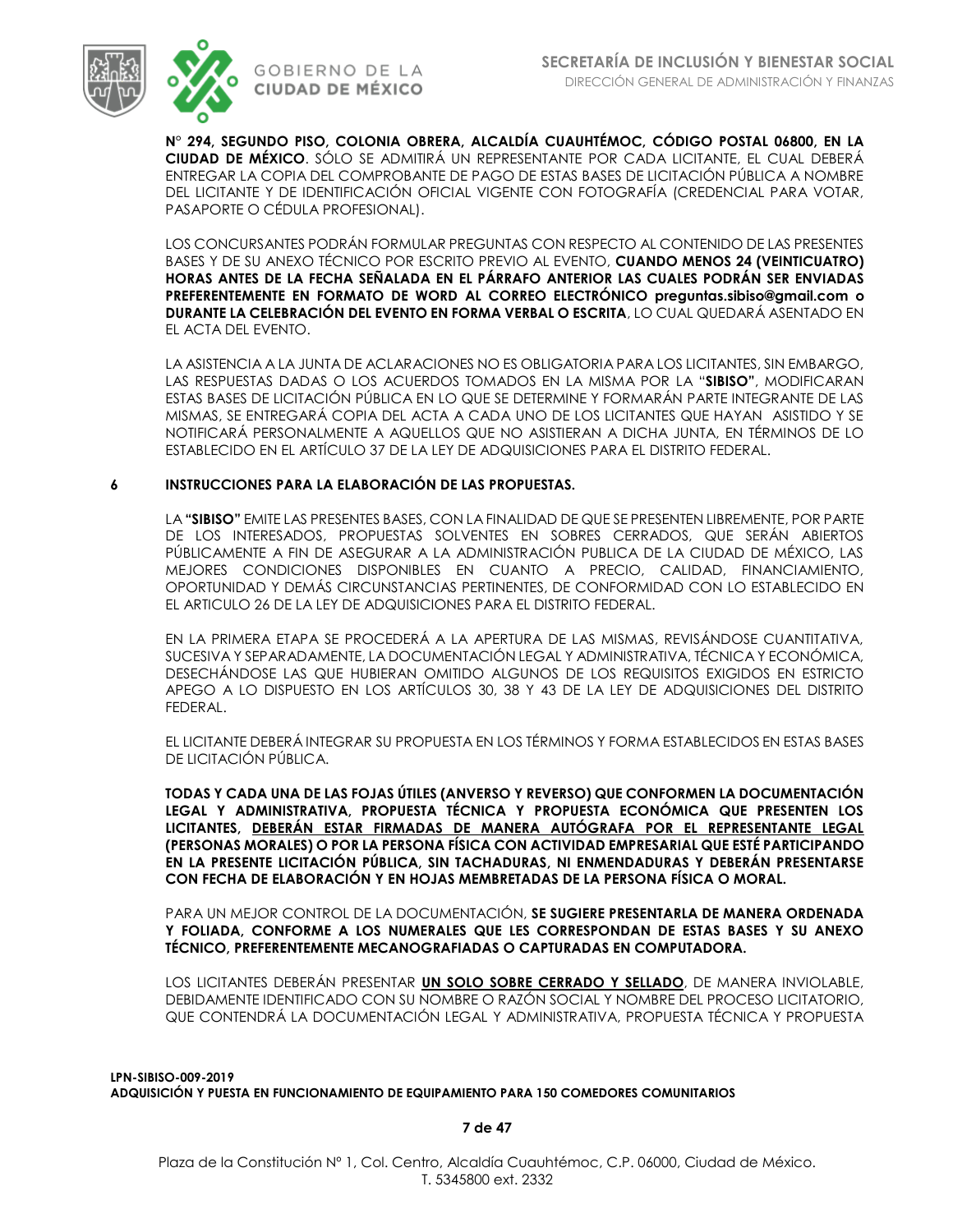

ECONÓMICA, ASÍ COMO LOS **ORIGINALES Y COPIAS** SOLICITADOS EN LOS NUMERALES **6.1, 6.2** Y **6.3,** DE LAS PRESENTES BASES DE LICITACIÓN PÚBLICA.

TODAS LAS PROPUESTAS Y ESCRITOS DEBERÁN ESTAR DIRIGIDAS A LA SECRETARÍA DE INCLUSIÓN Y BIENESTAR SOCIAL, CON ATENCIÓN A LA **LIC. RAMONA HERNÁNDEZ MORALES, DIRECTORA GENERAL DE ADMINISTRACIÓN Y FINANZAS EN LA SECRETARÍA DE INCLUSIÓN Y BIENESTAR SOCIAL.**

LA PRESENTACIÓN DE LAS PROPUESTAS IMPLICARÁ LA OBLIGACIÓN DE LOS LICITANTES DE CUMPLIR CON TODOS Y CADA UNO DE LOS TÉRMINOS Y CONDICIONES ESTABLECIDOS EN ESTAS BASES DE LICITACIÓN PÚBLICA.

### **6.1 DOCUMENTACIÓN LEGAL Y ADMINISTRATIVA.**

- A) **COPIA SIMPLE Y ORIGINAL O EN SU CASO COPIA CERTIFICADA ANTE FEDATARIO PÚBLICO PARA COTEJO**, DEL COMPROBANTE DE PAGO DE ESTAS BASES DE LICITACIÓN PÚBLICA.
- B) ESCRITO EN PAPEL MEMBRETADO DEL LICITANTE, EN EL QUE **MANIFIESTE BAJO PROTESTA DE DECIR VERDAD**, QUE ESTÁ DE ACUERDO EN TODOS Y CADA UNO DE LOS PUNTOS DE ESTAS BASES, SU ANEXO TÉCNICO Y LOS ACUERDOS TOMADOS EN LA JUNTA DE ACLARACIONES; QUE NO SE ENCUENTRA EN NINGUNO DE LOS SUPUESTOS DE IMPEDIMENTO ESTABLECIDOS EN EL ARTÍCULO 39 DE LA LEY DE ADQUISICIONES PARA EL DISTRITO FEDERAL, Y QUE NO TIENE IMPEDIMENTOS DE CARÁCTER LABORAL, FISCAL, DE SEGURIDAD SOCIAL, NI DE NINGUNA OTRA ÍNDOLE, QUE INTERFIERAN DIRECTAMENTE CON LA ENTREGA DE LOS BIENES, Y QUE EN CASO DE QUE DESPUÉS DE REALIZAR LA BÚSQUEDA ESTABLECIDA EN EL ARTÍCULO 39 BIS DE LA LEY DE ADQUISICIONES PARA EL DISTRITO FEDERAL SE LOCALICE QUE SE ENCUENTRA EN ALGUNO DE LOS SUPUESTOS AHÍ ESTABLECIDOS, ESTARÁ CONFORME A LA NO ACEPTACIÓN DE SUS PROPUESTAS.
- C) **COPIA SIMPLE Y ORIGINAL O EN SU CASO COPIA CERTIFICADA ANTE FEDATARIO PÚBLICO PARA COTEJO**, DE LA CÉDULA DEL REGISTRO FEDERAL DE CONTRIBUYENTES DEL LICITANTE Y TODOS SUS CAMBIOS FISCALES, EN CASO DE PERSONA FÍSICA LA ACTIVIDAD DEBERÁ CORRESPONDER AL OBJETO DEL PRESENTE PROCEDIMIENTO.
- D) **COPIA SIMPLE Y ORIGINAL O EN SU CASO COPIA CERTIFICADA ANTE FEDATARIO PÚBLICO PARA COTEJO**, DEL DOCUMENTO QUE ACREDITE QUE SU OBJETO SOCIAL, GIRO O ACTIVIDAD EMPRESARIAL, SE RELACIONA CON LOS BIENES OBJETO DE LA LICITACIÓN PÚBLICA NACIONAL

**PERSONAS MORALES:** ACTA CONSTITUTIVA Y SUS MODIFICACIONES EN SU CASO; DEBIDAMENTE INSCRITAS EN EL REGISTRO PÚBLICO DE COMERCIO CORRESPONDIENTE.

**PERSONAS FÍSICAS:** INSCRIPCIÓN EN EL REGISTRO FEDERAL DE CONTRIBUYENTES O CÉDULA DE IDENTIFICACIÓN FISCAL.

E) **COPIA SIMPLE Y ORIGINAL O EN SU CASO COPIA CERTIFICADA ANTE FEDATARIO PÚBLICO PARA COTEJO**, DEL DOCUMENTO QUE ACREDITE LA PERSONALIDAD DE QUIEN CUENTA CON FACULTADES PARA SUSCRIBIR LAS PROPUESTAS Y OBLIGARSE EN NOMBRE DE LA EMPRESA O PERSONA FÍSICA. **PERSONAS MORALES:** ACTA CONSTITUTIVA O PODER NOTARIAL. **PERSONAS FÍSICAS:** ACTA DE NACIMIENTO Y EN SU CASO REPRESENTADOS POR UN TERCERO, PODER NOTARIAL.

**EN AMBOS CASOS, DEBERÁN PRESENTAR ESCRITO EN EL QUE MANIFIESTE BAJO PROTESTA DE DECIR VERDAD, QUE EL PODER NO LE HA SIDO REVOCADO, LIMITADO NI MODIFICADO.**

F) **COPIA SIMPLE Y ORIGINAL O EN SU CASO COPIA CERTIFICADA ANTE FEDATARIO PÚBLICO PARA** 

**LPN-SIBISO-009-2019 ADQUISICIÓN Y PUESTA EN FUNCIONAMIENTO DE EQUIPAMIENTO PARA 150 COMEDORES COMUNITARIOS**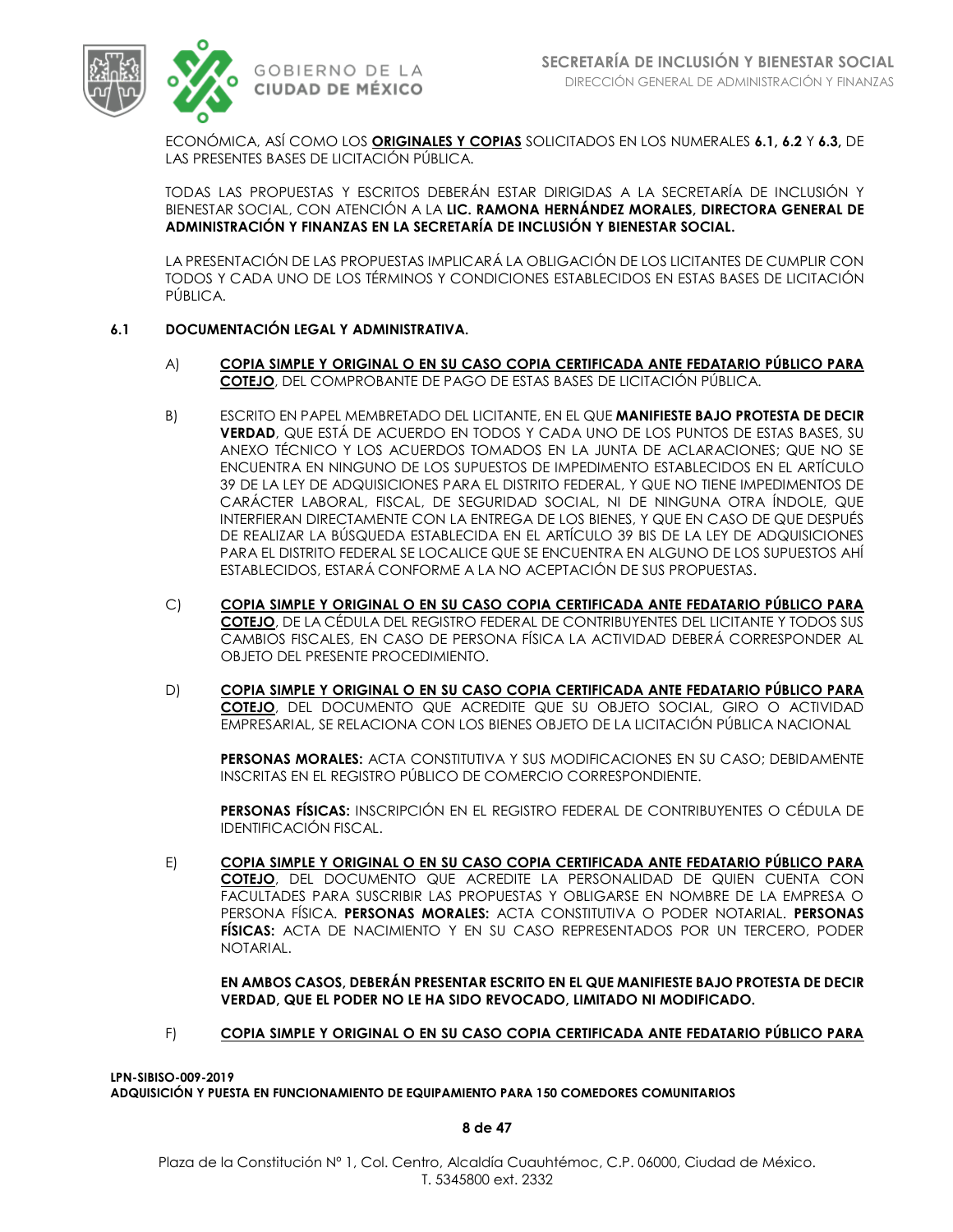



**COTEJO,** DE IDENTIFICACIÓN OFICIAL VIGENTE CON FOTOGRAFÍA DE LA PERSONA QUE ASISTA AL EVENTO (CREDENCIAL PARA VOTAR, PASAPORTE O CÉDULA PROFESIONAL), ASÍ COMO DE LA PERSONA QUE CUENTA CON FACULTADES PARA SUSCRIBIR LAS PROPUESTAS Y OBLIGARSE EN NOMBRE DE LA EMPRESA O PERSONA FÍSICA.

- G) **COPIA SIMPLE Y ORIGINAL O EN SU CASO COPIA CERTIFICADA ANTE FEDATARIO PÚBLICO PARA COTEJO,** DEL COMPROBANTE DE DOMICILIO FISCAL**.** (RECIBO DE LUZ, AGUA O TELÉFONO). LA COPIA SIMPLE DEBERÁ COINCIDIR CON EL DOCUMENTO ORIGINAL PRESENTADO. DEBIENDO CORRESPONDER EL DOMICILIO CON EL DE LA CÉDULA DEL REGISTRO FEDERAL DE CONTRIBUYENTES. (EN CASO DE CAMBIO DE DOMICILIO FISCAL, EL LICITANTE DEBERÁ PRESENTAR FORMATO R-2 DENOMINADO "CAMBIO DE SITUACIÓN FISCAL" (AVISO DE CAMBIO DE DOMICILIO FISCAL) PRESENTADO ANTE EL SERVICIO DE ADMINISTRACIÓN TRIBUTARIA "SAT").
- H) CONFORME AL ARTÍCULO 58, ÚLTIMO PÁRRAFO DE LA LEY DE AUSTERIDAD, TRANSPARENCIA EN REMUNERACIONES, PRESTACIONES Y EJERCICIO DE RECURSOS DE LA CIUDAD DE MÉXICO, EL LICITANTE DEBERÁ PRESENTAR ESCRITO EN EL QUE **MANIFIESTE BAJO PROTESTA DE DECIR VERDAD** FIRMADO EN ORIGINAL, QUE HA CUMPLIDO EN DEBIDA FORMA CON LAS OBLIGACIONES FISCALES A SU CARGO PREVISTAS POR EL CÓDIGO FISCAL DE LA CIUDAD DE MÉXICO, CORRESPONDIENTES A LOS ÚLTIMOS CINCO EJERCICIOS FISCALES, DE ACUERDO A LO INDICADO EN EL **ANEXO III** (EN ORIGINAL), ESPECIFICANDO CUALES LE APLICAN Y CUÁLES NO, ASÍ COMO INDICAR EL MOTIVO POR EL CUAL NO LE APLIQUE DICHO IMPUESTO.

EN CUMPLIMIENTO AL NUMERAL 5.4.6 DE LA CIRCULAR UNO 2019, EL LICITANTE QUE TENGA SU DOMICILIO FISCAL EN LA CIUDAD DE MÉXICO, DEBERÁ **PRESENTAR CONSTANCIA DE ADEUDO DE LOS IMPUESTOS ESTABLECIDOS PARA LA CIUDAD DE MÉXICO**, EMITIDA POR LA TESORERÍA Y EL SISTEMA DE AGUAS DE LA CIUDAD DE MÉXICO, SEGÚN CORRESPONDA (CON UNA ANTIGÜEDAD NO MAYOR A DOS MESES CONTADOS A PARTIR DE LA FECHA DE SU EXPEDICIÓN). SE DEBERÁN PRESENTAR LAS CONSTANCIAS DE ADEUDO, EN LO QUE LES RESULTE APLICABLE SOBRE: IMPUESTO PREDIAL, IMPUESTO SOBRE ADQUISICIÓN DE INMUEBLES, IMPUESTO SOBRE NÓMINAS, IMPUESTO SOBRE TENENCIA O USO DE VEHÍCULOS, IMPUESTO POR LA PRESTACIÓN DE SERVICIOS DE HOSPEDAJE Y DERECHOS POR EL SUMINISTRO DE AGUA, RELATIVAS A LOS ÚLTIMOS CINCO EJERCICIOS FISCALES, O SI LA CAUSACIÓN DE LAS CONTRIBUCIONES Y OBLIGACIONES FUERA MENOR A ESTE PLAZO, LA CONSTANCIA O SOLICITUD DE ADEUDO, DEBERÁ SER A PARTIR DE LA FECHA EN QUE SE GENERARON. PARA EL CASO DE QUE EL LICITANTE TENGA SU DOMICILIO FISCAL DENTRO DE LA CIUDAD DE MÉXICO Y NO ESTÉ SUJETO AL PAGO DEL IMPUESTO PREDIAL Y EL PAGO DE DERECHOS POR EL SUMINISTRO DE AGUA, DEBERÁ ANEXAR LOS DOCUMENTOS COMPROBATORIOS (**COPIA SIMPLE Y ORIGINAL PARA COTEJO DEL O LOS CONTRATOS DE ARRENDAMIENTO, COMODATO U OTRO**, QUE DEMUESTREN EL CUMPLIMIENTO DE LAS OBLIGACIONES DURANTE LOS 5 AÑOS SOLICITADOS) EN SU CASO. DICHOS CONTRATOS DE ARRENDAMIENTO, COMODATO U OTRO, DEBERÁN EXPRESAR LA VIGENCIA DEL CONTRATO Y QUIEN REALIZA LAS CONTRIBUCIONES DEL INMUEBLE (IMPUESTO PREDIAL Y DERECHOS POR EL SUMINISTRO DE AGUA).

EL LICITANTE QUE **NO ESTÉ SUJETO AL PAGO DE CONTRIBUCIONES EN LA JURISDICCIÓN DE LA CIUDAD DE MÉXICO** POR TENER SU DOMICILIO FISCAL EN OTRA ENTIDAD FEDERATIVA, DEBERÁ SEÑALARLO EN SU MANIFIESTO DE ACUERDO AL **ANEXO III-A**, FIRMADO EN ORIGINAL Y **BAJO PROTESTA DE DECIR VERDAD** E INCLUIR PARA EFECTOS LEGALES UN DOMICILIO PARA OÍR Y RECIBIR NOTIFICACIONES DENTRO DE LA CIUDAD DE MÉXICO, ASÍ COMO EL NOMBRE DE LAS PERSONAS AUTORIZADAS PARA OÍR Y RECIBIR TODA CLASE DE NOTIFICACIONES, ACUERDOS Y CONTRATOS DENTRO DE ESTA CIUDAD. **TENDRÁ QUE ACOMPAÑARLO DEL DOCUMENTO COMPROBATORIO (COPIA SIMPLE Y ORIGINAL PARA COTEJO DEL RECIBO DE LUZ, AGUA O TELÉFONO)**.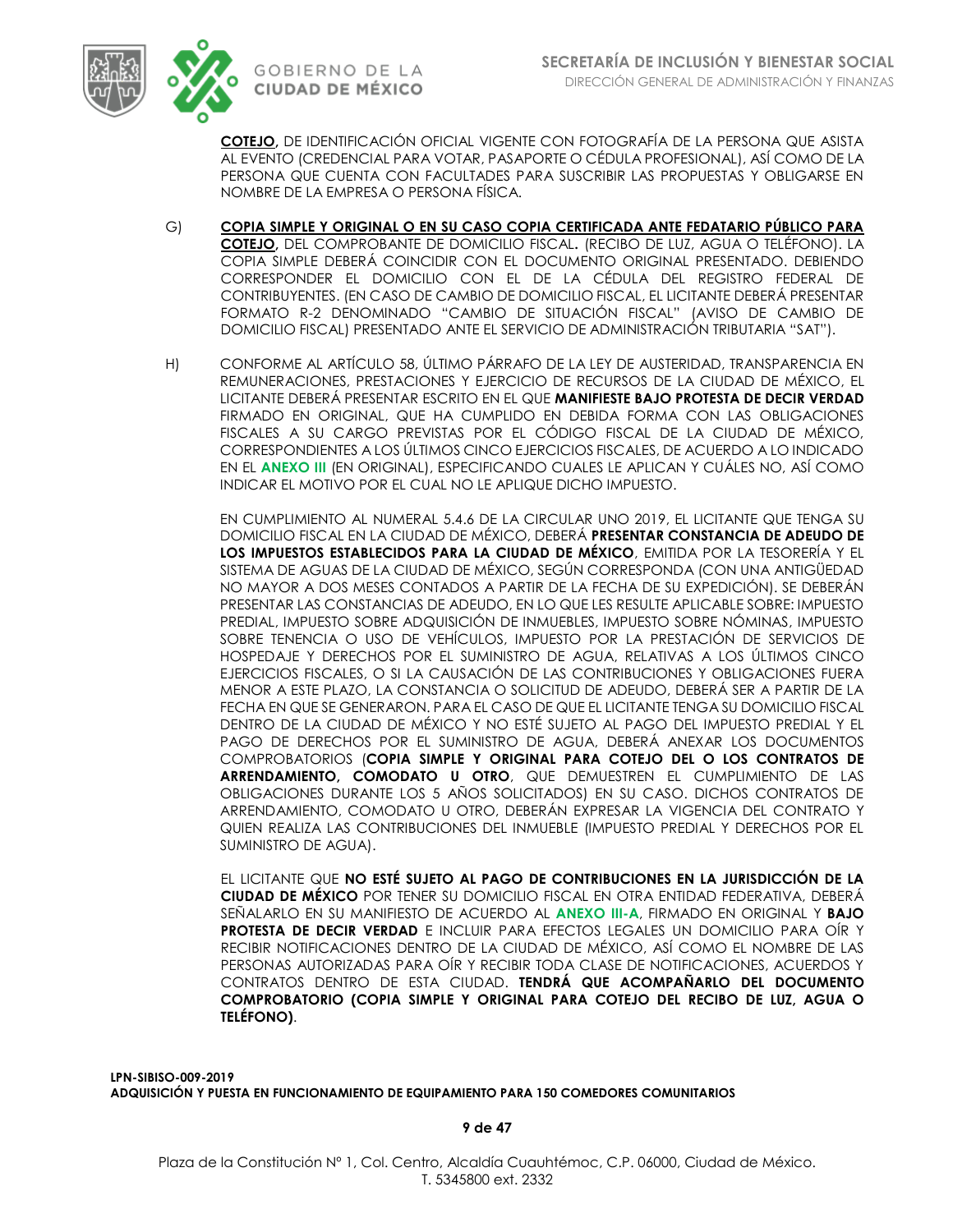

- I) ESCRITO EN PAPEL MEMBRETADO DEL LICITANTE, EN EL QUE **MANIFIESTE BAJO PROTESTA DE DECIR VERDAD**, QUE CONOCE Y ACEPTA LA APLICACIÓN DE LAS DISPOSICIONES ESTABLECIDAS EN LA LEY DE ADQUISICIONES PARA EL DISTRITO FEDERAL Y SU REGLAMENTO EN LA PRESENTE LICITACIÓN PÚBLICA Y EN LOS CONTRATOS QUE DE ELLA DERIVEN.
- J) ESCRITO EN PAPEL MEMBRETADO EN EL QUE **MANIFIESTE BAJO PROTESTA DE DECIR VERDAD** QUE ESTÁ DE ACUERDO Y ACEPTA EN SUMINISTRAR A LA **"SIBISO"** LOS BIENES SOLICITADOS.
- K) ESCRITO EN PAPEL MEMBRETADO **BAJO PROTESTA DE DECIR VERDAD** DEL LICITANTE EN EL QUE SEÑALE PARA EFECTOS LEGALES UN DOMICILIO PARA OÍR Y RECIBIR NOTIFICACIONES DENTRO DE LA CIUDAD DE MÉXICO. **TENDRÁ QUE ACOMPAÑARLO DE DOCUMENTO COMPROBATORIO (COPIA SIMPLE Y ORIGINAL PARA COTEJO DEL RECIBO DE LUZ, AGUA O TELÉFONO)**.
- L) ESCRITO EN PAPEL MEMBRETADO DEL LICITANTE EN EL QUE **MANIFIESTE BAJO PROTESTA DE DECIR VERDAD**, QUE NO SE ENCUENTRA EN LOS SUPUESTOS DE IMPEDIMENTO LEGALES CORRESPONDIENTES, NI INHABILITADOS O SANCIONADOS POR LA SECRETARÍA DE LA CONTRALORÍA GENERAL DE LA CIUDAD DE MÉXICO, POR LA SECRETARÍA DE LA FUNCIÓN PÚBLICA DE LA ADMINISTRACIÓN PÚBLICA FEDERAL O AUTORIDADES COMPETENTES DE LOS GOBIERNOS DE LAS ENTIDADES FEDERATIVAS O MUNICIPIOS. ASIMISMO, PARA PREVENIR Y EVITAR LA CONFIGURACIÓN DE CONFLICTO DE INTERESES, TODO PARTICULAR INTERESADO DEBERÁ **MANIFESTAR BAJO PROTESTA DE DECIR VERDAD**, QUE LOS SOCIOS, DIRECTIVOS, ACCIONISTAS, ADMINISTRADORES, COMISARIOS Y DEMÁS PERSONAL DE SUS PROCESOS DE VENTAS, COMERCIALIZACIÓN, RELACIONES PÚBLICAS O SIMILARES NO TIENEN, NO VAN A TENER EN EL SIGUIENTE AÑO O HAN TENIDO EN EL ÚLTIMO AÑO, RELACIÓN PERSONAL, PROFESIONAL, LABORAL, FAMILIAR O DE NEGOCIOS CON LAS PERSONAS SERVIDORAS PÚBLICAS SEÑALADAS EN EL NUMERAL 2.2 DE LAS PRESENTES BASES".
- M) CONSTANCIA DE ALTA EN EL PADRÓN DE PROVEEDORES DE LA ADMINISTRACIÓN PÚBLICA DE LA CIUDAD DE MÉXICO (VIGENTE).

EN CASO DE SER PROVEEDOR SALARIALMENTE RESPONSABLE, DEBERÁ INCLUIR EN LA REFERIDA CONSTANCIA LA LEYENDA DE QUE CUENTA CON DICHA ACREDITACIÓN; YA QUE ÉSTA SE CONSIDERARÁ COMO UN FACTOR PARA LA ADJUDICACIÓN AL QUE OFREZCA LAS MEJORES CONDICIONES DISPONIBLES EN CUANTO A PRECIO, CALIDAD, FINANCIAMIENTO, OPORTUNIDAD Y DEMÁS CIRCUNSTANCIAS PERTINENTES. EL NO CONTAR CON ESTA ACREDITACIÓN NO SERÁ MOTIVO DE DESCALIFICACIÓN.

- N) EL FORMATO **"DATOS GENERALES DEL LICITANTE",** DEBERÁ PRESENTARSE EN HOJA MEMBRETADA DEL LICITANTE DEBIDAMENTE REQUISITADO Y FIRMADO POR EL REPRESENTANTE LEGAL BAJO PROTESTA DE DECIR VERDAD. **(PARA PERSONAS MORALES UTILIZAR ANEXO IV Y PARA PERSONAS FÍSICAS UTILIZAR ANEXO IV-A)**
- Ñ) EL **ANEXO V "CARTA COMPROMISO DE INTEGRIDAD",** DEBERÁ PRESENTARSE EN HOJA MEMBRETADA DEL LICITANTE, DEBIDAMENTE REQUISITADO Y FIRMADO POR EL REPRESENTANTE LEGAL BAJO PROTESTA DE DECIR VERDAD; CONFORME A LO ESTABLECIDO EN LA CIRCULAR UNO 2019, NORMATIVIDAD EN MATERIA DE ADMINISTRACIÓN DE RECURSOS.
- O) ESCRITO EN PAPEL MEMBRETADO DEL LICITANTE EN EL QUE MANIFIESTE BAJO PROTESTA DE DECIR VERDAD, LA INFORMACIÓN GENERAL DE LA EMPRESA: NOMBRE DE LA EMPRESA, TIPO DE EMPRESA (MICRO, PEQUEÑA O MEDIANA), DOMICILIO DE LA EMPRESA, NACIONALIDAD DE LA EMPRESA, NÚMERO DE EMPLEADOS CONTRATADOS Y ACTIVIDAD DESARROLLADA. **(ANEXO VI)**
- **NOTA:** LOS DOCUMENTOS ORIGINALES QUE SE SOLICITAN SERÁN DEVUELTOS UNA VEZ EFECTUADO EL

### **LPN-SIBISO-009-2019 ADQUISICIÓN Y PUESTA EN FUNCIONAMIENTO DE EQUIPAMIENTO PARA 150 COMEDORES COMUNITARIOS**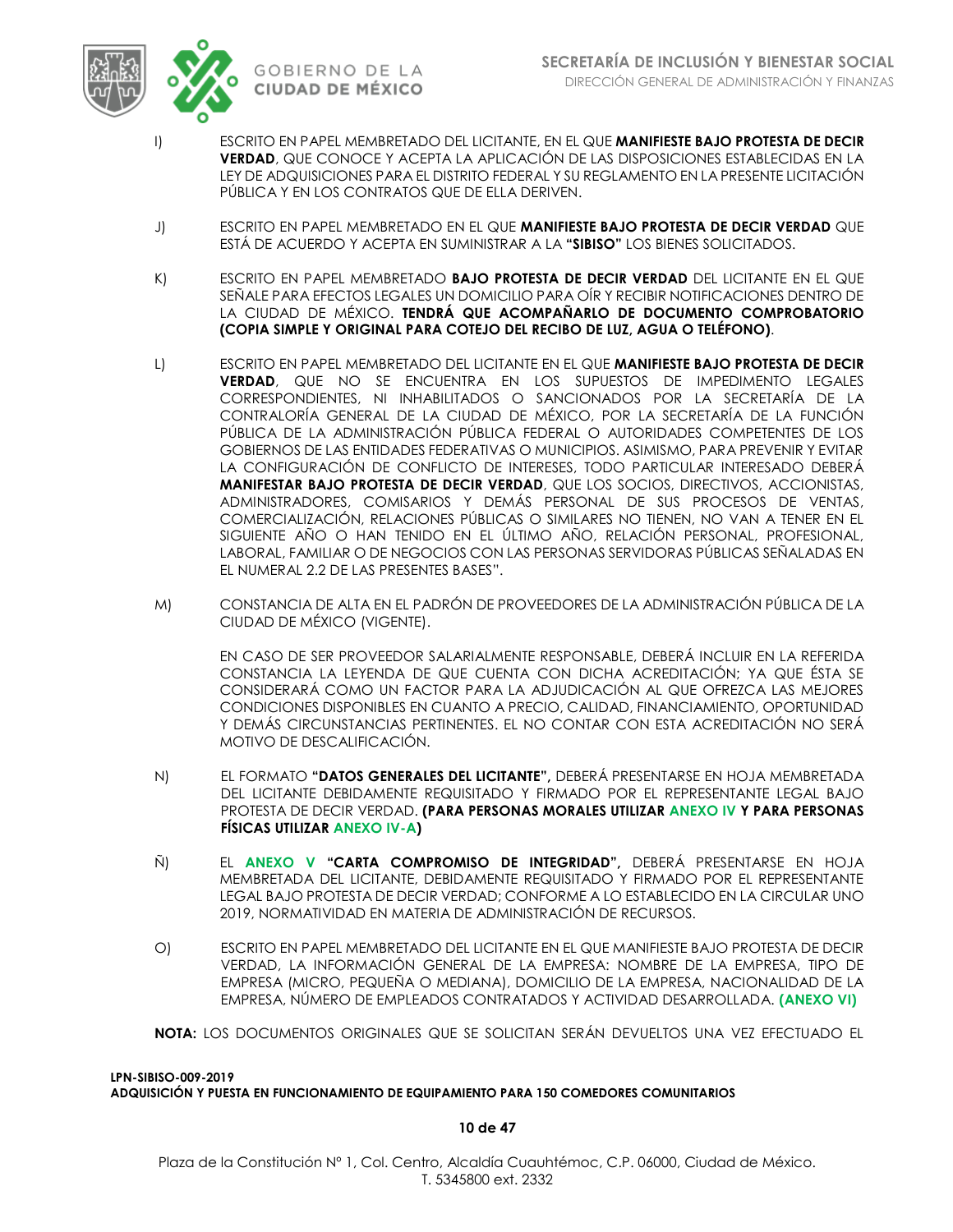

COTEJO.

### **6.2 PROPUESTA TÉCNICA.**

- A) PROPUESTA TÉCNICA, DESCRIBIENDO AMPLIAMENTE LOS BIENES OFERTADOS OBJETO DE LA PRESENTE LICITACIÓN PÚBLICA, DONDE DEBERÁ INDICAR POR ESCRITO LAS CARACTERÍSTICAS PROPIAS DE LOS BIENES OFERTADOS **(MARCA, MODELO, GARANTÍA, VIGENCIA, GRADO DE INTEGRACIÓN NACIONAL, PAÍS DE ORIGEN Y CARACTERÍSTICAS ADICIONALES A LO SOLICITADO EN LAS BASES)**, EN PAPEL MEMBRETADO DEL LICITANTE, FIRMADA POR SU REPRESENTANTE LEGAL EN TODAS Y CADA UNA DE LAS FOJAS ÚTILES (ANVERSO Y REVERSO). SE DEBERÁ IDENTIFICAR CLARAMENTE LO OFERTADO, CONFORME A LO ESTABLECIDO EN EL ANEXO TÉCNICO. **(ANEXO VII);** ASIMISMO, DEBERÁ ANEXAR LA FICHA TÉCNICA CORRESPONDIENTE A CADA BIEN COTIZADO, DEBIDAMENTE IDENTIFICADA.
- B) ESCRITO EN PAPEL MEMBRETADO DEL LICITANTE, EN EL QUE **MANIFIESTE BAJO PROTESTA DE DECIR VERDAD** QUE ASUMIRÁ LA RESPONSABILIDAD TOTAL PARA EL CASO EN QUE AL SUMINISTRAR LOS BIENES A LA "**SIBISO"**, INFRINJA PATENTES, MARCAS, O VIOLE REGISTROS DE DERECHOS DE AUTOR.
- C) ESCRITO EN PAPEL MEMBRETADO DEL LICITANTE, EN EL QUE **MANIFIESTE BAJO PROTESTA DE DECIR VERDAD**, QUE LOS BIENES OFERTADOS CUENTAN CUANDO MENOS CON UN 50% (CINCUENTA POR CIENTO) DE INTEGRACIÓN NACIONAL.
- D) CURRÍCULUM VITAE COMERCIAL ACTUALIZADO, EL CUAL DEBERÁ INCLUIR RELACIÓN DE CLIENTES CON NÚMERO TELEFÓNICO PARA SU LOCALIZACIÓN, A LOS QUE HAYA PROPORCIONADO ESTE TIPO DE SUMINISTRO, FIRMADO BAJO PROTESTA DE DECIR VERDAD Y EN ORIGINAL, POR EL REPRESENTANTE LEGAL O PERSONA FÍSICA, SEGÚN CORRESPONDA.
- E) ESCRITO EN PAPEL MEMBRETADO DEL LICITANTE EN EL QUE **MANIFIESTE BAJO PROTESTA DE DECIR VERDAD** QUE, EN CASO DE RESULTAR ADJUDICADO, SE COMPROMETE A CUMPLIR CON LA ENTREGA DE LOS BIENES EN LAS FECHAS, HORARIOS Y DOMICILIOS ESTABLECIDOS.
- F) ESCRITO ORIGINAL EN PAPEL MEMBRETADO DE LA EMPRESA O DE LA PERSONA FÍSICA EN EL QUE MANIFIESTE BAJO PROTESTA DE DECIR VERDAD, LA GARANTÍA DE LOS BIENES CONFORME AL NUMERAL 2.10 DE LAS PRESENTES BASES.
- G) EL LICITANTE DEBERÁ ANEXAR EVIDENCIA FOTOGRÁFICAS DE LA BODEGA PARA RESGUARDAR LOS MATERIALES, LA CUAL DEBERÁ TENER POR LO MENOS LA CAPACIDAD DE 400 M<sup>2</sup> CUADRADOS COMO MÍNIMO.
- H) CRONOGRAMA DE ENTREGAS PROPUESTO POR EL LICITANTE.

### **6.3 PROPUESTA ECONÓMICA.**

A) LA PROPUESTA ECONÓMICA, DEBERÁ PRESENTARSE IMPRESA EN PAPEL MEMBRETADO DEL LICITANTE, FIRMADA POR EL REPRESENTANTE LEGAL EN TODAS Y CADA UNA DE LAS FOJAS ÚTILES (ANVERSO Y REVERSO), ASIMISMO DEBERÁ INDICAR POR ESCRITO LA **MARCA, MODELO, PLAZO DE ENTREGA, GARANTÍA, VIGENCIA, GRADO DE INTEGRACIÓN NACIONAL, PAÍS DE ORIGEN Y CARACTERÍSTICAS ADICIONALES A LO SOLICITADO EN LAS BASES)**. **(ANEXO VIII)**

EL PRECIO QUE SE OFERTE, DEBERÁ SER EN MONEDA NACIONAL (PESOS MEXICANOS), Y SE DESGLOSARÁ COMO SIGUE:

– PRECIO UNITARIO Y SUBTOTAL DE CADA BIEN.

**LPN-SIBISO-009-2019 ADQUISICIÓN Y PUESTA EN FUNCIONAMIENTO DE EQUIPAMIENTO PARA 150 COMEDORES COMUNITARIOS**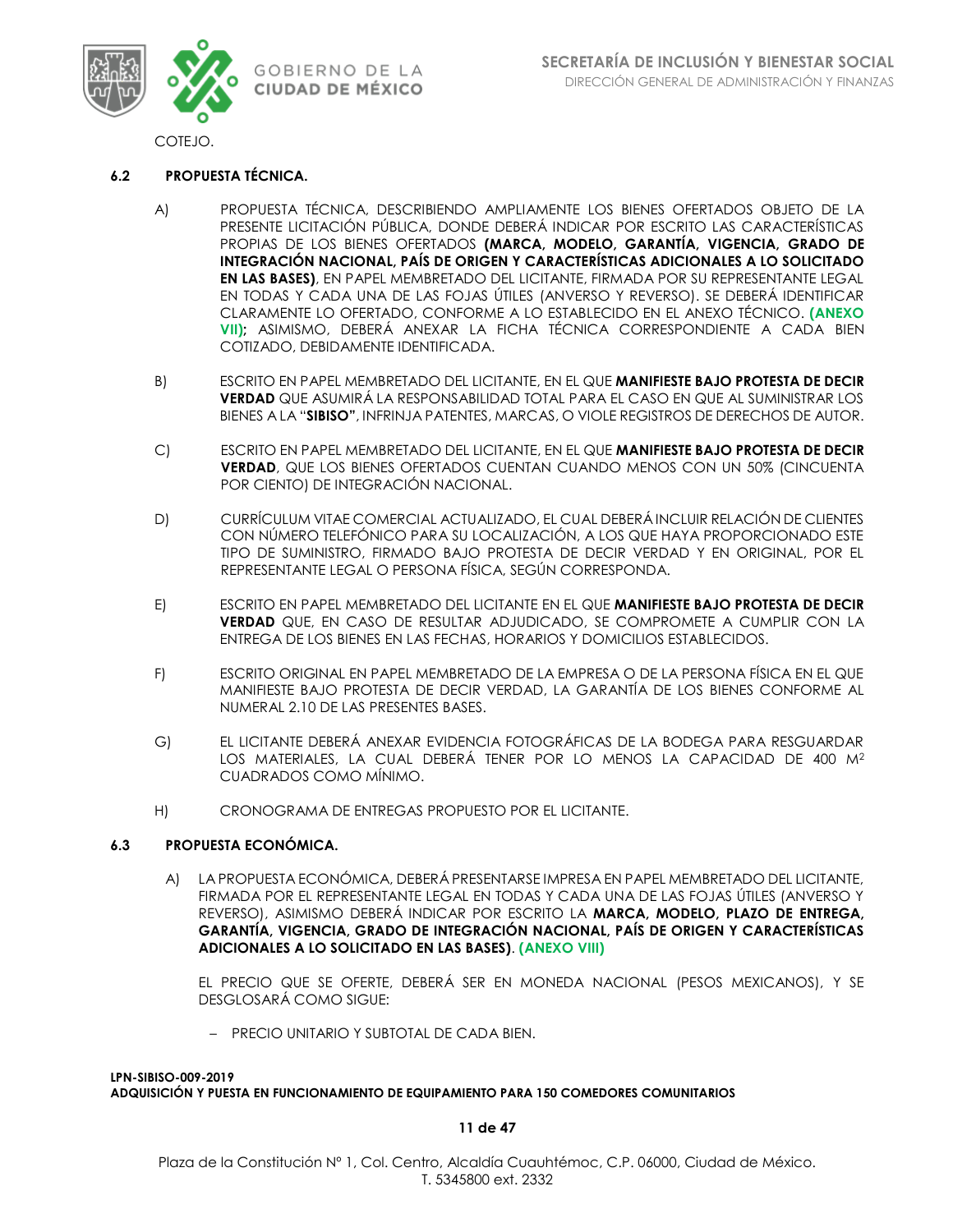

- SUBTOTAL DE SU PROPUESTA.
- EL IMPUESTO AL VALOR AGREGADO.
- EL TOTAL DE SU PROPUESTA.
- B) ESCRITO EN PAPEL MEMBRETADO DEL LICITANTE, EN EL QUE **MANIFIESTE BAJO PROTESTA DE DECIR VERDAD**, QUE EN CASO DE RESULTAR ADJUDICADO, CUMPLIRÁ CON EL PLAZO DE ENTREGA ESTABLECIDO EN EL PUNTO 2.9.1 DE ESTAS BASES Y/O CONFORME A LOS PLAZOS ACORDADOS EN LA JUNTA DE ACLARACIONES.
- C) ESCRITO EN PAPEL MEMBRETADO DEL LICITANTE, EN EL QUE **MANIFIESTE BAJO PROTESTA DE DECIR VERDAD**, QUE SE TRATA DE UNA OFERTA EN FIRME, INCONDICIONAL, CON CARÁCTER OBLIGATORIO PARA EL LICITANTE Y QUE LOS PRECIOS SERÁN FIJOS DURANTE LA VIGENCIA DEL CONTRATO.
- D) GARANTÍA DE FORMALIDAD DE LAS PROPUESTAS, CONFORME AL PUNTO 7.1 DE ESTAS BASES

**NOTA:** NINGUNA DE LAS CONDICIONES CONTENIDAS EN ESTAS BASES NI EN LAS PROPUESTAS PRESENTADAS POR LOS LICITANTES, PODRÁN SER NEGOCIADAS, A EXCEPCIÓN DE LAS OFERTAS DE PRECIOS MÁS BAJOS A QUE SE REFIERE EL NUMERAL 11 TERCER PÁRRAFO DE ESTAS BASES.

### **7 INSTRUCCIONES PARA CONSTITUIR LAS GARANTÍAS.**

### **7.1 GARANTÍA DE FORMALIDAD DE LAS PROPUESTAS.**

DE CONFORMIDAD CON LO ESTABLECIDO EN LOS ARTÍCULOS 73 FRACCIÓN I Y 75 BIS ÚLTIMO PÁRRAFO DE LEY DE ADQUISICIONES PARA EL DISTRITO FEDERAL Y LOS NUMERALES 5.12.2 Y 5.12.3 DE LA CIRCULAR UNO 2019, EL LICITANTE DEBERÁ GARANTIZAR LA FORMALIDAD DE SU PROPUESTA POR EL EQUIVALENTE AL 5% (CINCO POR CIENTO) DEL MONTO TOTAL DE SU PROPUESTA ECONÓMICA, SIN CONSIDERAR EL IMPUESTO AL VALOR AGREGADO, SI EL LICITANTE PRESENTA FIANZA SE DEBERÁN TRANSCRIBIR LAS CLÁUSULAS Y REDACCIÓN DE CONFORMIDAD CON EL **ANEXO IX** DE LAS PRESENTES BASES.

LA GARANTÍA DE FORMALIDAD DE LA PROPUESTA, DEBERÁ SER EXPEDIDA A NOMBRE DE LA **SECRETARÍA DE ADMINISTRACIÓN Y FINANZAS DEL GOBIERNO DE LA CIUDAD DE MÉXICO** Y NO DEBERÁ SER PRESENTADA CON PERFORACIONES, MUTILACIONES, ENMENDADURAS O TACHADURAS Y PODRÁ PRESENTARSE MEDIANTE: FIANZA (IMPRESA O ELECTRÓNICA), CHEQUE DE CAJA (NO NEGOCIABLE) O CHEQUE CERTIFICADO (NO NEGOCIABLE).

EN EL CASO DE LAS FIANZAS DEBERÁN SER EXPEDIDAS POR INSTITUCIONES NACIONALES LEGALMENTE CONSTITUIDAS Y FACULTADAS PARA TAL EFECTO EN LOS TÉRMINOS DE LA LEY DE INSTITUCIONES DE SEGUROS Y DE FIANZAS EN VIGOR.

### **7.2 GARANTÍA DE CUMPLIMIENTO DEL CONTRATO Y CALIDAD DE LOS BIENES.**

DE CONFORMIDAD CON LO ESTABLECIDO EN EL ARTÍCULO 73 FRACCIÓN III Y 75 BIS DE LEY DE ADQUISICIONES PARA EL DISTRITO FEDERAL Y LOS NUMERALES 5.12.2 Y 5.12.3 DE LA CIRCULAR UNO 2019, EL LICITANTE QUE RESULTE ADJUDICADO DEBERÁ GARANTIZAR EL CUMPLIMIENTO DEL CONTRATO, POR EL EQUIVALENTE DEL 15% (QUINCE POR CIENTO) DEL MONTO TOTAL DEL CONTRATO, SIN CONSIDERAR EL IMPUESTO AL VALOR AGREGADO, MEDIANTE: FIANZA (IMPRESA O ELECTRÓNICA) QUE DEBERÁ SER EXPEDIDA A FAVOR DE LA **SECRETARÍA DE ADMINISTRACIÓN Y FINANZAS DEL GOBIERNO DE LA CIUDAD DE MÉXICO**, POR INSTITUCIÓN AUTORIZADA LEGALMENTE PARA ELLO, EN DICHA GARANTÍA (FIANZA) SE DEBERÁN TRANSCRIBIR LAS CLÁUSULAS Y REDACCIÓN DE CONFORMIDAD CON EL **ANEXO X** DE LAS PRESENTES BASES.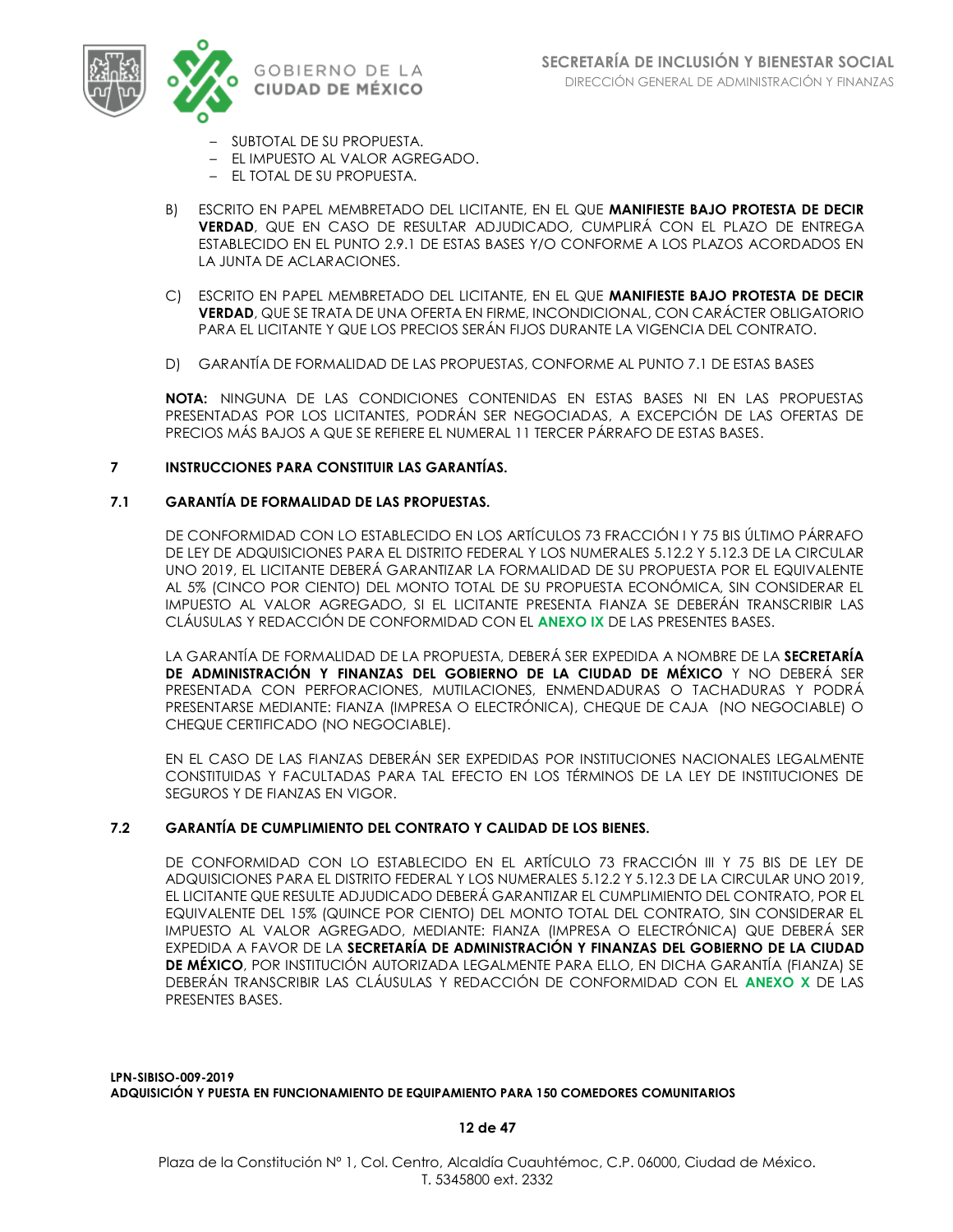

DE CONFORMIDAD CON LO ESTABLECIDO EN EL NUMERAL 5.12.4 DE LA CIRCULAR UNO 2019, LA GARANTÍA DE CUMPLIMIENTO DEL CONTRATO QUEDARÁ EN PODER DE LA **"SIBISO"** Y PODRÁ SER DEVUELTA, PREVIA SOLICITUD POR ESCRITO POR PARTE DEL LICITANTE QUE RESULTE ADJUDICADO, UNA VEZ CUMPLIDAS LAS OBLIGACIONES CONTRACTUALES, DENTRO DE LOS 30 DÍAS HÁBILES POSTERIORES A LA FINALIZACIÓN DE LA ENTREGA DE LOS BIENES.

EN CASO DE MODIFICACIONES A LOS CONTRATOS, EL LICITANTE ADJUDICADO DEBERÁ ENTREGAR LA MODIFICACIÓN A LA FIANZA DE CUMPLIMIENTO DEL CONTRATO, DE CONFORMIDAD CON LO ESTIPULADO EN EL ARTÍCULO 65 DE LEY DE ADQUISICIONES PARA EL DISTRITO FEDERAL

### **7.3 GARANTÍA DE ANTICIPO**

NO APLICA.

### **8 REVISIÓN DE LICITANTES QUE SE ENCUENTREN SANCIONADOS Y/O EN INCUMPLIMIENTO CONTRACTUAL.**

PREVIO A LA CELEBRACIÓN DE LOS EVENTOS: **NUMERAL 9 "ACTO DE PRESENTACIÓN Y APERTURA DEL SOBRE QUE CONTENGA LA DOCUMENTACIÓN LEGAL Y ADMINISTRATIVA, PROPUESTA TÉCNICA Y PROPUESTA ECONÓMICA"; NUMERAL 11 "COMUNICACIÓN DEL FALLO", Y NUMERAL 13 "FIRMA DEL CONTRATO"**, LA "**SIBISO"** LLEVARÁ A CABO LA REVISIÓN DE QUE NINGUNA DE LAS PERSONAS FÍSICAS O MORALES LICITANTES, SE ENCUENTRE SANCIONADA POR LA SECRETARIA DE LA CONTRALORÍA GENERAL DEL GOBIERNO DE LA CIUDAD DE MÉXICO, POR LA SECRETARÍA DE LA FUNCIÓN PÚBLICA O EN ESTADO DE INCUMPLIMIENTO CONTRACTUAL CON LAS DEPENDENCIAS, ÓRGANOS DESCONCENTRADOS, DELEGACIONES Y/O ENTIDADES DEL GOBIERNO DE LA CIUDAD DE MÉXICO, A TRAVÉS DE SUS RESPECTIVOS SITIOS DE INTERNET. EL RESULTADO Y EFECTOS, SE HARÁN CONSTAR EN EL ACTA DEL EVENTO CORRESPONDIENTE.

EN CASO QUE EN EL RESULTADO DE LA REVISIÓN ALUDIDA, ALGUNA O ALGUNAS DE LAS PERSONAS FÍSICAS O MORALES SE ENCUENTREN SANCIONADAS POR LA SECRETARÍA DE LA CONTRALORÍA GENERAL O POR LA SECRETARÍA DE LA FUNCIÓN PÚBLICA O EN INCUMPLIMIENTO CONTRACTUAL, LA CONVOCANTE SE ABSTENDRÁ DE RECIBIR SUS PROPUESTAS; NO PODRÁN PARTICIPAR EN LA SUBASTA DESCENDENTE Y EN SU CASO NO SE LLEVARÁ A CABO LA FORMALIZACIÓN DE CONTRATOS.

LO ANTERIOR, EN OBSERVANCIA DE LO DISPUESTO POR EL ARTÍCULO 39 BIS, DE LA LEY DE ADQUISICIONES PARA EL DISTRITO FEDERAL. LA SECRETARÍA DE LA CONTRALORÍA GENERAL DEL GOBIERNO DE LA CIUDAD DE MÉXICO EN SU PÁGINA DE INTERNET **www.contraloria.cdmx.gob.mx** PONE A DISPOSICIÓN DE LAS PERSONAS FÍSICAS Y MORALES SUJETAS A PROCEDIMIENTO ADMINISTRATIVO DE IMPEDIMENTO Y PÚBLICO EN GENERAL, EL SISTEMA **"CONSULTA ELECTRÓNICA DE PROCEDIMIENTOS ADMINISTRATIVOS DE IMPEDIMENTO"**, CON EL OBJETO DE QUE CONOZCAN EL ESTADO QUE GUARDA LA SUBSTANCIACIÓN DE LOS PROCEDIMIENTOS ADMINISTRATIVOS DE DECLARATORIA DE IMPEDIMENTO DESDE EL EJERCICIO 2006.

### **9 ACTO DE PRESENTACIÓN Y APERTURA DEL SOBRE QUE CONTENGA LA DOCUMENTACIÓN LEGAL Y ADMINISTRATIVA, PROPUESTA TÉCNICA Y PROPUESTA ECONÓMICA.**

SE LLEVARÁ A CABO EL DÍA **01** DE **NOVIEMBRE** DE **2019** A LAS **09:30** HORAS, EN LA **SALA DE JUNTAS DE LA DIRECCIÓN GENERAL DE ADMINISTRACIÓN Y FINANZAS CON DOMICILIO EN DIAGONAL 20 DE NOVIEMBRE N°. 294, SEGUNDO PISO, COLONIA OBRERA, ALCALDÍA CUAUHTÉMOC, CÓDIGO POSTAL 06800, EN LA CIUDAD DE MÉXICO**. SÓLO SE ADMITIRÁ UN REPRESENTANTE POR CADA LICITANTE.

LOS SERVIDORES PÚBLICOS RESPONSABLES DE LA **"SIBISO"** PRESENTES DURANTE ESTE ACTO, PROCEDERÁN A LA APERTURA DEL SOBRE CERRADO PRESENTADO Y A LA REVISIÓN CUANTITATIVA, SUCESIVA Y SEPARADA DE LA DOCUMENTACIÓN LEGAL Y ADMINISTRATIVA, PROPUESTA TÉCNICA Y PROPUESTA ECONÓMICA, DESECHANDO AQUELLAS PROPUESTAS QUE OMITAN ALGUNO DE LOS

**LPN-SIBISO-009-2019 ADQUISICIÓN Y PUESTA EN FUNCIONAMIENTO DE EQUIPAMIENTO PARA 150 COMEDORES COMUNITARIOS**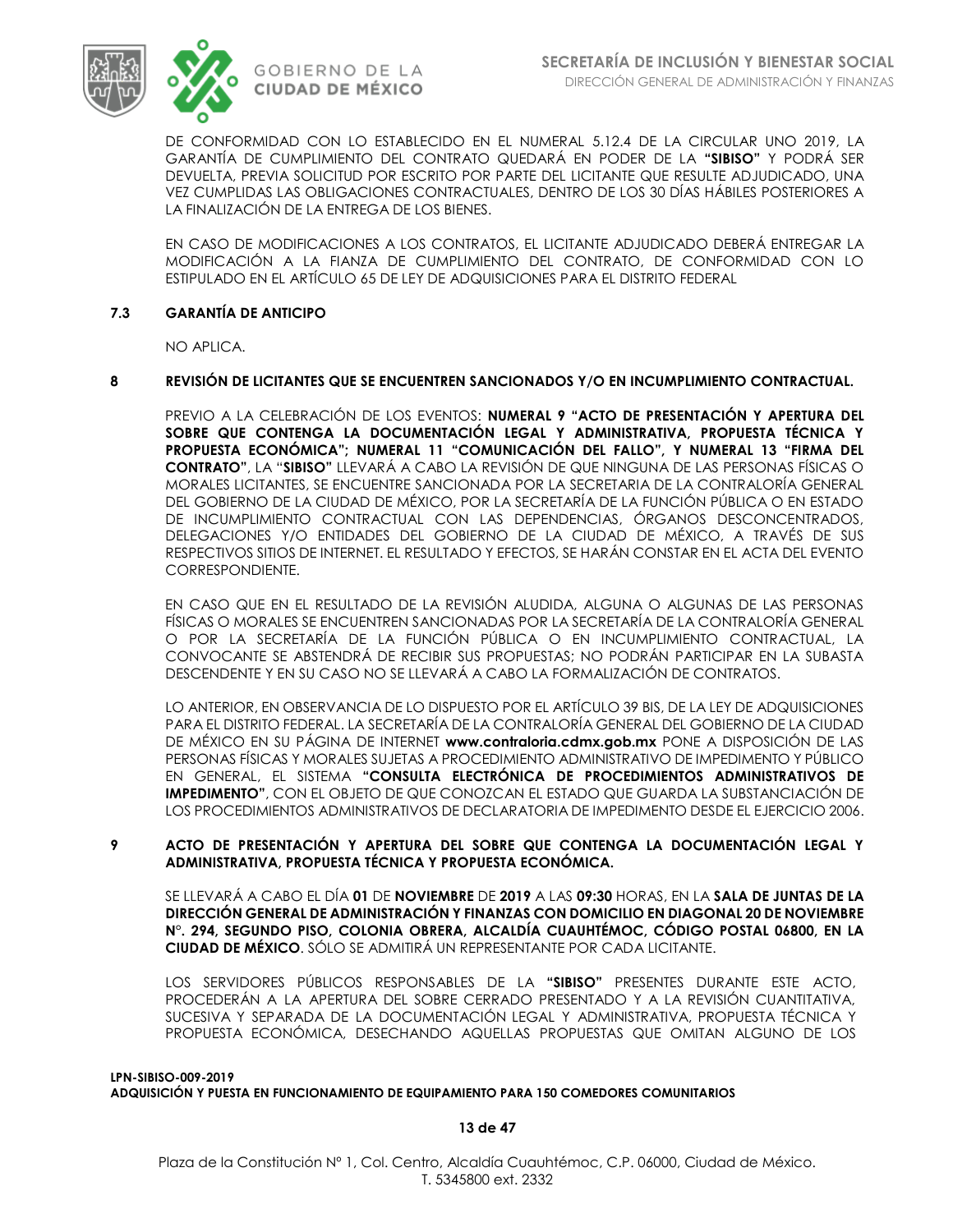



REQUISITOS ESTABLECIDOS EN ESTAS BASES, CONFORME A LOS ARTÍCULOS 30, 38 Y 43 DE LA LEY DE ADQUISICIONES DE ADQUISICIONES PARA EL DISTRITO FEDERAL.

ACTO SEGUIDO LOS SERVIDORES PÚBLICOS DE LA "**SIBISO"**, EL O LOS REPRESENTANTES DEL ÓRGANO DE CONTROL INTERNO Y LOS LICITANTES QUE ESTÉN PRESENTES RUBRICARÁN TODAS LAS PROPUESTAS PRESENTADAS, MISMAS QUE QUEDARÁN EN CUSTODIA DE LA "**SIBISO"**, PARA SALVAGUARDAR SU CONFIDENCIALIDAD Y CON POSTERIORIDAD PROCEDER A SU ANÁLISIS CUALITATIVO.

DE CONFORMIDAD CON EL ARTÍCULO 41 FRACCIÓN II DEL REGLAMENTO DE LA LEY DE ADQUISICIONES PARA EL DISTRITO FEDERAL, EL ACTO DE PRESENTACIÓN DE PROPUESTAS, APERTURA Y REVISIÓN DE LA DOCUMENTACIÓN LEGAL, ADMINISTRATIVA, PROPUESTA TÉCNICA Y PROPUESTA ECONÓMICA, ASÍ COMO LA GARANTÍA DE FORMALIDAD, **DARÁ INICIO EN PUNTO DE LA HORA SEÑALADA** EN LA SALA DE JUNTAS DE LA DIRECCIÓN GENERAL DE ADMINISTRACIÓN Y FINANZAS DE LA **SIBISO**, MOTIVO POR EL CUAL LOS LICITANTES DEBERÁN DE CONSIDERAR EL TIEMPO NECESARIO PARA REALIZAR EL REGISTRO DE SU INGRESO AL ACTO, YA QUE NO SE RECIBIRÁN PROPUESTAS UNA VEZ INICIADO ÉSTE.

### **10 CRITERIO PARA LA EVALUACIÓN DE LA DOCUMENTACIÓN LEGAL Y ADMINISTRATIVA, PROPUESTAS TÉCNICAS Y PROPUESTAS ECONÓMICAS.**

EN NINGÚN CASO, SE UTILIZARÁN EN LA EVALUACIÓN DE LA DOCUMENTACIÓN LEGAL Y ADMINISTRATIVA, PROPUESTAS TÉCNICAS Y ECONÓMICAS, MECANISMOS DE PUNTOS O PORCENTAJES.

### **10.1 CRITERIO PARA LA EVALUACIÓN DE LA DOCUMENTACIÓN LEGAL Y ADMINISTRATIVA.**

SE VERIFICARÁ QUE CADA UNO DE LOS LICITANTES, CUMPLA CON TODOS LOS REQUISITOS LEGALES Y ADMINISTRATIVOS ESTABLECIDOS EN ESTAS BASES.

### **10.2 CRITERIO PARA LA EVALUACIÓN DE LAS PROPUESTAS TÉCNICAS***.*

SE VERIFICARÁ QUE CADA UNO DE LOS LICITANTES, CUMPLA CON LOS REQUISITOS TÉCNICOS ESTABLECIDOS EN ESTAS BASES Y SU ANEXO TÉCNICO, CON BASE A LO CUAL SE EMITIRÁ EL DICTAMEN TÉCNICO RESPECTIVO.

### **LA EVALUACIÓN TÉCNICA SE LLEVARÁ A CABO POR LA PARTIDA ÚNICA COMPLETA, EN CASO DE INCUMPLIMIENTO EN ALGUNO DE LOS BIENES QUE LA CONFORMAN, SE DESECHARÁ LA PROPUESTA TÉCNICA COMPLETA.**

### **10.3 CRITERIOS PARA LA EVALUACIÓN DE LAS PROPUESTAS ECONÓMICAS.**

- A) SE VERIFICARÁ QUE CADA UNO DE LOS LICITANTES, CUMPLA CON TODOS LOS REQUISITOS ECONÓMICOS ESTABLECIDOS EN ESTAS BASES, INCLUYENDO LA GARANTÍA DE FORMALIDAD.
- B) SE ELABORARÁ CUADRO COMPARATIVO DE LAS PROPUESTAS ECONÓMICAS.
- C) LA EVALUACIÓN, EL DICTAMEN Y EL FALLO, SE LLEVARÁN A CABO POR LA PARTIDA ÚNICA COMPLETA. POR EL TOTAL DE LOS BIENES.
- D) LA ADJUDICACIÓN SE HARÁ AL (LOS) LICITANTE(S) QUE OFREZCA (N) EL PRECIO TOTAL MAS BAJO Y GARANTICE SATISFACTORIAMENTE EL CUMPLIMIENTO DE LAS OBLIGACIONES RESPECTIVAS.
- **E) LA EVALUACIÓN SE LLEVARÁ A CABO POR LA PARTIDA ÚNICA COMPLETA, EN CASO DE INCUMPLIMIENTO EN ALGUNO DE LOS BIENES QUE LA CONFORMAN, SE DESECHARÁ LA PROPUESTA ECONÓMICA COMPLETA.**

**LPN-SIBISO-009-2019 ADQUISICIÓN Y PUESTA EN FUNCIONAMIENTO DE EQUIPAMIENTO PARA 150 COMEDORES COMUNITARIOS**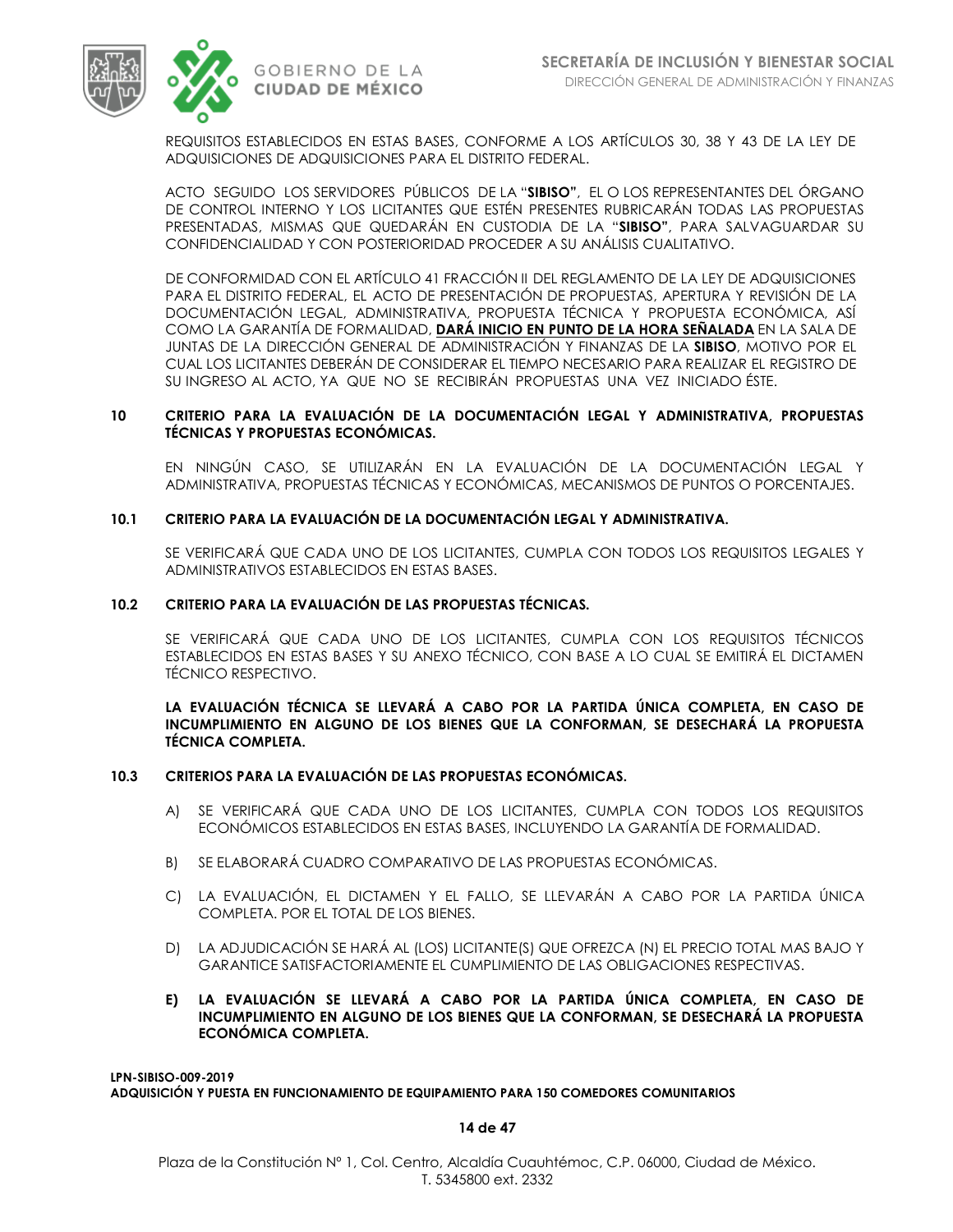

### **10.4 CRITERIO DE ADJUDICACIÓN.**

**LA ADJUDICACIÓN SE REALIZARÁ POR EL LOTE COMPLETO,** AL LICITANTE QUE REÚNA LAS MEJORES CONDICIONES DISPONIBLES EN CUANTO A CALIDAD, FINANCIAMIENTO, OPORTUNIDAD Y QUE CUMPLA CON TODOS LOS REQUISITOS LEGALES, TÉCNICOS, PLAZO DE ENTREGA, Y PRESENTE LA PROPUESTA SOLVENTE MAS CONVENIENTE PARA LA CONVOCANTE, GARANTIZANDO EL SATISFACTORIO CUMPLIMIENTO DE LAS OBLIGACIONES RESPECTIVAS.

### **10.5 CRITERIOS DE DESEMPATE.**

SI DERIVADO DEL DICTAMEN RESULTARE QUE DOS O MÁS PROPUESTAS OFERTAN EN IGUALDAD DE CONDICIONES Y PRECIO, LA CONVOCANTE APLICARÁ LOS SIGUIENTES CRITERIOS PARA EL DESEMPATE:

SE ADJUDICARÁ AL LICITANTE QUE HUBIERE OFRECIDO MEJORES CONDICIONES, ADICIONALES A LAS MÍNIMAS ESTABLECIDAS EN ESTAS BASES, TALES COMO: MEJOR TIEMPO DE ENTREGA, EL CUAL DEBERÁ ESTABLECERSE EN SU PROPUESTA ECONÓMICA, CON RELACIÓN A LOS BIENES.

EN CASO DE SER PROVEEDOR SALARIALMENTE RESPONSABLE, DEBERÁ INCLUIR EN LA CONSTANCIA REFERIDA EN EL NUMERAL 6.1 INCISO M) DE ESTAS BASES, LA LEYENDA QUE INDIQUE QUE CUENTA CON DICHA ACREDITACIÓN; YA QUE ÉSTA SE CONSIDERARÁ COMO UN FACTOR PARA LA ADJUDICACIÓN AL LICITANTE QUE OFREZCA LAS MEJORES CONDICIONES DISPONIBLES EN CUANTO A PRECIO, CALIDAD, FINANCIAMIENTO, OPORTUNIDAD Y DEMÁS CIRCUNSTANCIAS PERTINENTES.

**NOTA:** EL INCUMPLIMIENTO DE LAS CONDICIONES ADICIONALES QUE SE HAYAN ESTABLECIDO EN LA PROPUESTA POR LOS LICITANTES SERÁ MOTIVO DE RESCISIÓN DEL CONTRATO.

### **11 COMUNICACIÓN DEL FALLO.**

SE LLEVARÁ A CABO EL DÍA **06** DE **NOVIEMBRE** DE **2019** A LAS **10:00** HORAS, EN LA LA **SALA DE JUNTAS DE LA DIRECCIÓN GENERAL DE ADMINISTRACIÓN Y FINANZAS CON DOMICILIO EN DIAGONAL 20 DE NOVIEMBRE N°. 294, SEGUNDO PISO, COLONIA OBRERA, ALCALDÍA CUAUHTÉMOC, CÓDIGO POSTAL 06800, EN LA CIUDAD DE MÉXICO**. SÓLO SE ADMITIRÁ UN REPRESENTANTE POR CADA LICITANTE.

EN ESTE ACTO SE COMUNICARÁ EL RESULTADO DEL DICTAMEN DE LA DOCUMENTACIÓN LEGAL Y ADMINISTRATIVA, DE LAS PROPUESTAS TÉCNICAS Y DE LAS PROPUESTAS ECONÓMICAS, INDICÁNDOSE LAS PROPUESTAS QUE HAYAN CUMPLIDO CON LA TOTALIDAD DE LOS REQUISITOS LEGALES Y ADMINISTRATIVOS, TÉCNICOS Y ECONÓMICOS Y EL PRECIO MÁS BAJO POR PARTIDA, DANDO A CONOCER LOS IMPORTES RESPECTIVOS.

LOS LICITANTES QUE HAYAN CUMPLIDO CON LA TOTALIDAD DE LOS REQUISITOS CITADOS Y QUE EN EL ACTO DE COMUNICACIÓN DE FALLO **ACREDITEN MEDIANTE ORIGINAL Y COPIA SIMPLE DE SU IDENTIFICACIÓN OFICIAL Y PODER NOTARIAL**, QUE CUENTAN CON FACULTADES SUFICIENTES Y BASTANTES PARA OBLIGARSE A NOMBRE DE LA PERSONA FÍSICA O MORAL QUE REPRESENTAN, EN LOS TÉRMINOS DE LAS PRESENTES BASES Y DE LOS CONTRATOS QUE DE ÉSTAS SE DERIVEN, PODRÁN OFERTAR PRECIOS MÁS BAJOS EN DOS RONDAS COMO MÍNIMO (CON RELACIÓN A LA PROPUESTA ORIGINALMENTE MÁS BAJA), HASTA QUE NO EXISTA UNA PROPUESTA MÁS BAJA OFERTADA POR OTRO LICITANTE. EL PROCEDIMIENTO SE LLEVARÁ A CABO MEDIANTE EL **"FORMATO DE SUBASTA" (ANEXO XI),** SIENDO RESPONSABILIDAD DE CADA LICITANTE, PRESENTAR EN CADA RONDA EL DESCUENTO QUE OFRECE EN TÉRMINOS PORCENTUALES Y SU EQUIVALENTE EN PESOS. NO SE ACEPTARÁ LA CANCELACIÓN DE PARTIDAS DEBIDO A PRECIOS OFERTADOS DE MANERA ERRÓNEA O INCOSTEABILIDAD DEL PRECIO OFERTADO.

LO ANTERIOR CON FUNDAMENTO EN EL ARTÍCULO 43 FRACCIÓN II DE LA LEY DE ADQUISICIONES PARA

**LPN-SIBISO-009-2019 ADQUISICIÓN Y PUESTA EN FUNCIONAMIENTO DE EQUIPAMIENTO PARA 150 COMEDORES COMUNITARIOS**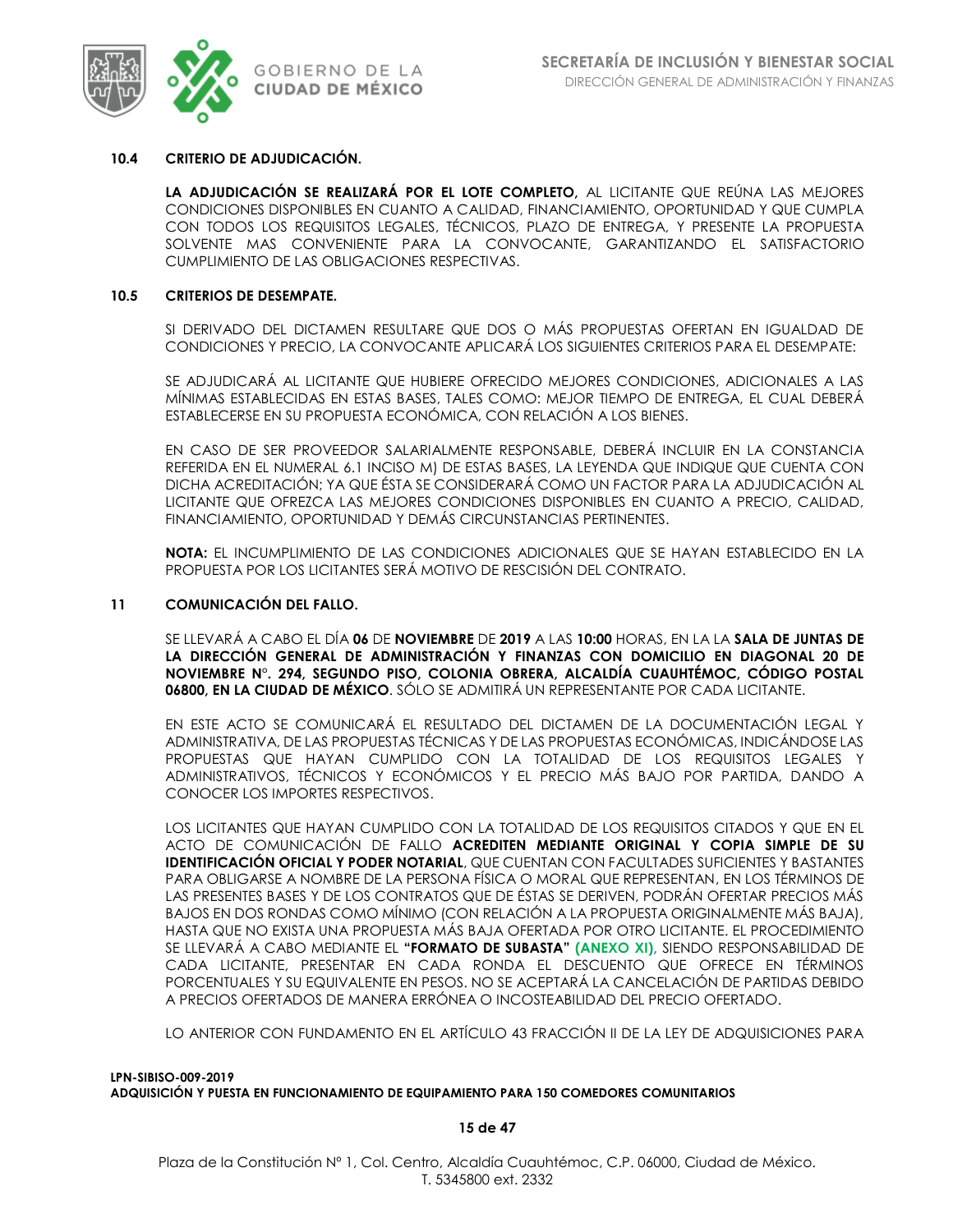

EL DISTRITO FEDERAL; LOS "LINEAMIENTOS GENERALES PARA LA PRESENTACIÓN DE PRECIOS MÁS BAJOS PARA LOS BIENES Y SERVICIOS OBJETO DEL PROCEDIMIENTO LICITATORIO" Y LA CIRCULAR UNO 2019.

**NOTA:** UNA VEZ INICIADO CADA UNO DE LOS EVENTOS REFERIDOS EN LOS NUMERALES **5, 9 Y 11** DE LAS PRESENTES BASES DE LICITACIÓN PÚBLICA, NO SE PERMITIRÁ EL ACCESO A NINGÚN LICITANTE POR LO QUE DEBERÁN CONSIDERAR EL TIEMPO NECESARIO PARA ESTACIONARSE, REGISTRARSE Y ACCEDER AL LUGAR DESIGNADO PARA LOS EVENTOS ANTES DE LA HORA SEÑALADA PARA INICIAR EL ACTO.

### **12 DESCALIFICACIÓN DE LOS LICITANTES.**

SE DESCALIFICARÁ A LOS LICITANTES, POR CUALQUIERA DE LAS CAUSAS SIGUIENTES:

- A) POR EL INCUMPLIMIENTO DE ALGUNO DE LOS REQUISITOS ESTABLECIDOS EN ESTAS BASES Y SU ANEXO TÉCNICO.
- B) POR COMPROBARSE QUE ALGUNO DE LOS LICITANTES HAYA ACORDADO CON OTRO U OTROS ELEVAR LOS PRECIOS DE LOS BIENES.
- C) POR ENCONTRARSE EN ALGUNO DE LOS SUPUESTOS DE IMPEDIMENTO ESTABLECIDOS EN LOS ARTÍCULOS 39 Y 39 BIS DE LA LEY DE ADQUISICIONES PARA EL DISTRITO FEDERAL.
- D) POR QUE LA GARANTÍA DE FORMALIDAD DE LAS PROPUESTAS SEA INFERIOR AL 5% (CINCO POR CIENTO) DEL IMPORTE TOTAL OFERTADO, SIN CONSIDERAR EL I.V.A.
- F) POR PRESENTAR DOCUMENTACIÓN FUERA DEL SOBRE CERRADO Y SELLADO DE MANERA INVIOLABLE.
- F) POR CUALQUIER OTRA VIOLACIÓN A LAS DISPOSICIONES DE LA LEY DE ADQUISICIONES PARA EL DISTRITO FEDERAL Y SU REGLAMENTO; ASÍ COMO LA CIRCULAR UNO 2019.

### **13 FIRMA DEL CONTRATO.**

EL (LOS) LICITANTE (S) GANADOR (ES) O SU (S) APODERADO (S) LEGAL (ES), DEBERÁ (N) PRESENTARSE A FIRMAR EL (LOS) CONTRATO (S) EL DÍA **08** DE **NOVIEMBRE** DE **2019**, EN LA COORDINACIÓN DE RECURSOS MATERIALES, ABASTECIMIENTO Y SERVICIOS, UBICADA EN DIAGONAL 20 DE NOVIEMBRE N°. 294, SEGUNDO PISO, COLONIA OBRERA, ALCALDÍA CUAUHTÉMOC, CÓDIGO POSTAL 06800, EN LA CIUDAD DE MÉXICO, Y ENTREGAR LA GARANTÍA DE CUMPLIMIENTO DEL CONTRATO CONFORME AL PUNTO 7.2 DE LAS PRESENTES BASES.

### **14 SUSPENSIÓN TEMPORAL O DEFINITIVA DEL PROCEDIMIENTO DE LA LICITACIÓN PÚBLICA.**

CON FUNDAMENTO EN LOS ARTÍCULOS 35 Y 42 PÁRRAFO SÉPTIMO DE LA LEY DE ADQUISICIONES PARA EL DISTRITO FEDERAL, EL ÓRGANO INTERNO DE CONTROL PODRÁ SUSPENDER LA LICITACIÓN PÚBLICA EN FORMA TEMPORAL O DEFINITIVA, NOTIFICANDO POR ESCRITO A TODOS LOS LICITANTES, CUANDO CONCURRA ALGUNA DE LAS SIGUIENTES CAUSAS:

- A) CUANDO EN CUALQUIER ACTO SE CONTRAVENGA LAS DISPOSICIONES DE ESTA LEY, SI ASÍ LO DETERMINA LA SECRETARÍA DE LA CONTRALORÍA GENERAL DE LA CIUDAD DE MÉXICO Y/O EL ÓRGANO INTERNO DE CONTROL EN LA "**SIBISO".**
- B) POR RAZONES DE INTERÉS PÚBLICO O GENERAL.
- C) POR CASO FORTUITO O CAUSA DE FUERZA MAYOR.

### **LPN-SIBISO-009-2019 ADQUISICIÓN Y PUESTA EN FUNCIONAMIENTO DE EQUIPAMIENTO PARA 150 COMEDORES COMUNITARIOS**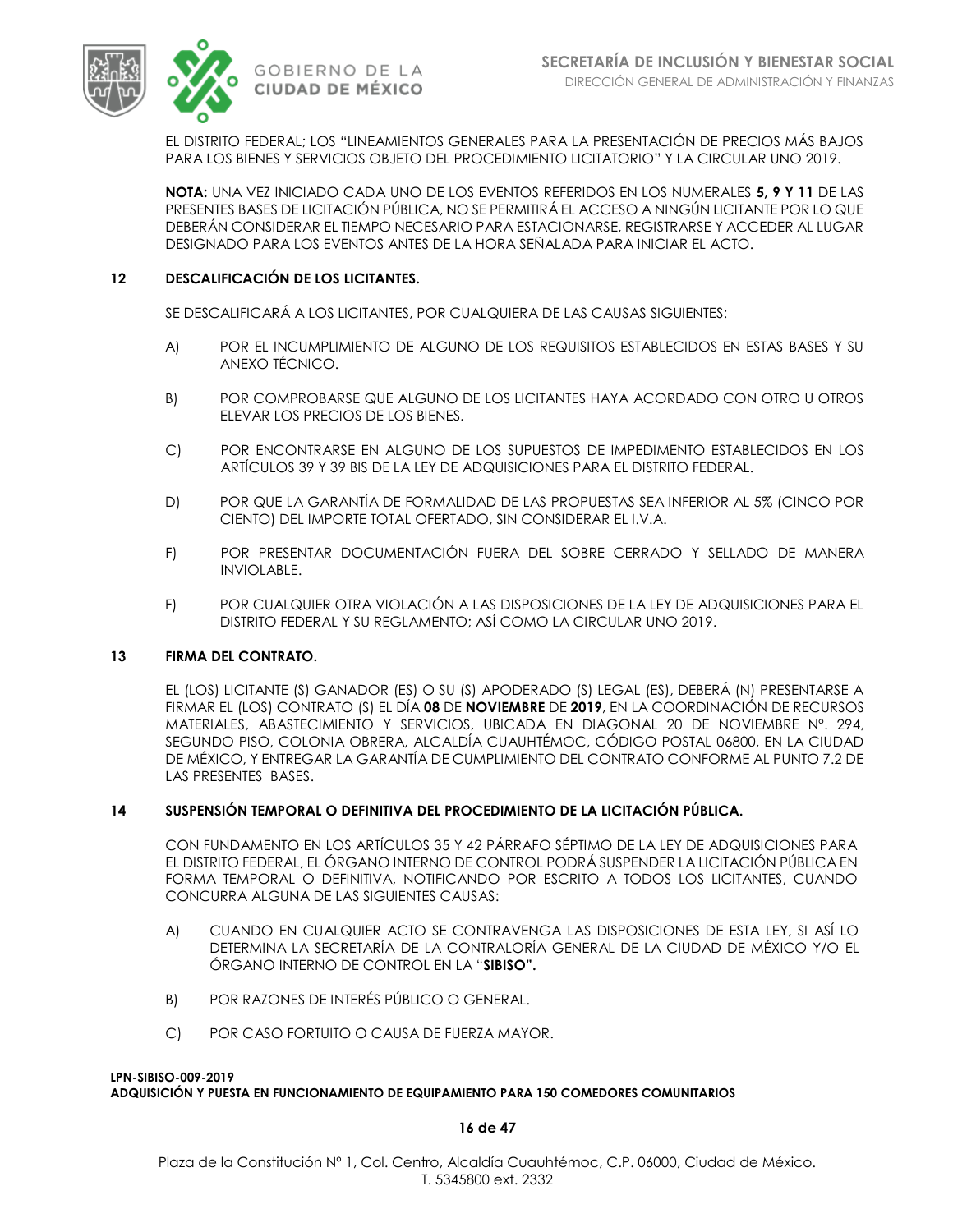

EN EL SUPUESTO DE QUE DESAPAREZCAN LAS CAUSAS QUE HUBIESEN MOTIVADO LA SUSPENSIÓN TEMPORAL DE ESTE PROCEDIMIENTO, EL MISMO SE REANUDARÁ, PREVIO AVISO POR ESCRITO A TODOS LOS LICITANTES EN EL MISMO.

### **15 DECLARAR DESIERTA LA LICITACIÓN PÚBLICA.**

SE EMITIRÁ ESTA DECLARACIÓN CUANDO SE PRESENTE ALGUNO O ALGUNOS DE LOS SUPUESTOS ESTABLECIDOS EN EL ARTÍCULO 51 DE LA LEY DE ADQUISICIONES PARA EL DISTRITO FEDERAL.

### **16 PENA CONVENCIONAL.**

EN ATENCIÓN AL NUMERAL 5.13 DE LA CIRCULAR UNO 2019, EN CASO DE NO CUMPLIR CON LA ENTREGA EN LA FECHA LÍMITE DENTRO DE LA VIGENCIA DEL CONTRATO SERÁ ACREEDOR DE PENAS CONVENCIONALES CONFORME A LO ESTABLECIDO EN LOS ARTÍCULOS 69 DE LA LEY DE ADQUISICIONES PARA EL DISTRITO FEDERAL, 57 Y 58 DE SU REGLAMENTO Y EN PARTICULAR AL NUMERAL 5.13.1 DE LA CIRCULAR UNO 2019, SE APLICARÁ EL 1.0% (UNO POR CIENTO) POR CADA DÍA NATURAL DE ATRASO, EN EL CUMPLIMIENTO DE LA ENTREGA DE LOS BIENES ADJUDICADOS, COMPUTADOS A PARTIR DEL DÍA SIGUIENTE EN QUE VENZA EL PLAZO MÁXIMO DE CUMPLIMIENTO, SIN REBASAR EL IMPORTE DE LA GARANTÍA DE CUMPLIMIENTO DEL CONTRATO Y CALCULADO SOBRE EL IMPORTE DE LOS BIENES DEJADOS DE ENTREGAR CONFORME AL TIEMPO ESTABLECIDO EN EL CONTRATO Y A SATISFACCIÓN DE LA **"SIBISO"**, ADEMÁS DE LAS PENAS QUE OBSERVE LA LEY, SIENDO ESTE PUNTO NO NEGOCIABLE Y SERÁ INCLUIDO EN EL (LOS) CONTRATO (S) QUE CON MOTIVO DE LA PRESENTE LICITACIÓN PÚBLICA SE GENERE (N).

EL PAGO DE LOS BIENES ESTABLECIDOS, QUEDARÁ CONDICIONADO PROPORCIONALMENTE AL PAGO QUE EL PROVEEDOR DEBA REALIZAR POR CONCEPTO DE PENAS CONVENCIONALES.

### **17 RESCISIÓN DEL CONTRATO.**

CONFORME A LOS ARTÍCULOS 42 DE LA LEY DE ADQUISICIONES PARA EL DISTRITO FEDERAL Y 63 DE SU REGLAMENTO, LA **"SIBISO"**, PODRÁ RESCINDIR ADMINISTRATIVAMENTE EL CONTRATO EN PLENO DERECHO Y SIN NECESIDAD DE DECLARACIÓN JUDICIAL, POR CUALQUIERA DE LAS CAUSAS QUE A CONTINUACIÓN SE MENCIONAN:

- A) POR INCUMPLIMIENTO DEL LICITANTE DE CUALQUIERA DE LAS OBLIGACIONES QUE LE IMPONE AL CONTRATO.
- B) CUANDO EL PROVEEDOR INCURRA EN ATRASO, SUSPENDA Y/O NO REALICE LA ENTREGA DE LOS BIENES ESTIPULADOS EN EL CONTRATO CONFORME A LOS PLAZOS ESTABLECIDOS POR LA **"SIBISO"**
- C) CUANDO EL PROVEEDOR SOLICITE LA CANCELACIÓN DE ALGUNO DE LOS BIENES QUE CONFORMAN LA PARTIDA ÚNICA DEL ANEXO TÉCNICO.

### **18 INTERPRETACIÓN Y CONTROVERSIAS.**

SE ESTABLECE A LO ESTIPULADO EN EL ARTICULO 13 DE LA LEY DE ADQUISICIONES PARA EL DISTRITO FEDERAL, SU REGLAMENTO, ASÍ COMO A LA APLICACIÓN DE MANERA SUPLETORIA DEL CÓDIGO CIVIL PARA EL DISTRITO FEDERAL VIGENTE Y DEMÁS ORDENAMIENTOS LEGALES QUE RESULTEN APLICABLES.

LAS PARTES SE SOMETERÁN A LA JURISDICCIÓN DE LOS TRIBUNALES COMPETENTES DE LA CIUDAD DE MÉXICO Y RENUNCIAR A LA QUE PUDIERE CORRESPONDERLES POR RAZÓN DE SUS DOMICILIOS PRESENTES, FUTUROS O POR CUALQUIER OTRA CAUSA.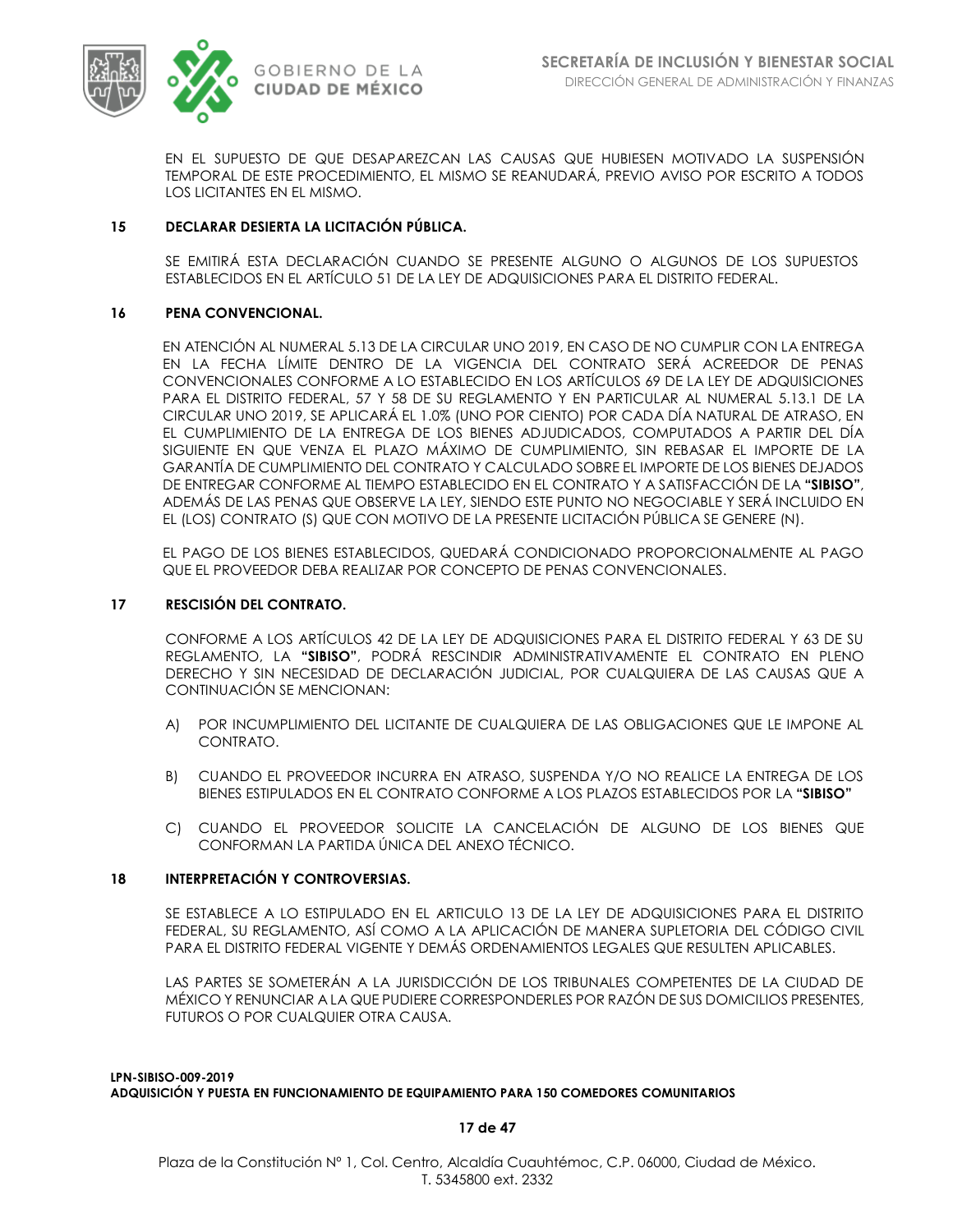

### **19 INCONFORMIDADES***.*

LOS LICITANTES AFECTADOS POR CUALQUIER ACTO O RESOLUCIÓN EMITIDA EN EL PRESENTE PROCEDIMIENTO, PODRÁN INTERPONER ANTE LA SECRETARÍA DE LA CONTRALORÍA GENERAL DE LA CIUDAD DE MÉXICO, DENTRO DE UN TÉRMINO DE 5 DÍAS HÁBILES CONTADOS A PARTIR DEL DÍA SIGUIENTE AL DÍA EN QUE SE NOTIFIQUE EL ACTO O RESOLUCIÓN QUE RECURRA, EL RECURSO DE INCONFORMIDAD A QUE SE REFIERE EL ARTÍCULO 88 DE LA LEY DE ADQUISICIONES PARA EL DISTRITO FEDERAL, EL CUAL SE SUJETARÁ A LAS FORMALIDADES DE LA LEY DE PROCEDIMIENTO ADMINISTRATIVO DEL DISTRITO FEDERAL. ASIMISMO, ESTE ÓRGANO HA PUESTO A DISPOSICIÓN DE LOS INTERESADOS LA **"CONSULTA ELECTRÓNICA DE RECURSOS DE INCONFORMIDAD"**, EN SU PÁGINA DE INTERNET EN **[www.contraloria.cdmx.gob.mx](http://www.contraloria.cdmx.gob.mx/)** EN LA CUAL LAS PERSONAS FÍSICAS O MORALES QUE HAYAN PRESENTADO RECURSO DE INCONFORMIDAD, PODRÁN DAR SEGUIMIENTO A LOS RECURSOS INTERPUESTOS.

### **20 NO DISCRIMINACIÓN.**

EN EL PRESENTE PROCEDIMIENTO DE LICITACIÓN PÚBLICA ESTÁ PROHIBIDA CUALQUIER FORMA DE DISCRIMINACIÓN: SEA POR ACCIÓN U OMISIÓN, POR RAZONES DE ORIGEN ÉTNICO O NACIONAL, GÉNERO, EDAD, DISCAPACIDAD, CONDICIÓN SOCIAL, CONDICIONES DE SALUD, RELIGIÓN, OPINIONES, PREFERENCIA O IDENTIDAD SEXUAL O DE GÉNERO, ESTADO CIVIL, APARIENCIA EXTERIOR O CUALQUIER OTRA ANÁLOGA, CON FUNDAMENTO EN LO DISPUESTO EN EL NUMERAL 5.1.2 DE LA CIRCULAR UNO 2019.

### **A T E N T A M E N T E**

### **LIC. RAMONA HERNÁNDEZ MORALES**

DIRECTORA GENERAL DE ADMINISTRACIÓN Y FINANZAS EN LA SECRETARÍA DE INCLUSIÓN Y BIENESTAR SOCIAL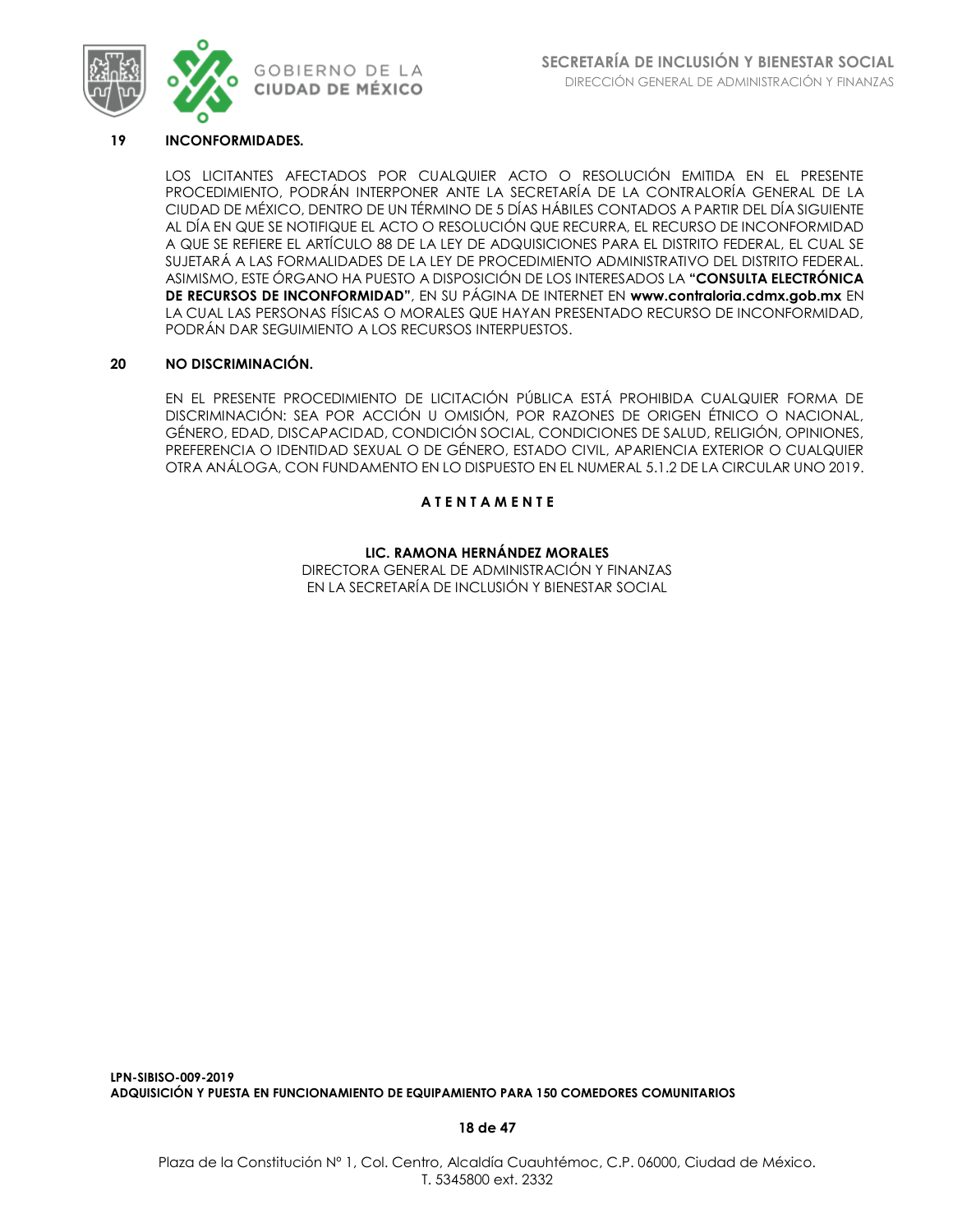

### **ANEXO I**

### **ANEXO TÉCNICO LICITACIÓN PÚBLICA NACIONAL No. LPN-SIBISO-009-2019 "ADQUISICIÓN Y PUESTA EN FUNCIONAMIENTO DE EQUIPAMIENTO PARA 150 COMEDORES COMUNITARIOS"**

| <b>PARTIDA</b><br>No. | <b>CONCEPTO</b>                                                                           | <b>UNIDAD DE</b><br><b>MEDIDA</b> | <b>CANTIDAD</b> |
|-----------------------|-------------------------------------------------------------------------------------------|-----------------------------------|-----------------|
| <b>ÚNICA</b>          | ADQUISICION Y PUESTA EN FUNCIONAMIENTO DE EQUIPAMIENTO PARA 150<br>COMEDORES COMUNITARIOS | LOTE                              |                 |

| BIENES QUE CONFORMAN LA PARTIDA ÚNICA                                                                                                                                                                                                                                                                                                                                 |                                   |                 |  |  |  |  |  |  |
|-----------------------------------------------------------------------------------------------------------------------------------------------------------------------------------------------------------------------------------------------------------------------------------------------------------------------------------------------------------------------|-----------------------------------|-----------------|--|--|--|--|--|--|
| <b>DESCRIPCIÓN</b>                                                                                                                                                                                                                                                                                                                                                    | <b>UNIDAD DE</b><br><b>MEDIDA</b> | <b>CANTIDAD</b> |  |  |  |  |  |  |
| <b>ESTOFÓN INDUSTRIAL</b><br>Medidas: 1.14 m X 0.69 m X 0.60 m<br>Características:<br>· Parrillas superiores de hierro fundido.<br>• 2 Quemadores concéntricos de hierro fundido.<br>• 2 Válvulas de gas.<br>• Piloto individual de acero inoxidable con cabeza roscable tipo hongo.<br>• Charola para captar escurrimientos.<br><b>SIMILAR EN CALIDAD A SAN SON®</b> | Pieza                             | 150             |  |  |  |  |  |  |
| <b>REFRIGERADOR VERTICAL</b><br>Medidas: 17.41 ft3<br>Características:<br>$\cdot$ 1 puerta<br>• Base de acero inoxidable<br>• Parrillas de alambre reforzados<br>• Puertas con doble cristal, templado y película.<br><b>SIMILAR EN CALIDAD A IMBERA®</b>                                                                                                             | Pieza                             | 150             |  |  |  |  |  |  |
| RACK INDUSTRIAL DE ACERO INOXIDABLE DE USO RUDO<br>Medidas: 36X12X54"<br>Capacidad de repisa: 350 lb.<br>SIMILAR EN CALIDAD A MECALUX®                                                                                                                                                                                                                                | Pieza                             | 150             |  |  |  |  |  |  |
| <b>BUDINERA DE ACERO INOXIDABLE T304 - 57 LITROS</b><br>Capacidad: 57 litros<br><b>Medidas: 0.80 X 0.30 m.</b><br>Características:<br>• Acero Inoxidable<br>$\bullet$ Calibre 18<br>• Con Tapa (Disco Vaporizador)<br>SIMILAR EN CALIDAD A INOX FACTORY®                                                                                                              | Pieza                             | 300             |  |  |  |  |  |  |
| <b>CONTENEDOR PARA BASURA 135 L</b><br>Características:<br>*Con tapa y orificio al centro<br>* Elaborada de plástico<br><b>SIMILAR EN CALIDAD A CAMBRO®</b>                                                                                                                                                                                                           | Pieza                             | 150             |  |  |  |  |  |  |

**LPN-SIBISO-009-2019 ADQUISICIÓN Y PUESTA EN FUNCIONAMIENTO DE EQUIPAMIENTO PARA 150 COMEDORES COMUNITARIOS**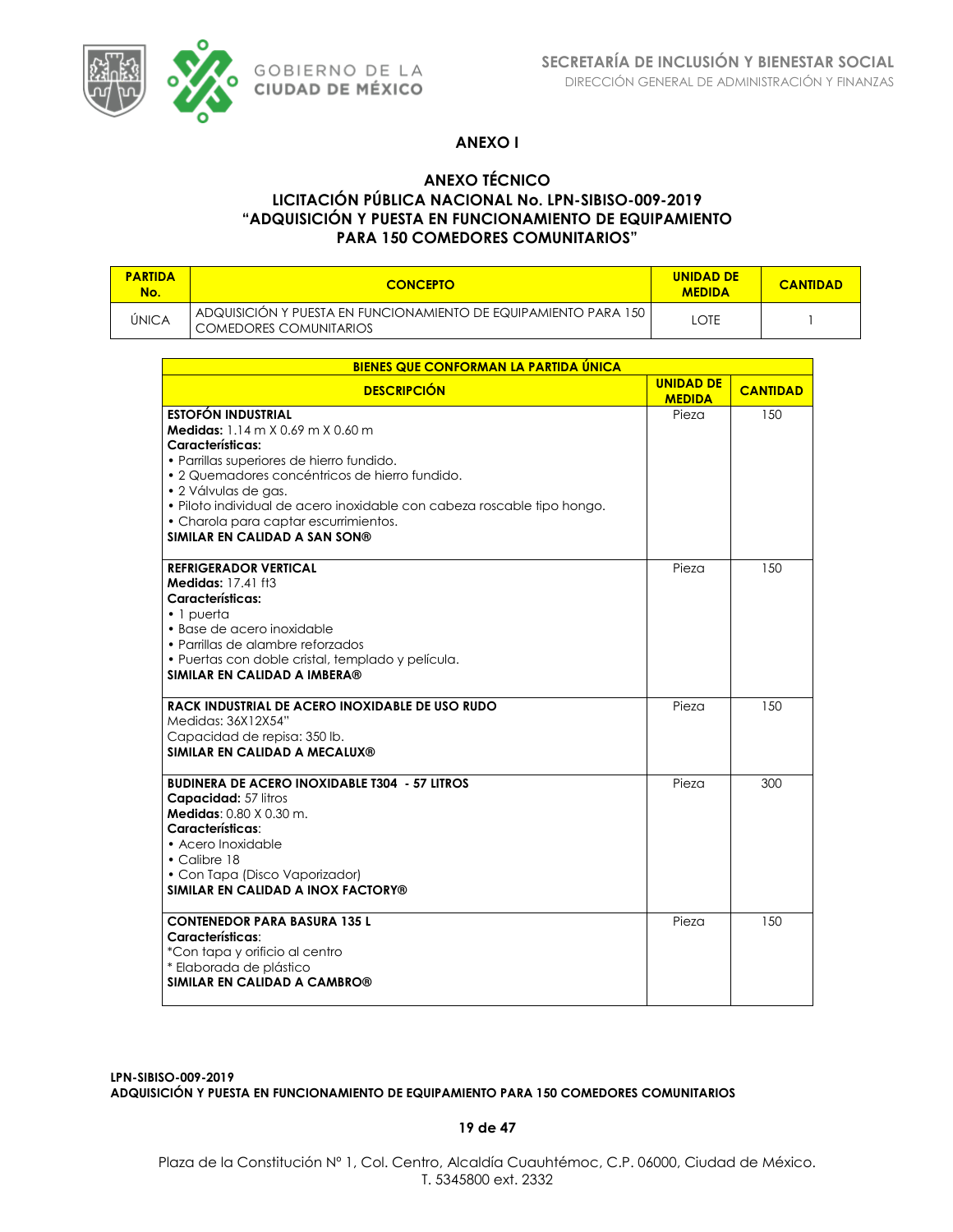



| <b>BIENES QUE CONFORMAN LA PARTIDA ÚNICA</b>                                                                                                                                                                                                                               |                                   |                 |
|----------------------------------------------------------------------------------------------------------------------------------------------------------------------------------------------------------------------------------------------------------------------------|-----------------------------------|-----------------|
| <b>DESCRIPCIÓN</b>                                                                                                                                                                                                                                                         | <b>UNIDAD DE</b><br><b>MEDIDA</b> | <b>CANTIDAD</b> |
| OLLA EN ACERO INOXIDABLE TIPO 304 40 LITROS<br>Características:<br>Fabricada en Acero Inoxidable T-304<br>$\bullet$<br>Soldada y pulida en una sola pieza                                                                                                                  | Pieza                             | 150             |
| Con tapa Incluida<br>$\bullet$<br>Uso Industrial<br>$\bullet$<br>Cuerpo calibre 18<br>٠<br>SIMILAR EN CALIDAD A INOX FACTORY®                                                                                                                                              |                                   |                 |
| <b>MESA PLEGABLE 1.82 M</b><br>Características:<br>$*1.82 m$<br>* Elaborada de plástico/resina<br>*Color blanco<br>*Superficie lavable<br>SIMILAR EN CALIDAD A LIFETIME®                                                                                                   | Pieza                             | 450             |
| <b>SILLA PLEGABLE</b><br>Características:<br>* Elaborada de plástico/resina<br>*Color blanco<br>*Superficie lavable<br>SIMILAR EN CALIDAD A LIFETIME®                                                                                                                      | Pieza                             | 6,000           |
| FILTRO PURIFICADOR DE AGUA BAJO TARJA<br>Características:<br>Con sistema que remueva color, olor, sabor, cloro bacterias y sedimentos<br>SIMILAR EN CALIDAD A ROTOPLAS®                                                                                                    | Pieza                             | 150             |
| <b>PLACA FOTOGRABADA</b><br><b>Medidas:</b> medidas de 35X30 cm<br>Características:<br>* en aluminio de 1/4"<br>* Leyenda a base de ácidos<br>* Leyenda "Comedor Comunitario Equipado con Recursos Federales del FAIS<br>del ejercicio fiscal 2019" y logotipos oficiales. | Pieza                             | 150             |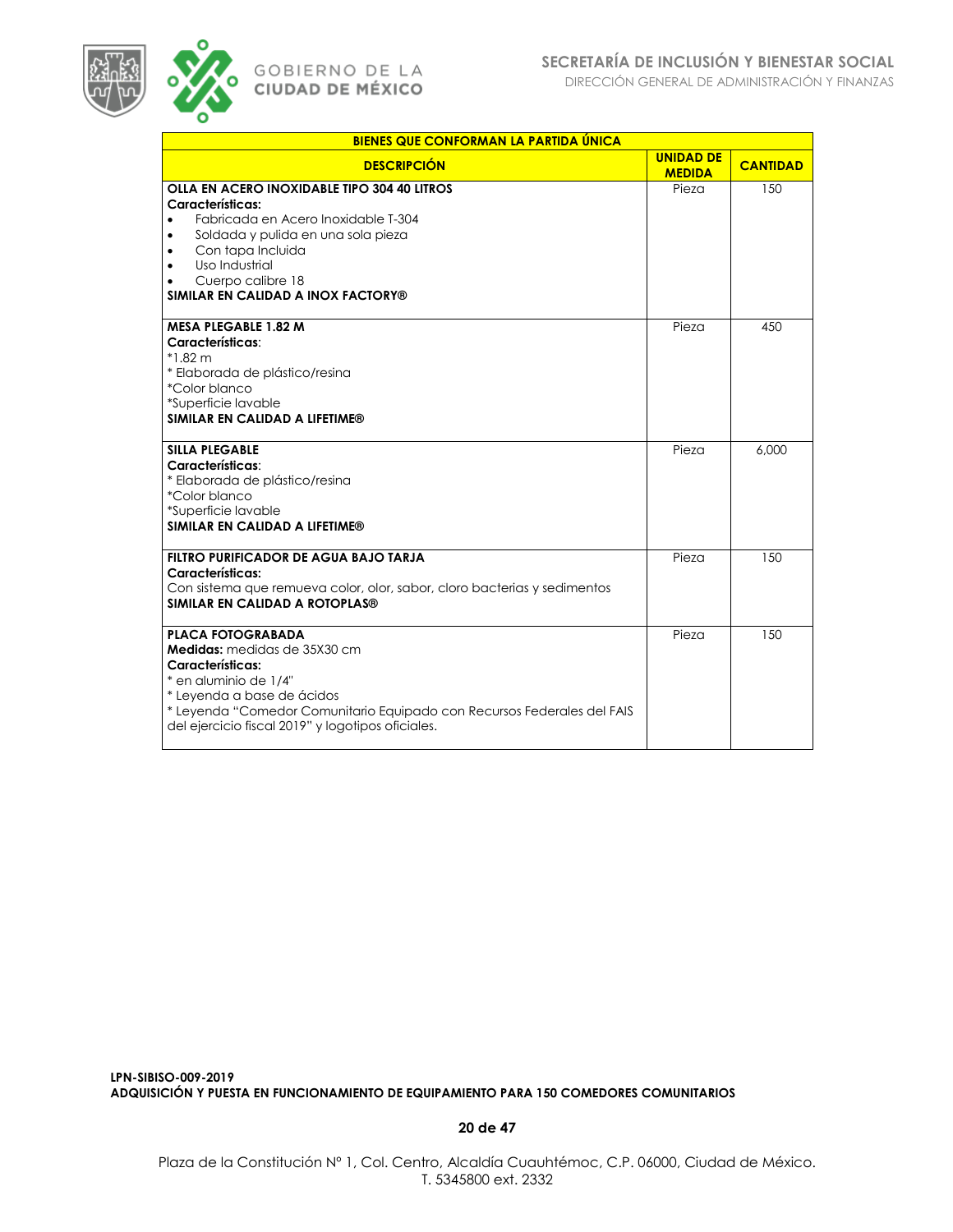

### **ANEXO II**

### **LICITACIÓN PÚBLICA NACIONAL No. LPN-SIBISO-009-2019 "ADQUISICIÓN Y PUESTA EN FUNCIONAMIENTO DE EQUIPAMIENTO PARA 150 COMEDORES COMUNITARIOS"**

### **"DOMICILIOS DE 150 COMEDORES COMUNITARIOS"**

| NO.            | <b>NOMBRE COMEDOR</b>                                                  | <b>NOMBRE DEL PROYECTO</b>                                                                                                                                                          | <b>CALLE</b>                       | N°. EXT. | <b>MANZAN</b><br>A | <b>LOTE</b>      | <b>CÓDIGO</b><br><b>POSTAL</b> | <b>COLONIA</b>                          |
|----------------|------------------------------------------------------------------------|-------------------------------------------------------------------------------------------------------------------------------------------------------------------------------------|------------------------------------|----------|--------------------|------------------|--------------------------------|-----------------------------------------|
| $\mathbf{1}$   | <b>Comedor Comunitario</b><br>CC010 "Cocina de Doña<br><b>Bertha</b> " | <b>EQUIPAMIENTO DEL</b><br><b>COMEDOR</b><br>COMUNITARIO COCINA<br>DE DOÑA BERTHA<br>COLONIA LOMAS DE<br><b>CHAMONTOYA</b><br>ALCALDÍA ÁLVARO<br>OBREGÓN                            | Calle Colina                       |          | Mz 6               | L <sub>1</sub> 2 | 01857                          | Colonia Lomas<br>de Chamontoya          |
| $\overline{2}$ | <b>Comedor Comunitario</b><br>CC117 "El rinconcito del<br>sabor"       | <b>EQUIPAMIENTO DEL</b><br><b>COMEDOR</b><br><b>COMUNITARIO EL</b><br>RINCONCITO DEL SABOR<br><b>COLONIA</b><br><b>GOLONDRINAS PRIMERA</b><br>AMPLIACIÓN ALCALDÍA<br>ÁLVARO OBREGÓN | Avenida<br>Lomas de<br>Capula      |          | Mz 33              | Lt 15            | 01270                          | Colonia<br>Golondrinas la<br>Ampliación |
| 3              | Comedor CC149<br>"Bonanza"                                             | <b>EQUIPAMIENTO DEL</b><br><b>COMEDOR</b><br><b>COMUNITARIO</b><br><b>BONANZA COLONIA</b><br>BONANZA ALCALDÍA<br>ÁLVARO OBREGÓN                                                     | Calle<br>Veracruzano<br>S          |          | Mz <sub>2</sub>    | L†36             | 01220                          | Colonia Bonanza                         |
| $\overline{4}$ | <b>Comedor Comunitario</b><br>CC172 "La Lupita"                        | <b>EQUIPAMIENTO DEL</b><br><b>COMEDOR</b><br>COMUNITARIO LA LUPITA<br>COLONIA ISIDRO FABELA<br>ALCALDÍA ISIDRO<br>FABELA                                                            | Calle<br><b>Boloñeses</b>          | 20       |                    | S/N              | 01160                          | Colonia Isidro<br>Fabela                |
| 5              | <b>Comedor Comunitario</b><br>CC193 "Casa de la<br>Mujer"              | <b>FQUIPAMIENTO DEL</b><br><b>COMEDOR</b><br>COMUNITARIO CASA DE<br>LA MUJER COLONIA<br>ESTRELLA COLONIA<br><b>ISIDRO FABELA</b><br>ALCALDÍA ÁLVARO<br><b>OBREGÓN</b>               | Avenida<br>Vasco de<br>Quiroga     | 1113     | Mz E               | Lt 12            | 01220                          | Colonia La<br>Estrella                  |
| 6              | <b>Comedor Comunitario</b><br><b>CC247 "Piritas"</b>                   | <b>EQUIPAMIENTO DEL</b><br><b>COMEDOR</b><br><b>COMUNITARIO PIRITAS</b><br>COLONIA LOMAS DE<br>PUERTA GRANDE<br>ALCALDÍA ÁLVARO<br>OBREGÓN                                          | Calle 4                            |          | Mz 10              | $L†$ 34          | 01630                          | Colonia Lomas<br>de Puerta<br>Grande    |
| $\overline{7}$ | <b>Comedor Comunitario</b><br><b>CC257 "El buen Sazón"</b>             | <b>EQUIPAMIENTO DEL</b><br><b>COMEDOR</b><br><b>COMUNITARIO EL BUEN</b><br>SAZÓN COLONIA<br>PRIMERA VICTORIA<br>ALCALDÍA ÁLVARO<br>OBREGÓN                                          | Avenida<br>Antigua vía<br>La Venta |          | $Mz$ 5             | Lt 13            | 01280                          | Colonia Primera<br>Victoria             |
| 8              | <b>Comedor Comunitario</b><br><b>CC266 "Barrio Norte"</b>              | <b>EQUIPAMIENTO DEL</b><br><b>COMEDOR</b><br><b>COMUNITARIO BARRIO</b><br>NORTE BARRIO BARRIO<br>NORTE ALCALDÍA<br>ÁLVARO OBREGÓN                                                   | Calle<br>Cerrada<br>Allende        | 20       |                    | S/N              | 01410                          | <b>Barrio Norte</b>                     |

**LPN-SIBISO-009-2019 ADQUISICIÓN Y PUESTA EN FUNCIONAMIENTO DE EQUIPAMIENTO PARA 150 COMEDORES COMUNITARIOS**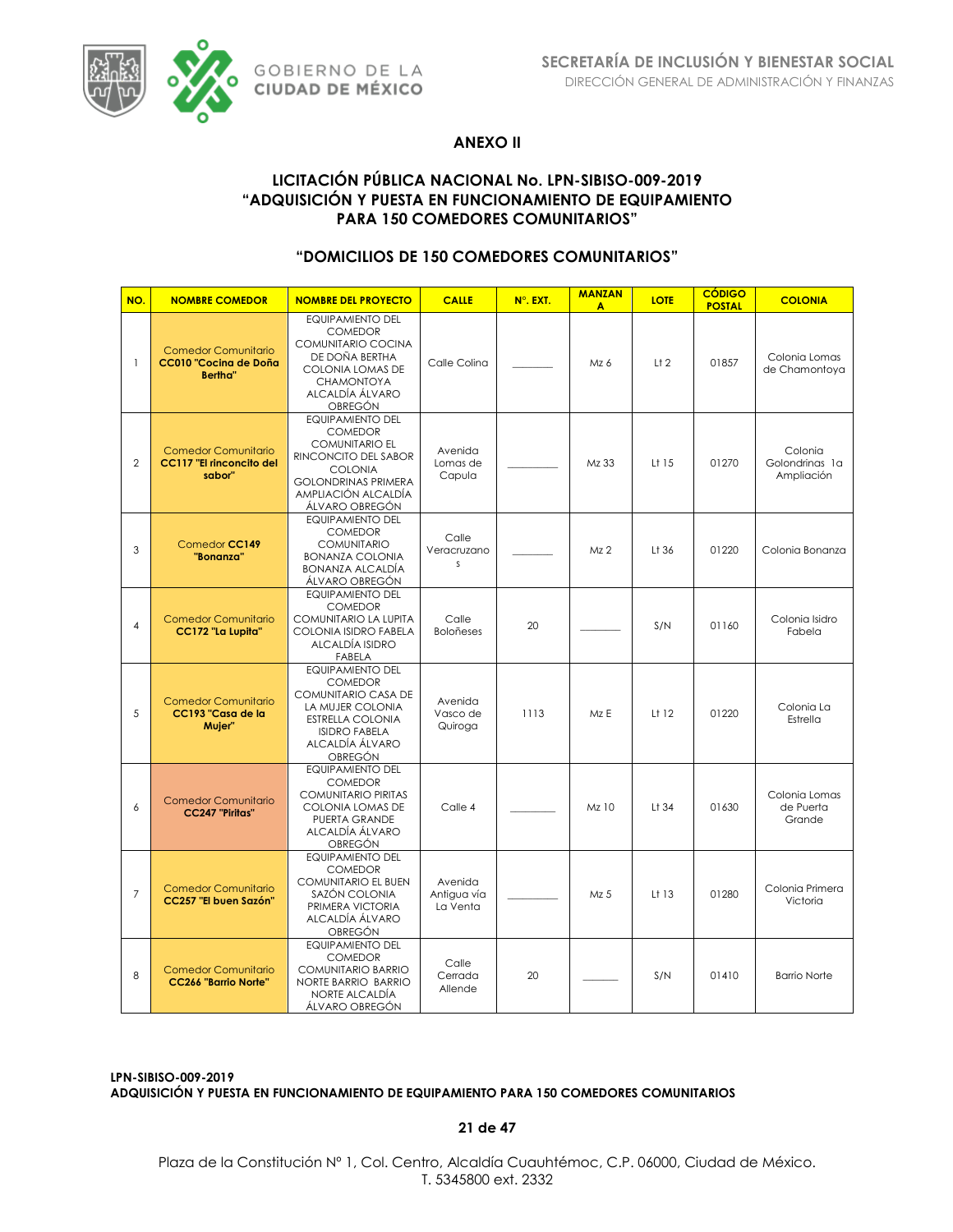

DIRECCIÓN GENERAL DE ADMINISTRACIÓN Y FINANZAS

| NO. | <b>NOMBRE COMEDOR</b>                                         | <b>NOMBRE DEL PROYECTO</b>                                                                                                                                | <b>CALLE</b>                         | N°. EXT. | <b>MANZAN</b><br>A | <b>LOTE</b>      | <b>CÓDIGO</b><br><b>POSTAL</b> | <b>COLONIA</b>                           |
|-----|---------------------------------------------------------------|-----------------------------------------------------------------------------------------------------------------------------------------------------------|--------------------------------------|----------|--------------------|------------------|--------------------------------|------------------------------------------|
| 9   | <b>Comedor Comunitario</b><br><b>CC401 "Las Hadas"</b>        | <b>EQUIPAMIENTO DEL</b><br><b>COMEDOR</b><br><b>COMUNITARIO LAS</b><br><b>HADAS COLONIA</b><br>BELLAVISTA ALCALDÍA<br>ÁLCARO OBREGÓN                      | Calle<br>Canario                     | 109      |                    | S/N              | 01140                          | Colonia<br>Bellavista                    |
| 10  | <b>Comedor Comunitario</b><br><b>CC433 "El Negrito"</b>       | <b>EQUIPAMIENTO DEL</b><br><b>COMEDOR</b><br><b>COMUNITARIO EL</b><br>NEGRITO COLONIA<br>PILOTO ALDOLFO LOPEZ<br><b>MATEOS ALCALDÍA</b><br>ÁLVARO OBREGÓN | Avenida<br>Puerto<br>Mazatlán        | 240      |                    | S/N              | 01298                          | Colonia Piloto<br>Adolfo López<br>Mateos |
| 11  | <b>Comedor Comunitario</b><br><b>CC505 "Lulú"</b>             | <b>EQUIPAMIENTO DEL</b><br><b>COMEDOR</b><br>COMUNITARIO LULÚ<br>COLONIA PROGRESISTA<br>ALCALDÍA ÁLVARO<br>OBREGÓN                                        | Avenida<br>Centenario<br>2006        | S/N      | Mz3                | L <sub>128</sub> | 01540                          | Colonia<br>Progresista                   |
| 12  | <b>Comedor Comunitario</b><br>CC008 "Rosita"                  | <b>EQUIPAMIENTO DEL</b><br><b>COMEDOR</b><br><b>COMUNITARIO ROSITA</b><br>COLONIA SAN ÁLVARO<br><b>ALCALDÍA</b><br>ATZCAPOTZALCO                          | Calle<br>Independen<br>cia           | 24       |                    | S/N              | 02090                          | Colonia San<br>Álvaro                    |
| 13  | <b>Comedor Comunitario</b><br><b>CC127 "San Pablo"</b>        | <b>EQUIPAMIENTO DEL</b><br><b>COMEDOR</b><br>COMUNITARIO SAN<br>PABLO PUEBLO SAN<br>PABLO CHIMALPA<br>ALCALDÍA CUAJIMALPA                                 | Calle<br>Fraternidad                 | S/N      |                    | S/N              | 05050                          | Pueblo San Pablo<br>Chimalpa             |
| 14  | <b>Comedor Comunitario</b><br><b>CC205 "Coyolxauhqui"</b>     | <b>EQUIPAMIENTO DEL</b><br><b>COMEDOR</b><br><b>COMUNITARIO</b><br><b>COYOLXAUHQUI</b><br>COLONIA CENTRO<br><b>ALCALDÍA</b><br><b>CUAUHTÉMOC</b>          | Avenida<br>República<br>de Argentina | 63       |                    | S/N              | 06010                          | Colonia Centro                           |
| 15  | <b>Comedor Comunitario</b><br>CC236 "Calzada de<br>Guadalupe" | EQUIPAMIENTO DEL<br><b>COMEDOR</b><br><b>COMUNITARIO</b><br>CALZADA DE<br><b>GUADALUPE COLONIA</b><br>VALLE GÓMEZ<br><b>ALCALDÍA</b><br><b>CUAUHTÉMOC</b> | Calzada de<br>Guadalupe              | 103      |                    | Local 1          | 06240                          | Colonia Valle<br>Gómez                   |
| 16  | <b>Comedor Comunitario</b><br><b>CC298 "Las chiquitas"</b>    | <b>EQUIPAMIENTO DEL</b><br><b>COMEDOR</b><br><b>COMUNITARIO LAS</b><br>CHIQUITAS COLONIA<br>DOCTORES ALCALDÍA<br><b>CUAUHTÉMOC</b>                        | Calle Doctor<br>Olvera               | S/N      |                    | S/N              | 06720                          | <b>Colonia Doctores</b>                  |
| 17  | <b>Comedor Comunitario</b><br>CC337 "El portón de<br>Tepito"  | <b>EQUIPAMIENTO DEL</b><br><b>COMEDOR</b><br><b>COMUNITARIO EL</b><br>PORTON DE TEPITO<br><b>COLONIA MORELOS</b><br><b>ALCALDÍA</b><br><b>CUAUHTEMOC</b>  | Calle Peñón                          | 35       |                    | S/N              | 06260                          | Colonia Morelos                          |
| 18  | <b>Comedor Comunitario</b><br>CC383 "Obrera"                  | <b>EQUIPAMIENTO DEL</b><br><b>COMEDOR</b><br><b>COMUNITARIO OBRERA</b><br><b>COLONIA OBRERA</b><br><b>ALCALDÍA</b><br><b>CUAUHTÉMOC</b>                   | Avenida San<br>Antonio<br>Abad       | 151      |                    | S/N              | 06820                          | Colonia Obrera                           |
| 19  | <b>Comedor Comunitario</b><br>CC003 "Progreso<br>Nacional"    | <b>EQUIPAMIENTO DEL</b><br><b>COMEDOR</b><br>COMUNITARIO OBRERA<br>COLONIA PROGRESO<br>NACIONAL ALCALDÍA<br><b>GUSTAVO A MADERO</b>                       | Calle 6                              | 46       |                    | S/N              | 07600                          | Colonia Progreso<br>Nacional             |

**LPN-SIBISO-009-2019 ADQUISICIÓN Y PUESTA EN FUNCIONAMIENTO DE EQUIPAMIENTO PARA 150 COMEDORES COMUNITARIOS**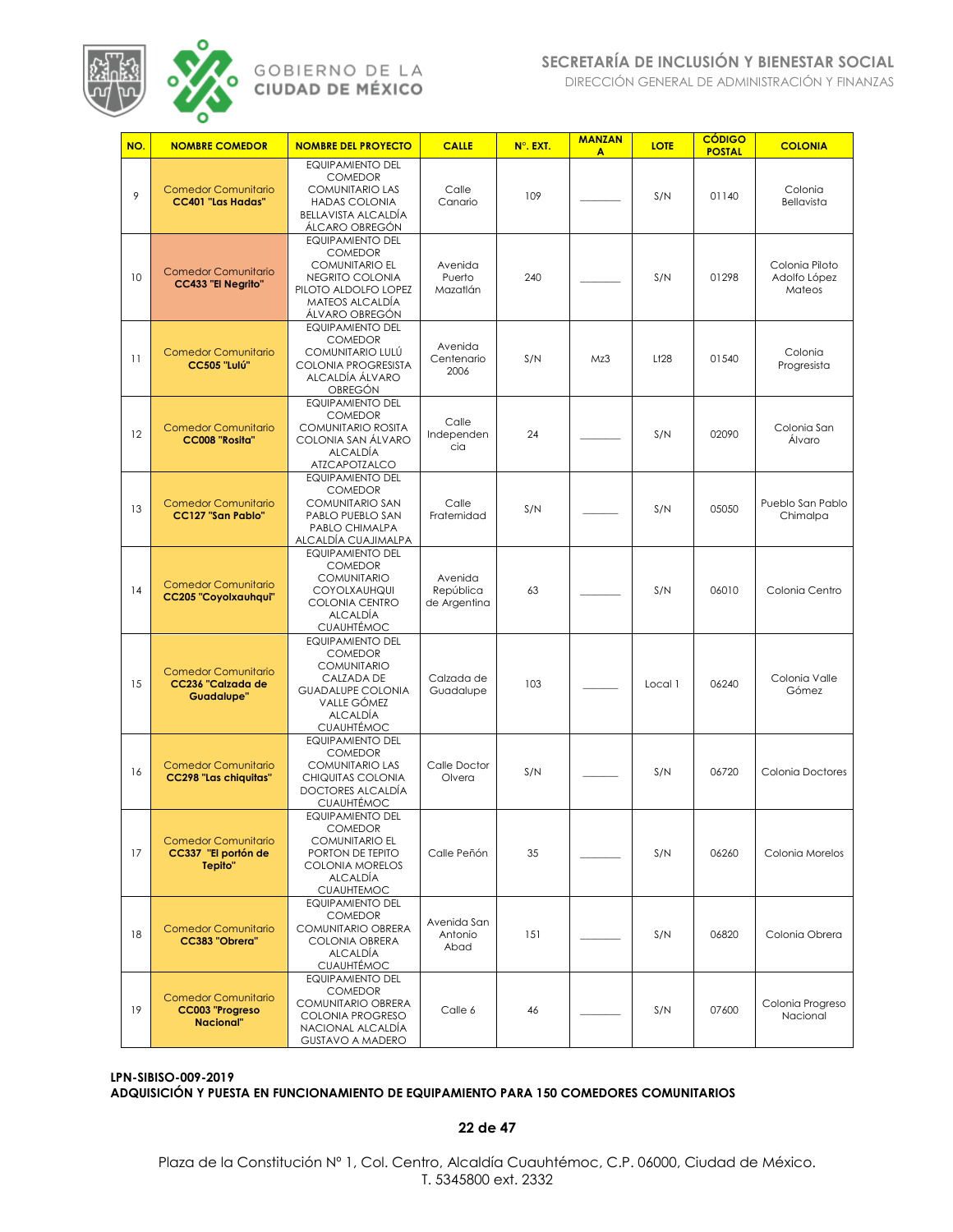

DIRECCIÓN GENERAL DE ADMINISTRACIÓN Y FINANZAS

| NO. | <b>NOMBRE COMEDOR</b>                                                    | <b>NOMBRE DEL PROYECTO</b>                                                                                                                                                                               | <b>CALLE</b>                     | N°. EXT. | <b>MANZAN</b><br>A | <b>LOTE</b> | <b>CÓDIGO</b><br><b>POSTAL</b> | <b>COLONIA</b>                                                  |
|-----|--------------------------------------------------------------------------|----------------------------------------------------------------------------------------------------------------------------------------------------------------------------------------------------------|----------------------------------|----------|--------------------|-------------|--------------------------------|-----------------------------------------------------------------|
| 20  | <b>Comedor Comunitario</b><br>CC050 "La Esperanza"                       | <b>EQUIPAMIENTO DEL</b><br><b>COMEDOR</b><br><b>COMUNITARIO LA</b><br>ESPERANZA BARRIO<br><b>GUADALUPE TICOMAN</b><br>ALCALDÍA GUSTAVO A<br><b>MADERO</b>                                                | Avenida<br>Acueducto             | 659      |                    | S/N         | 07310                          | Barrio<br>Guadalupe<br>Ticoman                                  |
| 21  | <b>Comedor Comunitario</b><br>CC070 "El triunfo"                         | <b>EQUIPAMIENTO DEL</b><br><b>COMEDOR</b><br><b>COMUNITARIO EL</b><br><b>TRIUNFO COLONIA</b><br>CAMPESTRE ARAGÓN<br>ALCALDÍA GUSTAVO A<br><b>MADERO</b>                                                  | Calle<br>Camino<br>Campestre A   | 246      |                    | S/N         | 07530                          | Colonia<br>Campestre<br>Aragón                                  |
| 22  | <b>Comedor Comunitario</b><br>CC071 "Un rinconcito<br>cerca del cielo"   | <b>EQUIPAMIENTO DEL</b><br><b>COMEDOR</b><br><b>COMUNITARIO UN</b><br>RINCONCITO CERCA<br>DEL CIELO COLONIA<br>CHALMA DE<br><b>GUADALUPE ALCALDÍA</b><br>GUSTAVO A MADERO                                | Calle<br>Quintana<br>Roo         | S/N      | Mz 124             | Lt 15       | 07210                          | Colonia Chalma<br>de Guadalupe                                  |
| 23  | <b>Comedor Comunitario</b><br>CC105 "San Juan"                           | <b>EQUIPAMIENTO DEL</b><br><b>COMEDOR</b><br><b>COMUNITARIO SAN</b><br><b>JUAN COLONIA SAN</b><br><b>JUAN Y GUADALUPE</b><br><b>TICOMAN ALCALDÍA</b><br><b>GUSTAVO A MADERO</b>                          | Calle San<br>Juan                | 32       |                    | S/N         | 07350                          | Colonia San Juan<br>y Guadalupe<br>Ticoman                      |
| 24  | <b>Comedor Comunitario</b><br><b>CC152 "El Rincón de los</b><br>sabores" | <b>EQUIPAMIENTO DEL</b><br><b>COMEDOR</b><br><b>COMUNITARIO EL</b><br>RINCON DE LOS<br>SABORES COLONIA SAN<br>FELIPE DE JESÚS<br>ALCALDÍA GUSTAVO A<br><b>MADERO</b>                                     | Calle<br>Zacapoaxtla             | 117      |                    | S/N         | 07510                          | Colonia San<br>Felipe de Jesús                                  |
| 25  | <b>Comedor Comunitario</b><br>CC261 "Utopía<br>Saludable"                | <b>EQUIPAMIENTO DEL</b><br><b>COMEDOR</b><br>COMUNITARIO UTOPIA<br>SALUDABLE UNIDAD<br><b>HABITACIONLA SAN</b><br><b>JUAN DE ARAGÓN</b><br><b>TERCERA SECCION</b><br>ALCALDÍA GUSTAVO A<br><b>MADERO</b> | Avenida 613                      | 170      |                    | S/N         | 07979                          | Unidad<br>Habitacional San<br>Juan de Aragón<br>tercera sección |
| 26  | <b>Comedor Comunitario</b><br>CC245 "La Palapa"                          | <b>EQUIPAMIENTO DEL</b><br><b>COMEDOR</b><br><b>COMUNITARIO LA</b><br>PALAPA COLONIA<br><b>AGRÍCOLA PANTITLAN</b><br>ALCALDÍA IZTACALCO                                                                  | Calle 5                          | S/N      |                    | S/N         | 07770                          | Colonia Agrícola<br>Pantitlan                                   |
| 27  | <b>Comedor Comunitario</b><br>CC001 "Leyes de<br>Reforma"                | <b>EQUIPAMIENTO DEL</b><br><b>COMEDOR</b><br>COMUNITARIO LEYES DE<br>REFORMA COLONIA<br>LEYES DE REFORMA<br><b>TERCERA SECCION</b><br>ALCALDÍA IZTAPALAPA                                                | Calle Batalla<br>de Loma<br>Alta | S/N      | Mz 124             | Lt 100 D    | 09310                          | Colonia Leyes de<br>Reforma 3A<br><b>SECC</b>                   |
| 28  | <b>Comedor Comunitario</b><br>CC016 "Comedor de la<br>Abuelita"          | <b>EQUIPAMIENTO DEL</b><br><b>COMEDOR</b><br><b>COMUNITARIO</b><br>COMEDOR DE LA<br>ABUELITA COLONIA JOSE<br><b>LOPEZ PORTILLO</b><br>ALCALDÍA IZTAPALAPA                                                | Calle 5                          |          | Mz 75              | L†4         | 09920                          | Colonia José<br>López Portillo                                  |

**LPN-SIBISO-009-2019 ADQUISICIÓN Y PUESTA EN FUNCIONAMIENTO DE EQUIPAMIENTO PARA 150 COMEDORES COMUNITARIOS**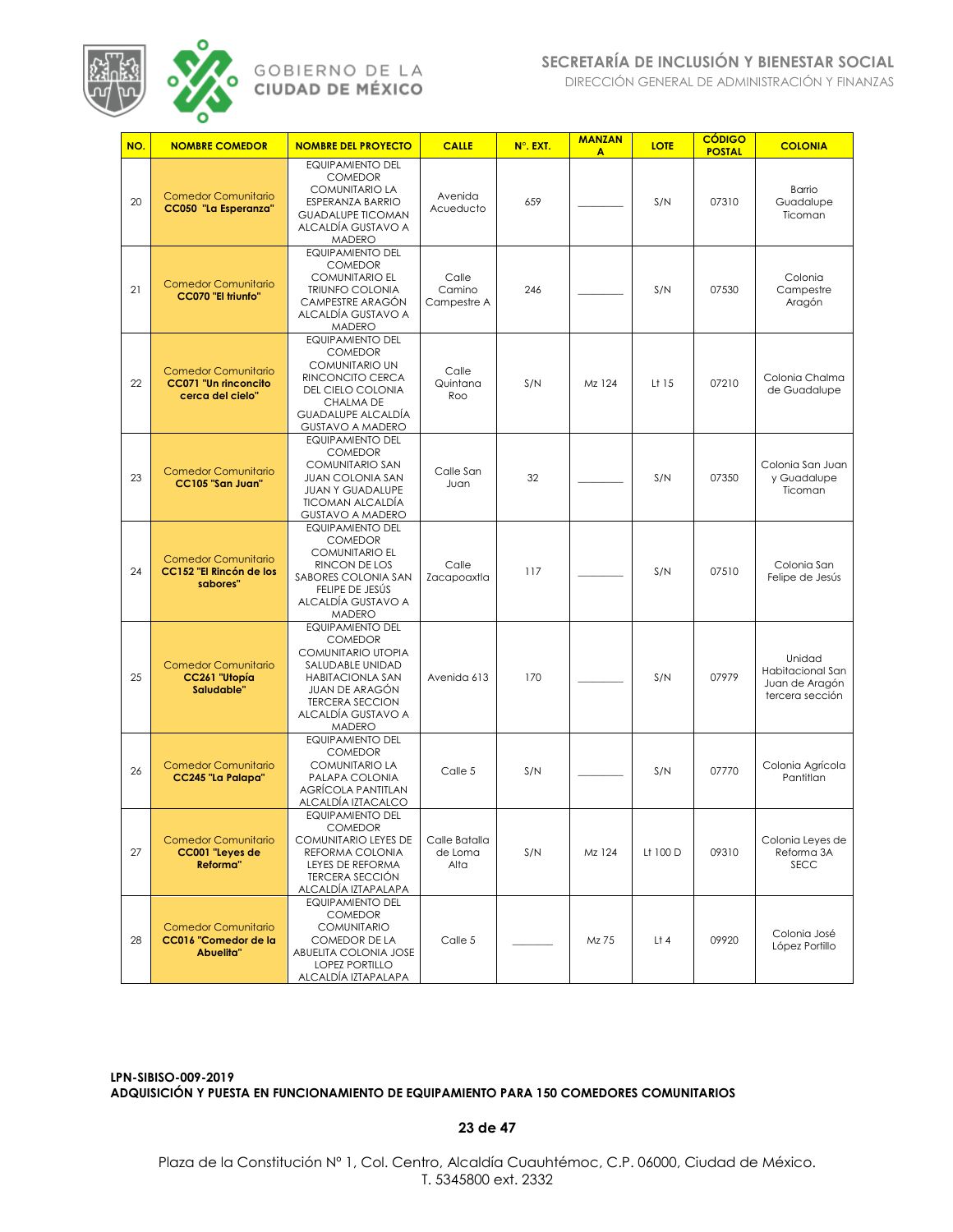

DIRECCIÓN GENERAL DE ADMINISTRACIÓN Y FINANZAS

| NO. | <b>NOMBRE COMEDOR</b>                                                              | <b>NOMBRE DEL PROYECTO</b>                                                                                                                                                      | <b>CALLE</b>                | N°. EXT. | <b>MANZAN</b><br>A | <b>LOTE</b>       | <b>CÓDIGO</b><br><b>POSTAL</b> | <b>COLONIA</b>                                    |
|-----|------------------------------------------------------------------------------------|---------------------------------------------------------------------------------------------------------------------------------------------------------------------------------|-----------------------------|----------|--------------------|-------------------|--------------------------------|---------------------------------------------------|
| 29  | <b>Comedor Comunitario</b><br><b>CC021 "Las Gavilanas"</b>                         | <b>EQUIPAMIENTO DEL</b><br><b>COMEDOR</b><br><b>COMUNITARIO LAS</b><br><b>GAVILAS COLONIA</b><br>AMPLIACIÓN SANTIAGO<br><b>ACAHUALTEPEC</b><br>ALCALDÍA IZTAPALAPA              | Calle<br>Nextlalpan         | S/N      | Mz 786             | L <sup>†</sup> 10 | 09609                          | Colonia<br>Ampliación<br>Santiago<br>Acahualtepec |
| 30  | <b>Comedor Comunitario</b><br><b>CC023 "El Paraíso"</b>                            | <b>EQUIPAMIENTO DEL</b><br><b>COMEDOR</b><br><b>COMUNITARIO EL</b><br>PARAISO COLONIA EL<br>PARAISO ALCALDÍA<br><b>IZTAPALAPA</b>                                               | Cerrada<br>Tonatiuh         |          | Mz 19              | L <sup>†</sup> 2  | 09230                          | Colonia El<br>Paraíso                             |
| 31  | <b>Comedor Comunitario</b><br><b>CC041 "San Sebastián</b><br><b>Tecoloxtitlan"</b> | <b>EQUIPAMIENTO DEL</b><br><b>COMEDOR</b><br><b>COMUNITARIO SAN</b><br>SEBASTIAN<br><b>TECOLOXTITLAN PUEBLO</b><br>SAN SEBASTIAN<br><b>TECOLOXTITLAN</b><br>ALCALDÍA IZTAPALAPA | Calle Colima                | S/N      |                    | S/N               | 09520                          | Pueblo San<br>Sebastian<br>Tecoloxtitlan          |
| 32  | <b>Comedor Comunitario</b><br>CC091 "La Carpa"                                     | <b>EQUIPAMIENTO DEL</b><br><b>COMEDOR</b><br><b>COMUNITARIO LA</b><br>CARPA COLONIA SAN<br>MIGUEL TEOTONGO<br>ALCALDÍA IZTAPALAPA                                               | Calle<br>Camino Rela        | S/N      |                    | S/N               | 09630                          | Colonia San<br>Miguel Teotongo                    |
| 33  | <b>Comedor Comunitario</b><br><b>CC092 "Palmitas"</b>                              | <b>EQUIPAMIENTO DE</b><br><b>COMEDOR</b><br><b>COMUNTARIO PALMITAS</b><br>COLONIA IXTLAHUACAN<br>SAN MIGUEL TEOTONGO<br>ALCALDÍA IZTAPALAPA                                     | Calle<br>Manzanilla         | 12       |                    | S/N               | 09630                          | Colonia<br>Ixtlahuacan                            |
| 34  | <b>Comedor Comunitario</b><br><b>CC095 "Campamento"</b>                            | <b>EQUIPAMIENTO DEL</b><br><b>COMEDOR</b><br><b>COMUNITARIO</b><br><b>CAMPAMENTO</b><br>COLONIA SAN MIGUEL<br><b>TEOTONGO ALCALDÍA</b><br>IZTAPALAPA                            | Calle<br>Francisco<br>Villa |          | Mz 113             | Lt 19             | 09630                          | Colonia San<br>Miguel Teotongo                    |
| 35  | <b>Comedor Comunitario</b><br><b>CC122 "Tlacoalcalli"</b>                          | <b>EQUIPAMIENTO DEL</b><br><b>COMEDOR</b><br><b>COMUNITARIO</b><br><b>TLACOALCALLI</b><br>COLONIA MIRAVALLE<br>ALCALDÍA IZTAPALAPA                                              | Calle<br>Gladiola           | S/N      |                    | S/N               | 09690                          | Colonia Miravalle                                 |
| 36  | <b>Comedor Comunitario</b><br><b>CC134 "Insurgentes"</b>                           | <b>EQUIPAMIENTO DEL</b><br><b>COMEDOR</b><br><b>COMUNITARIO</b><br><b>INSURGENTES PUEBLO</b><br><b>SANTA CRUZ</b><br><b>MEYEHUALCO</b>                                          | Avenida<br>Insurgentes      | S/N      | Mz 68              | Lt 53             | 09700                          | Pueblo Santa<br>Cruz<br>Meyehualco                |
| 37  | <b>Comedor Comunitario</b><br><b>CC139 "Tlatoani"</b>                              | <b>EQUIPAMIENTO DEL</b><br>COMEDOR<br>COMUNITARIO TLATOANI<br>COLONIA LOMAS DE LA<br>ESTANCIA ALCALDÍA<br><b>IZTAPALAPA</b>                                                     | Calle Luna                  | S/N      | Mz 76A             | Lt19              | 09640                          | Colonia Lomas<br>de la Estancia                   |
| 38  | <b>Comedor Comunitario</b><br><b>CC140 "Los pericos"</b>                           | EQUIPAMIENTO DEL<br><b>COMEDOR</b><br><b>COMUNITARIO LOS</b><br>PERICOS COLONIA<br>AMPLIACIÓN EMILIANO<br>ZAPATA ALCALDÍA<br><b>IZTAPALAPA</b>                                  | Calle Cuco<br>Sánchez       | S/N      | Mz 146             | Lt 13             | 09638                          | Colonia<br>Ampliación<br>Emiliano Zapata          |

**LPN-SIBISO-009-2019 ADQUISICIÓN Y PUESTA EN FUNCIONAMIENTO DE EQUIPAMIENTO PARA 150 COMEDORES COMUNITARIOS**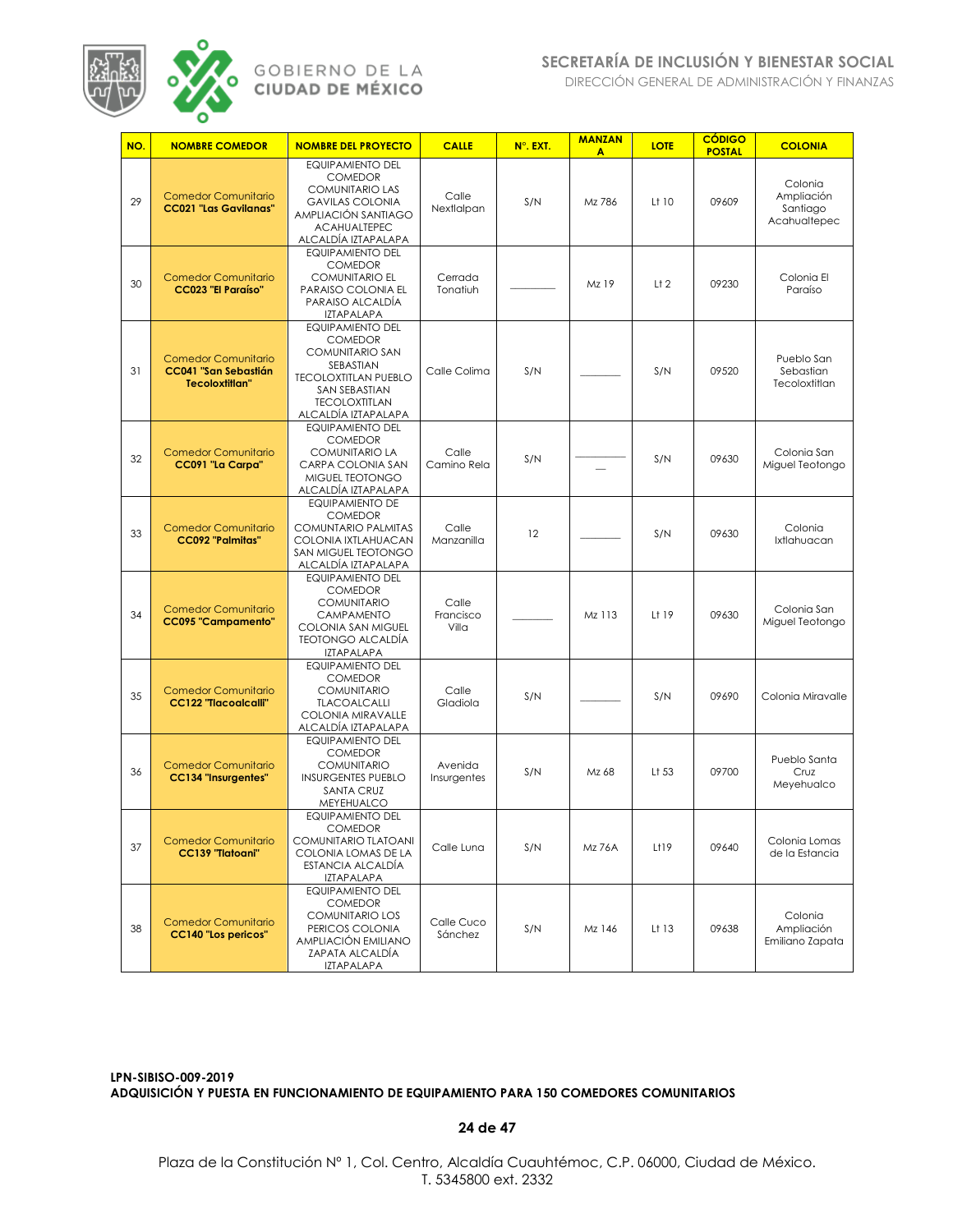

DIRECCIÓN GENERAL DE ADMINISTRACIÓN Y FINANZAS

| NO. | <b>NOMBRE COMEDOR</b>                                                      | <b>NOMBRE DEL PROYECTO</b>                                                                                                                                                         | <b>CALLE</b>                      | N°. EXT. | <b>MANZAN</b><br>A | <b>LOTE</b> | <b>CÓDIGO</b><br><b>POSTAL</b> | <b>COLONIA</b>                                           |
|-----|----------------------------------------------------------------------------|------------------------------------------------------------------------------------------------------------------------------------------------------------------------------------|-----------------------------------|----------|--------------------|-------------|--------------------------------|----------------------------------------------------------|
| 39  | <b>Comedor Comunitario</b><br><b>CC147 "Campestre</b><br>Potrero"          | <b>EQUIPAMIENTO DEL</b><br><b>COMEDOR</b><br><b>COMUNITARIO</b><br>CAMPESTRE POTRERO<br><b>COLONIA CAMPESTRE</b><br>POTRERO ALCALDÍA<br><b>IZTAPALPA</b>                           | Calle Lirio                       | S/N      | Mz 101             | $L$ † 5     | 09637                          | Colonia<br>Campestre<br>Potrero                          |
| 40  | <b>Comedor Comunitario</b><br><b>CC187 "Dianita"</b>                       | <b>EQUIPAMIENTO DEL</b><br><b>COMEDOR</b><br>COMUNITARIO DIANITA<br><b>UNIDAD HABITACIONAL</b><br>LA COMENA ALCALDÍA<br><b>IZTAPALAPA</b>                                          | Calle José<br>María<br>Gutiérrez  | 12       |                    | S/N         | 09170                          | Unidad<br>Habitacional La<br>Colmena                     |
| 41  | <b>Comedor Comunitario</b><br><b>CC202 "Tomatlán</b><br>Progreso"          | <b>EQUIPAMIENTO DEL</b><br><b>COMEDOR</b><br><b>COMUNITARIO</b><br><b>TOMATLÁN PROGRESO</b><br>COLONIA SANTA MARIA<br>TOMATLÁN ALCALDÍA<br><b>IZTAPALAPA</b>                       | Calle<br>Progreso                 | 150      |                    | S/N         | 09800                          | Colonia Santa<br>María Tomatlán                          |
| 42  | <b>Comedor Comunitario</b><br><b>CC231 "Mujeres Libres y</b><br>Soberanas" | <b>EQUIPAMIENTO DEL</b><br><b>COMEDOR</b><br><b>COMUNITARIO MUJERES</b><br><b>LIBRES Y SOBERANAS</b><br>COLONIA UNIDAD<br>DESARROLLO URBANO<br>QUETZALCOATL<br>ALCALDÍA IZTAPALAPA | Avenida<br>Manuel<br>Cañas        | 2        |                    | S/N         | 09700                          | Colonia<br>Desarrollo<br>Urbano<br>Quetzalcoatl          |
| 43  | <b>Comedor Comunitario</b><br><b>CC233 "Buenavista"</b>                    | <b>EQUIPAMIENTO DEL</b><br><b>COMEDOR</b><br><b>COMUNITARIO</b><br><b>BUENAVISTA COLONIA</b><br><b>BUENAVISTA ALCALDÍA</b><br><b>IZTAPALAPA</b>                                    | Calle<br>Mirador                  | S/N      | Mz 17              | Lt 18       | 09800                          | Colonia<br>Buenavista                                    |
| 44  | <b>Comedor Comunitario</b><br><b>CC248 "Florentino Bravo"</b>              | <b>EQUIPAMIENTO DEL</b><br><b>COMEDOR</b><br><b>COMUNITARIO</b><br><b>FLORENTINO BRAVO</b><br><b>COLONIA PARAJES DE</b><br>BUENAVISTA ALCALDÍA<br><b>IZTAPALAPA</b>                | Avenida de<br>las Torres          | S/N      |                    | S/N         | 09700                          | Colonia Parajes<br>de Buenavista                         |
| 45  | <b>Comedor Comunitario</b><br><b>CC275 "La Escondida"</b>                  | <b>EQUIPAMIENTO DEL</b><br><b>COMEDOR</b><br><b>COMUNITARIO LA</b><br>ESCONDIDA COLONIA<br><b>TENORIOS ALCALDÍA</b><br><b>IZTAPALAPA</b>                                           | Calle<br>Catedrá                  | 136      | Α                  | L†4         | 09680                          | Colonia Tenorios                                         |
| 46  | <b>Comedor Comunitario</b><br><b>CC281 "Las Mafaldas de</b><br>Iztapalapa" | <b>EQUIPAMIENTO DEL</b><br><b>COMEDOR</b><br><b>COMUNITARIO LAS</b><br>MAFALDAS DE<br>IZTAPALAPA COLONIA<br>PUENTE BLANCO<br><u>ALCALDÍA IZTAPALAPA</u>                            | Calle Rio<br>Miramontes           | S/N      | Mz 41              | Lt 6        | 09700                          | Colonia Puente<br>Blanco                                 |
| 47  | <b>Comedor Comunitario</b><br>CC293 "Cata"                                 | <b>EQUIPAMIENTO DEL</b><br><b>COMEDOR</b><br>COMUNITARIO CATA<br>COLONIA MAGDALENA<br>ATLAZOLPA ALCALDÍA<br><b>IZTAPALAPA</b>                                                      | Calle<br>Prolongació<br>n Allende | 8        |                    | S/N         | 09410                          | Colonia<br>Magdalena<br>Atlazolpa                        |
| 48  | <b>Comedor Comunitario</b><br>CC296 "El atorón"                            | <b>EQUIPAMIENTO DEL</b><br><b>COMEDOR</b><br><b>COMUNITARIO EL</b><br><b>ATORON UNIDAD</b><br><b>HABITACIONAL EJERCITO</b><br>CONSTITUCIONALISTA<br>ALCALDÍA IZTAPALAPA            | Avenida<br>Super<br>Manzana       | 2        | Edificio A         | Local 1     | 09220                          | Unidad<br>Habitacional<br>Ejercito<br>Constitucionalista |

**LPN-SIBISO-009-2019 ADQUISICIÓN Y PUESTA EN FUNCIONAMIENTO DE EQUIPAMIENTO PARA 150 COMEDORES COMUNITARIOS**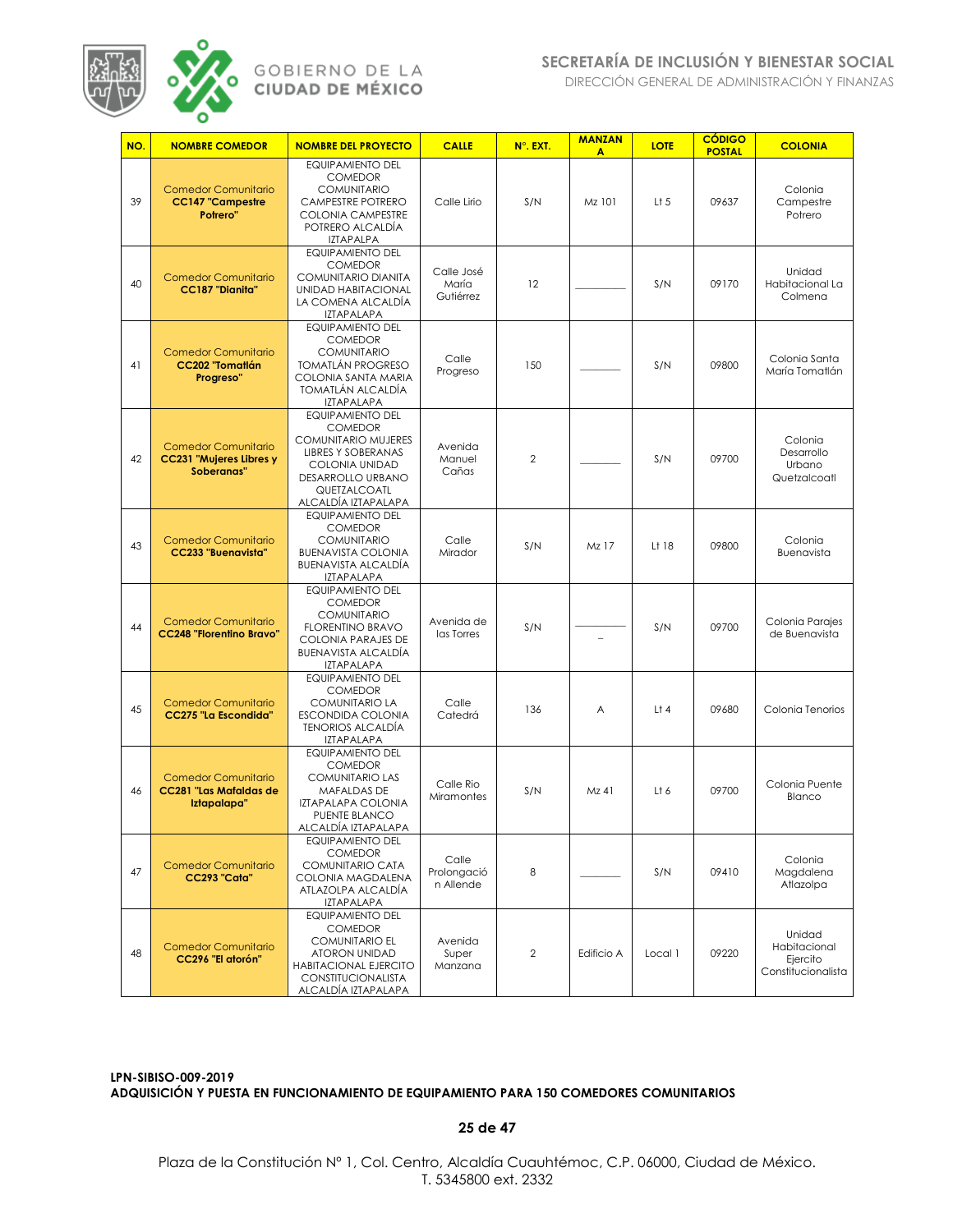

DIRECCIÓN GENERAL DE ADMINISTRACIÓN Y FINANZAS

| NO. | <b>NOMBRE COMEDOR</b>                                                      | <b>NOMBRE DEL PROYECTO</b>                                                                                                                                     | <b>CALLE</b>                               | N°. EXT. | <b>MANZAN</b><br>A | <b>LOTE</b>      | <b>CÓDIGO</b><br><b>POSTAL</b> | <b>COLONIA</b>                                  |
|-----|----------------------------------------------------------------------------|----------------------------------------------------------------------------------------------------------------------------------------------------------------|--------------------------------------------|----------|--------------------|------------------|--------------------------------|-------------------------------------------------|
| 49  | <b>Comedor Comunitario</b><br><b>CC303 "San Andrés</b><br><b>Tomatian"</b> | <b>EQUIPAMIENTO DEL</b><br><b>COMEDOR</b><br><b>COMUNITARIO SAN</b><br>ANDRÉS TOMANTLÁN<br>COLONIA SAN ANDRÉS<br><b>TOMATLÁN ALCALDÍA</b><br><b>IZTAPALAPA</b> | Calle<br>Roberto<br>Fulton                 | 42       |                    | S/N              | 09080                          | Colonia San<br>Andrés Tomatlán                  |
| 50  | <b>Comedor Comunitario</b><br>CC321 "Lupita"                               | <b>EQUIPAMIENTO DEL</b><br><b>COMEDOR</b><br>COMUNITARIO LUPITA<br><b>UNIDAD HABITACIONAL</b><br>LA MAGUEYERA<br>ALCALDÍA IZTAPALAPA                           | Calle San<br>Francisco<br>Tlatenco         | S/N      | Mz <sub>3</sub>    | $L+1$            | 09700                          | Unidad<br>Habitalcional La<br>Magueyera         |
| 51  | <b>Comedor Comunitario</b><br>CC323 "Tierra y Libertad"                    | <b>EQUIPAMIENTO DEL</b><br><b>COMEDOR</b><br>COMUNITARIO TIERRA Y<br><b>LIBERTAD COLONIA</b><br>DEGOLLADO ALCALDÍA<br><b>IZTAPALAPA</b>                        | Avenida<br>Camino Real<br>a Zapotitlan     | S/N      |                    | S/N              | 09704                          | Colonia<br>Degollado                            |
| 52  | <b>Comedor Comunitario</b><br>CC328 "Doña Paty"                            | <b>EQUIPAMIENTO DEL</b><br><b>COMEDOR</b><br>COMUNITARIO DOÑA<br>PATY BARRIO SAN<br>ANTONIO ALCALDÍA<br><b>IZTAPALAPA</b>                                      | Calle Luis<br>Echeverría                   | S/N      |                    | S/N              | 09900                          | Barrio San<br>Antonio                           |
| 53  | <b>Comedor Comunitario</b><br><b>CC339 "JJ"</b>                            | <b>EQUIPAMIENTO DEL</b><br><b>COMEDOR</b><br><b>COMUNITARIO JJ</b><br><b>BARRIO SAN PEDRO</b><br>ALCALDÍA IZTAPALAPA                                           | Calle<br><b>Morelos</b>                    | 39       |                    | S/N              | 09000                          | <b>Barrio San Pedro</b>                         |
| 54  | <b>Comedor Comunitario</b><br>CC345 "Ixcalli"                              | <b>EQUIPAMIENTO DEL</b><br><b>COMEDOR</b><br><b>COMUNITARIO IXCALLI</b><br>COLONIA LOMAS DE<br>ZARAGOZA ALCALDÍA<br><b>IZTAPALAPA</b>                          | Calle Felipe<br><b>Angeles</b>             | S/N      | Mz 17              | Lt 46            | 09620                          | Colonia Lomas<br>de Zaragoza                    |
| 55  | <b>Comedor Comunitario</b><br><b>CC347 "Mujeres en</b><br>lucha"           | <b>EQUIPAMIENTO DEL</b><br><b>COMEDOR</b><br>COMUNITARIO MUJERES<br>EN LUCHA COLONIA<br>SAN MIGUEL TEOTONGO<br>ALCALDÍA IZTAPALAPA                             | Calle 18 de<br>marzo                       | S/N      | Mz 50              | L <sup>†</sup> 9 | 09630                          | Colonia San<br>Miguel Teotongo                  |
| 56  | <b>Comedor Comunitario</b><br><b>CC348 "Frida Kahlo"</b>                   | <b>EQUIPAMIENTO DEL</b><br><b>COMEDOR</b><br><b>COMUNITARIO FRIDA</b><br>KAHLO EJIDOS DE SANTA<br><b>MARIA ATZAHUACAN</b><br>ALCALDÍA IZTAPALAPA               | Avenida<br>Anillo de<br>Circunvalaci<br>ón | S/N      | Mz 8               | Lt 939           | 09500                          | Ejido de Santa<br>María<br>Aztahuacan           |
| 57  | <b>Comedor Comunitario</b><br><b>CC386 "Las Adelitas"</b>                  | <b>EQUIPAMIENTO DEL</b><br><b>COMEDOR</b><br><b>COMUNITARIO LAS</b><br>ADELITAS COLONIA<br><b>BUENAVISTA ALCALDÍA</b><br><b>IZTAPALAPA</b>                     | Calle<br>Cerrada las<br>Flores             | S/N      |                    | S/N              | 09700                          | Colonia<br>Buenavista                           |
| 58  | <b>Comedor Comunitario</b><br><b>CC387 "Ganesha"</b>                       | <b>EQUIPAMIENTO DEL</b><br><b>COMEDOR</b><br><b>COMUNITARIO</b><br><b>GANESHA COLONIA</b><br>DESARROLLO URBANO<br>QUETZALCOATL<br>ALCALDÍA IZTAPALAPA          | Calle Villa<br>Guillermina                 | S/N      | Mz 47 B            | L <sub>1</sub> 2 | 09700                          | Colonia<br>Desarrollo<br>Urbano<br>Quetzalcoatl |
| 59  | <b>Comedor Comunitario</b><br>CC420 "Doña Paty"                            | <b>EQUIPAMIENTO DEL</b><br><b>COMEDOR</b><br>COMUNITARIO DOÑA<br>PATY COLONIA<br>DESARROLLO URBANO<br>QUETZALCOATL<br>ALCALDÍA IZTAPALAPA                      | Calle<br>Andador<br>Xochiquetzal           | S/N      | Mz 74              | Lt 1             | 09700                          | Colonia<br>Desarrollo<br>Urbano<br>Quetzalcoatl |

**LPN-SIBISO-009-2019 ADQUISICIÓN Y PUESTA EN FUNCIONAMIENTO DE EQUIPAMIENTO PARA 150 COMEDORES COMUNITARIOS**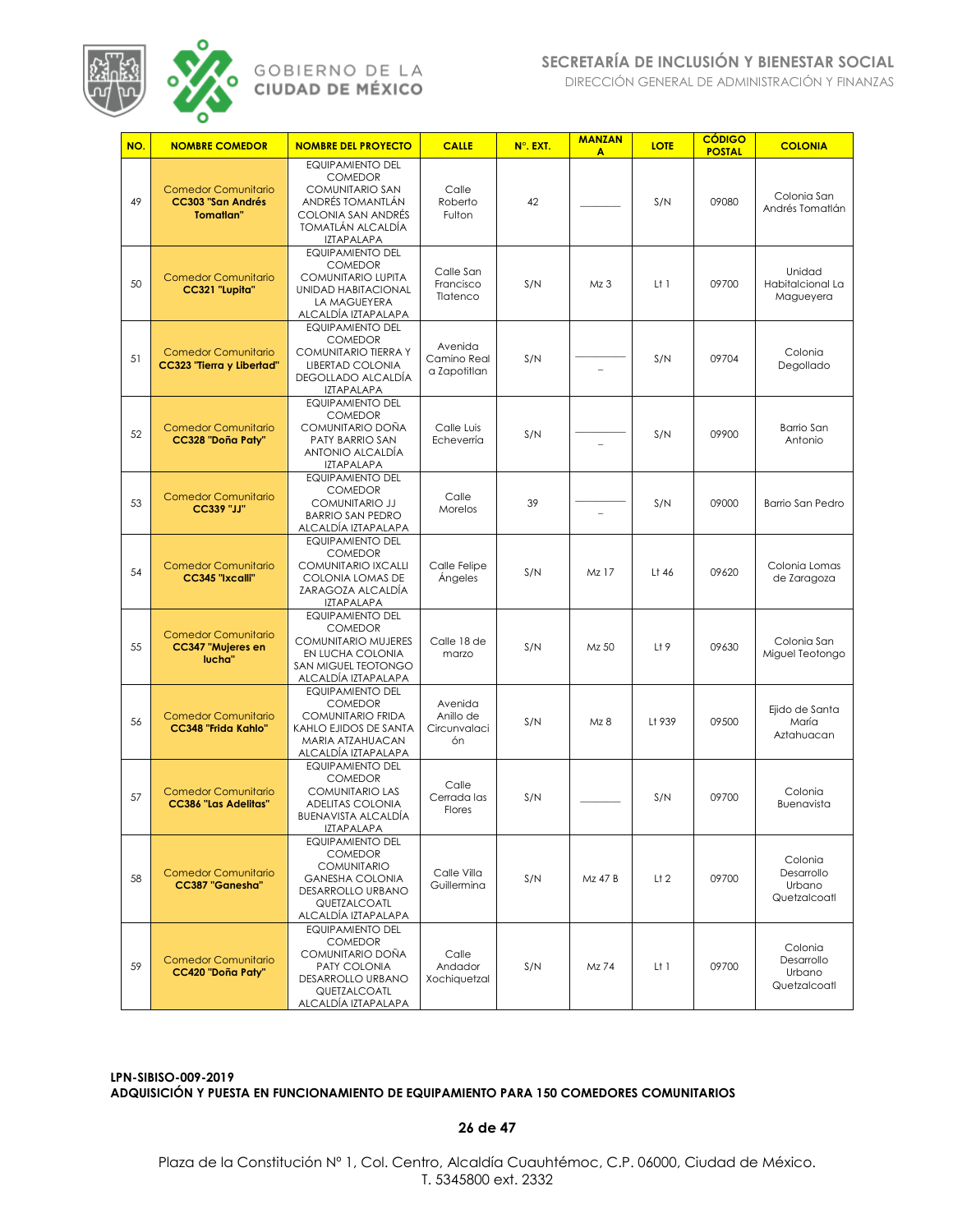

DIRECCIÓN GENERAL DE ADMINISTRACIÓN Y FINANZAS

| NO. | <b>NOMBRE COMEDOR</b>                                         | <b>NOMBRE DEL PROYECTO</b>                                                                                                                                                            | <b>CALLE</b>                         | N°. EXT. | <b>MANZAN</b><br>A | <b>LOTE</b>       | <b>CÓDIGO</b><br><b>POSTAL</b> | <b>COLONIA</b>                                        |
|-----|---------------------------------------------------------------|---------------------------------------------------------------------------------------------------------------------------------------------------------------------------------------|--------------------------------------|----------|--------------------|-------------------|--------------------------------|-------------------------------------------------------|
| 60  | <b>Comedor Comunitario</b><br><b>CC445 "La Polvorilla"</b>    | <b>EQUIPAMIENTO DEL</b><br><b>COMEDOR</b><br><b>COMUNITARIO LA</b><br>POVORILLA COLONIA LA<br>POLVORILLA ALCALDÍA<br><b>IZTAPALAPA</b>                                                | Calle San<br>Pablo                   | S/N      | Mz <sub>3</sub>    | L <sup>†</sup> 23 | 09750                          | Colonia La<br>Polvorilla                              |
| 61  | <b>Comedor Comunitario</b><br><b>CC493 "Comedor CDMX"</b>     | <b>EQUIPAMIENTO DEL</b><br><b>COMEDOR</b><br><b>COMUNITARIO</b><br>COMEDOR CDMX AREA<br>FEDERAL CENTRAL DE<br>ABASTOS ALCALDÍA<br><b>IZTAPALAPA</b>                                   | Avenida<br>Canal Rio<br>Churubusco   | S/N      |                    | S/N               | 09040                          | Área Federal<br>Central de<br>Abastos                 |
| 62  | <b>Comedor Comunitario</b><br><b>CC665 "Casa del Pueblo"</b>  | <b>EQUIPAMIENTO DEL</b><br><b>COMEDOR</b><br><b>COMUNITARIO CASA</b><br>DEL PUEBLO UNIDAD<br><b>HABITACIONAL ERMITA</b><br>ZARAGOZA ALCALDÍA<br>IZTAPALAPA                            | Andador<br>Andrés<br>Quintana<br>Roo | S/N      |                    | S/N               | 09180                          | Unidad<br>Habitacional<br>Ermita Zaragoza             |
| 63  | <b>Comedor Comunitario</b><br>CC668 "Condesa<br>Iztapalapa 1" | <b>EQUIPAMIENTO DEL</b><br><b>COMEDOR</b><br><b>COMUNITARIO</b><br>CONDESA IZTAPALAPA<br><b>UNIDAD HABITACIONAL</b><br><b>VICENTE GUERRERO</b><br>ALCALDÍA TLALPAN                    | Calle<br>Francisco<br>Rivera         | S/N      | Mz 14              | Lt 72             | 09200                          | Unidad<br>Habitacional<br>Vicente Guerrero            |
| 64  | <b>Comedor Comunitario</b><br>CC691 "Nueva<br>Oportunidad"    | <b>EQUIPAMIENTO DEL</b><br><b>COMEDOR</b><br>COMUNITARIO NUEVA<br>OPORTUNIDAD ZONA<br>URBANA EJIDAL SANTA<br>MARTHA ACATITLA SUR<br>ALCALDÍA IZTAPALAPA                               | Calle<br>Santiago de<br>la Vega      | S/N      | Mz 33              | L†4               | 09530                          | Zona Urbana<br>Ejidal Santa<br>Martha Acatitla<br>Sur |
| 65  | <b>Comedor Comunitario</b><br>CC163 "María de los<br>Ángeles" | <b>EQUIPAMIENTO DEL</b><br><b>COMEDOR</b><br>COMUNITARIO MARIA<br><b>DE LOS ANGELES</b><br>COLONIA EL GAVILLERO<br>ALCALDÍA MAGDALENA<br><b>CONTRERAS</b>                             | Calle<br>Cerrada del<br>Rincón       | 6        |                    | S/N               | 10900                          | Colonia El<br>Gavillero                               |
| 66  | <b>Comedor Comunitario</b><br>CC215 "La tradición de<br>Mamá" | <b>EQUIPAMIENTO DEL</b><br><b>COMEDOR</b><br><b>COMUNITARIO</b><br>MARGARITAS COLONIA<br>SAN NICOLÁS<br><b>TOTOLAPAN ALCALDÍA</b><br>MAGDALENA<br><b>CONTRERAS</b>                    | Avenida Lea                          | 18       |                    | S/N               | 10320                          | Colonia El<br>Tanque                                  |
| 67  | <b>Comedor Comunitario</b><br>CC291 "Plazuela"                | <b>EQUIPAMIENTO DEL</b><br><b>COMEDOR</b><br><b>COMUNITARIO</b><br>PLAZUELA COLONIA LA<br><b>CONCEPCIÓN</b><br>ALCALDÍA MAGDALENA<br><b>CONTRERAS</b>                                 | Calle<br>Plazuela del<br>Pedregal    | S/N      |                    | S/N               | 10840                          | Colonia La<br>Concepción                              |
| 68  | Comedor comunitario<br>CC362 "El Mejor Sabor de<br>Lerma"     | <b>EQUIPAMIENTO DEL</b><br><b>COMEDOR</b><br><b>COMUNITARIO EL</b><br>MEJOR SABOR DE<br>LERMA COLONIA<br>AMPLIACIÓN LOMAS DE<br>SAN BERNABÉ ALCALDÍA<br>MAGDALENA<br><b>CONTRERAS</b> | Calle Río<br>Lerma                   | 5        |                    | S/N               | 10369                          | Colonia<br>Amplicación<br>Lomas de San<br>Bernabé     |

**LPN-SIBISO-009-2019 ADQUISICIÓN Y PUESTA EN FUNCIONAMIENTO DE EQUIPAMIENTO PARA 150 COMEDORES COMUNITARIOS**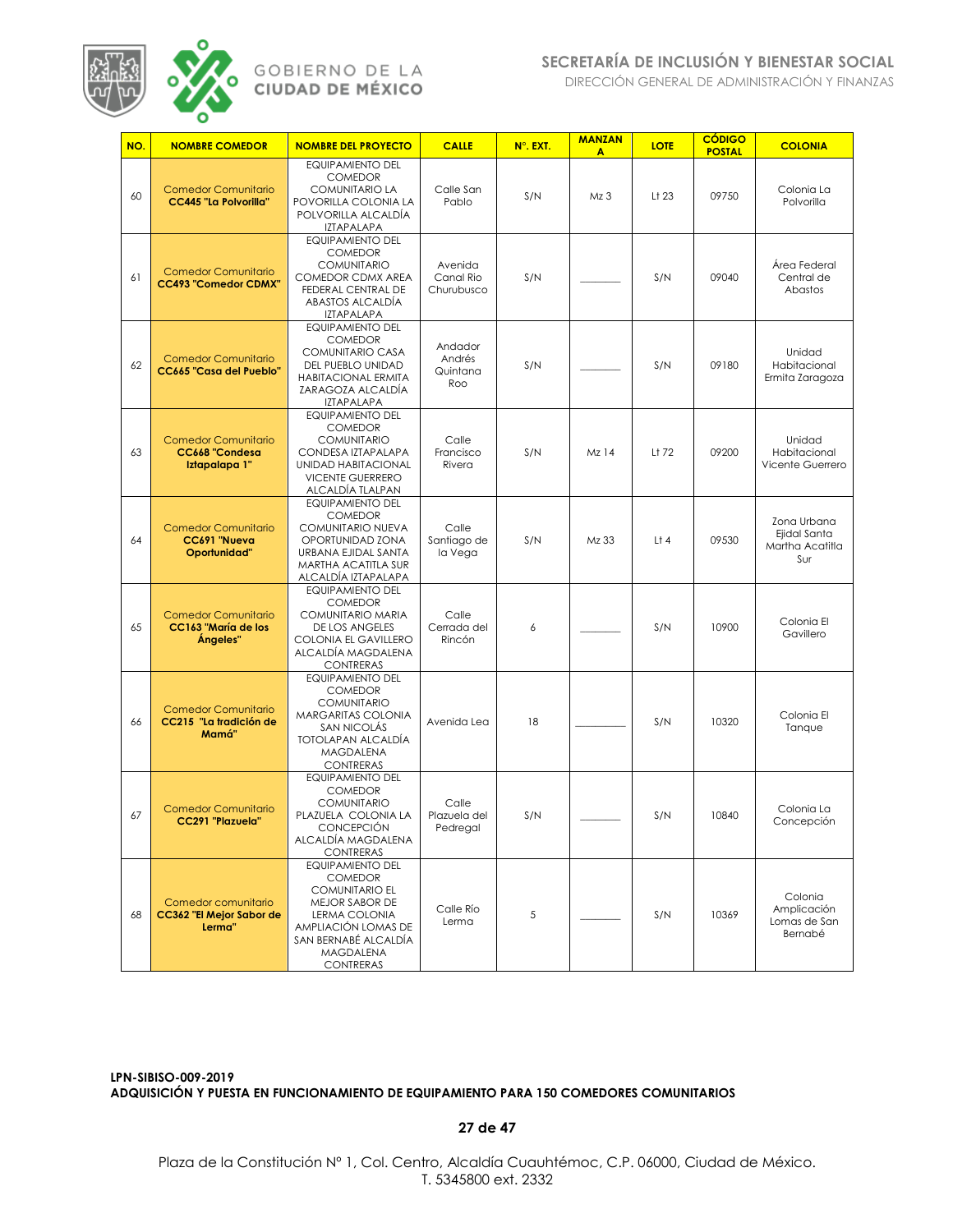

DIRECCIÓN GENERAL DE ADMINISTRACIÓN Y FINANZAS

| NO.     | <b>NOMBRE COMEDOR</b>                                       | <b>NOMBRE DEL PROYECTO</b>                                                                                                                                            | <b>CALLE</b>                      | N°. EXT. | <b>MANZAN</b><br>A | <b>LOTE</b> | <b>CÓDIGO</b><br><b>POSTAL</b> | <b>COLONIA</b>                                                |
|---------|-------------------------------------------------------------|-----------------------------------------------------------------------------------------------------------------------------------------------------------------------|-----------------------------------|----------|--------------------|-------------|--------------------------------|---------------------------------------------------------------|
| 69      | <b>Comedor Comunitario</b><br>CC370 "El Sazón de<br>Magaly" | <b>EQUIPAMIENTO DEL</b><br><b>COMEDOR</b><br>COMUNITARIO EL SAZÓN<br>DE MAGALY COLONIA<br>LA CARBONERA<br>ALCALDÍA MAGDALENA<br><b>CONTRERAS</b>                      | Calle<br>Durazno                  | S/N      | Mz 135             | Lt 15       | 10640                          | Colonia La<br>Carbonera                                       |
| 70      | <b>Comedor Comunitario</b><br><b>CC422 "Las vecinas"</b>    | <b>EQUIPAMIENTO DEL</b><br><b>COMEDOR</b><br><b>COMUNITARIO LAS</b><br><b>VECINAS COLONIA SAN</b><br>NICOLÁS TOTOLAPAN<br>ALCALDÍA MAGDALENA<br><b>CONTRERAS</b>      | Calle<br>Mariano<br>Matamoros     | 144      |                    | S/N         | 10900                          | Colonia San<br>Nicolás<br>Totolapan                           |
| 71      | <b>Comedor Comunitario</b><br><b>CC005 "Martha"</b>         | <b>EQUIPAMIENTO DE</b><br><b>COMEDOR</b><br>COMUNITARIO MARTHA<br>PUEBLO SAN SALVADOR<br><b>CUAUHTENCO</b><br>ALCALDÍA MILPA ALTA                                     | Avenida<br>Juárez                 | 50       |                    | S/N         | 12300                          | Pueblo San<br>Salvador<br>Cuahutenco                          |
| 72      | <b>Comedor Comunitario</b><br>CC086 "Tecoxpa"               | <b>EQUIPAMIENTO DEL</b><br><b>COMEDOR</b><br>COMUNITARIO TECOXPA<br>PUEBLO DE SAN<br><b>FRANCISCO TECOXPA</b><br>ALCALDÍA MILPA ALTA                                  | Calle Miguel<br>Hidalgo           | 131      |                    | S/N         | 12700                          | Pueblo San<br>Francisco<br>Tecoxpa                            |
| 73      | <b>Comedor Comunitario</b><br><b>CC089 "Alfa"</b>           | <b>EQUIPAMIENTO DEL</b><br><b>COMEDOR</b><br><b>COMUNITARIO ALFA</b><br>PUEBLO SAN PABLO<br>OZTOTEPEC ALCALDIA<br>MILPA ALTA                                          | Calle<br>Ignacio<br>Allende       | 13       |                    | S/N         | 12400                          | Pueblo San Pablo<br>Oztotepec                                 |
| 74      | <b>Comedor Comunitario</b><br>CC207 "Tecomitl"              | <b>EQUIPAMIENTO DEL</b><br><b>COMEDOR</b><br><b>COMUNITARIO</b><br><b>TECOMITL PUEBLO SAN</b><br><b>ANTONIO TECOMITL</b><br>ALCALDÍA MILPA ILTA                       | Avenida<br>Hidalgo                | 19       |                    | S/N         | 12100                          | San Antonio<br>Tecomitl                                       |
| 75      | <b>Comedor Comunitario</b><br>CC251 "El pionero"            | EQUIPAMIENTO DEL<br><b>COMEDOR</b><br><b>COMUNITARIO EL</b><br>PIONERO PUEBLO SAN<br>PEDRO ATOCPAN<br>ALCALDÍA MILPA ALTA                                             | Calle Niños<br>Heroes             | 16       |                    | S/N         | 12200                          | Pueblo San<br>Pedro Atocpan                                   |
| 76      | <b>Comedor Comunitario</b><br><b>CC276 "Los Ángeles"</b>    | <b>EQUIPAMIENTO DEL</b><br><b>COMEDOR</b><br><b>COMUNITARIO LOS</b><br>ANGELES COLONIA<br>VILLA MILPA ALTA<br>ALCALDÍA MILPA ALTA                                     | Calle<br>Prolongació<br>n Yucatán | 25       |                    | S/N         | 12000                          | Colonia Villa<br>Milpa Alta                                   |
| $77 \,$ | <b>Comedor Comunitario</b><br>CC280 "Santa Martha"          | <b>EQUIPAMIENTO DEL</b><br><b>COMEDOR</b><br><b>COMUNITARIO SANTA</b><br>MARTHA COLONIA VILLA<br>MILPA ALTA ALCALDIA<br>MILPA ALTA                                    | Calle<br>Chiapas Sur              | 2        |                    | S/N         | 12000                          | Colonia Villa<br>Milpa Alta                                   |
| 78      | <b>Comedor Comunitario</b><br>CC305 "La Lupita"             | <b>EQUIPAMIENTO DEL</b><br><b>COMEDOR</b><br>COMUNITARIO LA LUPITA<br><b>BARRIO DE XOCHITEPETL</b><br>PUEBLO DE SAN<br><b>ANTONIO TECOMITL</b><br>ALCALDÍA MILPA ALTA | Calle Agustín<br>de Iturbide      | 20       |                    | S/N         | 12100                          | Barrio de<br>Xochitepetl<br>Pueblo de San<br>Antonio Tecomitl |
| 79      | <b>Comedor Comunitario</b><br>CC336 "Xochitl"               | <b>EQUIPAMIENTO DEL</b><br><b>COMEDOR</b><br><b>COMUNITARIO XOCHITL</b><br>PUEBLO SAN LORENZO<br><b>TLACOYUCAN</b><br>ALCALDÍA MILPA ALTA                             | Avenida Las<br>Cruces             | S/N      |                    | S/N         | 12500                          | San Lorenzo<br>Tlacoyucan                                     |

**LPN-SIBISO-009-2019 ADQUISICIÓN Y PUESTA EN FUNCIONAMIENTO DE EQUIPAMIENTO PARA 150 COMEDORES COMUNITARIOS**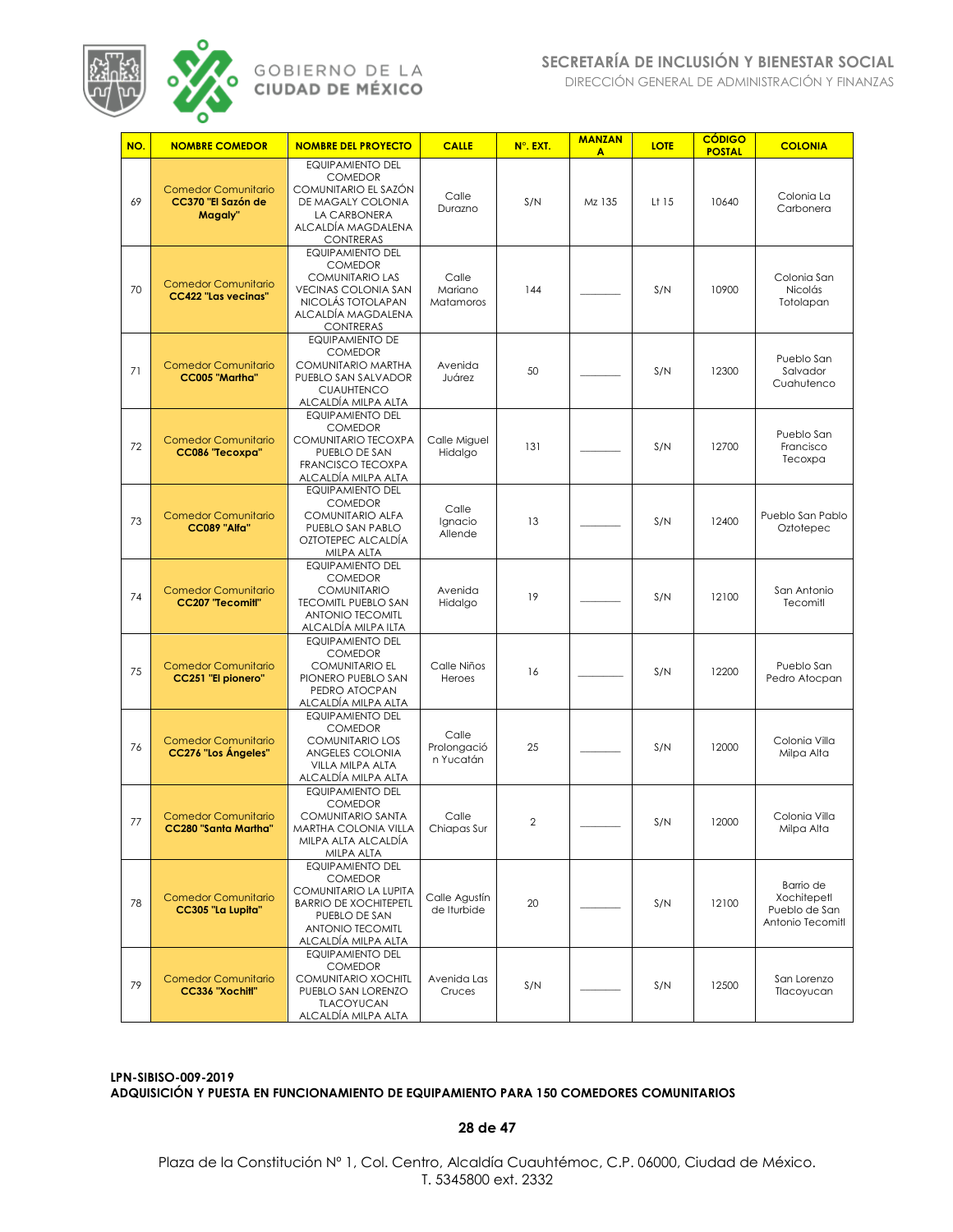

DIRECCIÓN GENERAL DE ADMINISTRACIÓN Y FINANZAS

| NO. | <b>NOMBRE COMEDOR</b>                                          | <b>NOMBRE DEL PROYECTO</b>                                                                                                                                      | <b>CALLE</b>                         | N°. EXT.       | <b>MANZAN</b><br>A | <b>LOTE</b>      | <b>CÓDIGO</b><br><b>POSTAL</b> | <b>COLONIA</b>                       |
|-----|----------------------------------------------------------------|-----------------------------------------------------------------------------------------------------------------------------------------------------------------|--------------------------------------|----------------|--------------------|------------------|--------------------------------|--------------------------------------|
| 80  | <b>Comedor Comunitario</b><br><b>CC346 "El encanto"</b>        | <b>EQUIPAMIENTO DEL</b><br><b>COMEDOR</b><br><b>COMUNITARIO EL</b><br><b>ENCANTO COLONIA</b><br>VILLA MILPA ALTA<br>ALCALDÍA MILPA ALTA                         | Calle<br>Prolongació<br>n Buenavista | 44             | Mz 430             | S/N              | 12000                          | Barrio de San<br>Mateo               |
| 81  | <b>Comedor Comunitario</b><br><b>CC350 "El regalito"</b>       | <b>EQUIPAMIENTO DEL</b><br><b>COMEDOR</b><br><b>COMUNITARIO EL</b><br>REGALITO PUEBLO SAN<br><b>FRANCISCO TECOXPA</b><br>ALCALDÍA MILPA ALTA                    | Calle<br>Independen<br>cia           | 6              |                    | S/N              | 12700                          | Pueblo San<br>Francisco<br>Tecoxpa   |
| 82  | <b>Comedor Comunitario</b><br><b>CC376 "Migcatlán"</b>         | <b>EQUIPAMIENTO DEL</b><br><b>COMEDOR</b><br><b>COMUNITARIO</b><br>MIACATLÁN COLONIA<br>SAN JERONIMO<br>MIACATLAN ALCALDÍA<br>MILPA ALTA                        | Calle<br>Industria                   | $\overline{2}$ |                    | S/N              | 12600                          | San Jerónimo<br>Miacatlán            |
| 83  | <b>Comedor Comunitario</b><br>CC417 "Para servirle a<br>usted" | <b>EQUIPAMIENTO DEL</b><br><b>COMEDOR</b><br><b>COMUNITARIO PARA</b><br>SERVIRLE A USTED<br>PUEBLO SAN SALVADOR<br><b>CUAUHTENCO</b><br>ALCALDÍA MILPA ALTA     | Calle 4a<br>Cerrada de<br>Violeta    | 17             |                    | S/N              | 12300                          | San Salvador<br>Cuauhtenco           |
| 84  | <b>Comedor Comunitario</b><br>CC435 "A su servicio"            | <b>EQUIPAMIENTO DEL</b><br><b>COMEDOR</b><br><b>COMUNITARIO A SU</b><br>SERVICIO BARRIO SAN<br><b>JUAN PUEBLO SAN</b><br>PABLO OZTOTEPEC<br>ALCALDÍA MILPA ALTA | Calle<br>Camino Real<br>a San Pedro  | S/N            |                    | S/N              | 12400                          | San Juan San<br>Pablo Oztotepec      |
| 85  | <b>Comedor Comunitario</b><br><b>CC437 "De pasadita"</b>       | <b>EQUIPAMIENTO DEL</b><br><b>COMEDOR</b><br><b>COMUNITARIO DE</b><br>PASADITA PUEBLO SAN<br><b>BARTOLOMÉ</b><br>XICOMULCO ALCALDÍA<br>MILPA ALTA               | Camino<br>Viejo a San<br>Gregorio    | 14             |                    | S/N              | 9800                           | SAN BARTOLOMÉ<br><b>XICOMULCO</b>    |
| 86  | <b>Comedor Comunitario</b><br><b>CC586 "San Judas"</b>         | <b>EQUIPAMIENTO DEL</b><br><b>COMEDOR</b><br><b>COMUNITARIO SAN</b><br>JUDAD PUEBLO SAN<br>NICOLÁS TETELCO<br>ALCALDÍA MILPA ALTA                               | Calle<br>Ahualapa                    | S/N            |                    | S/N              | 13710                          | Pueblo San<br>Nicolás Tetelco        |
| 87  | <b>Comedor Comunitario</b><br><b>CC066 "El Herrante"</b>       | <b>EQUIPAMIENTO DEL</b><br><b>COMEDOR</b><br><b>COMUNITARIO EL</b><br>HERRANTE COLONIA LA<br>ESTACIÓN ALCALDÍA<br><b>TLÁHUAC</b>                                | Calle<br>Estación<br>Viaducto        |                | MZ 66              | LT <sub>2A</sub> | 13319                          | Colonia La<br>Estación               |
| 88  | <b>Comedor Comunitario</b><br>CC119 "Mujeres en<br>Acción"     | <b>EQUIPAMIENTO DEL</b><br><b>COMEDOR</b><br><b>COMUNITARIO MUJERES</b><br>EN ACCIÓN BARRIO SAN<br><b>BARTOLOMÉ MIXQUIC</b><br>ALCALDÍA TLÁHUAC                 | Avenida<br>Canal del<br>Norte        | 13             |                    | S/N              | 13620                          | San Bartolomé<br>Mixquic             |
| 89  | <b>Comedor Comunitario</b><br><b>CC162 "Samborcito"</b>        | <b>EQUIPAMIENTO DEL</b><br><b>COMEDOR</b><br><b>COMUNITARIO</b><br>SAMBORCITO COLONIA<br>DEL MAR ALCALDÍA<br><b>TLÁHUAC</b>                                     | Calle<br>Langosta                    | 2              |                    | S/N              | 13270                          | Colonia Del Mar                      |
| 90  | <b>Comedor Comunitario</b><br>CC167 "Peña Alta"                | <b>EQUIPAMIENTO DEL</b><br><b>COMEDOR</b><br>COMUNITARIO PEÑA<br>ALTA COLONIA<br>AMPLIACIÓN CONCHITA<br>ALCALDÍA TLÁHUAC                                        | Avenida<br>Peña Alta                 | 171            |                    | S/N              | 13549                          | Colonia<br>Ampliación La<br>Conchita |

### **LPN-SIBISO-009-2019 ADQUISICIÓN Y PUESTA EN FUNCIONAMIENTO DE EQUIPAMIENTO PARA 150 COMEDORES COMUNITARIOS**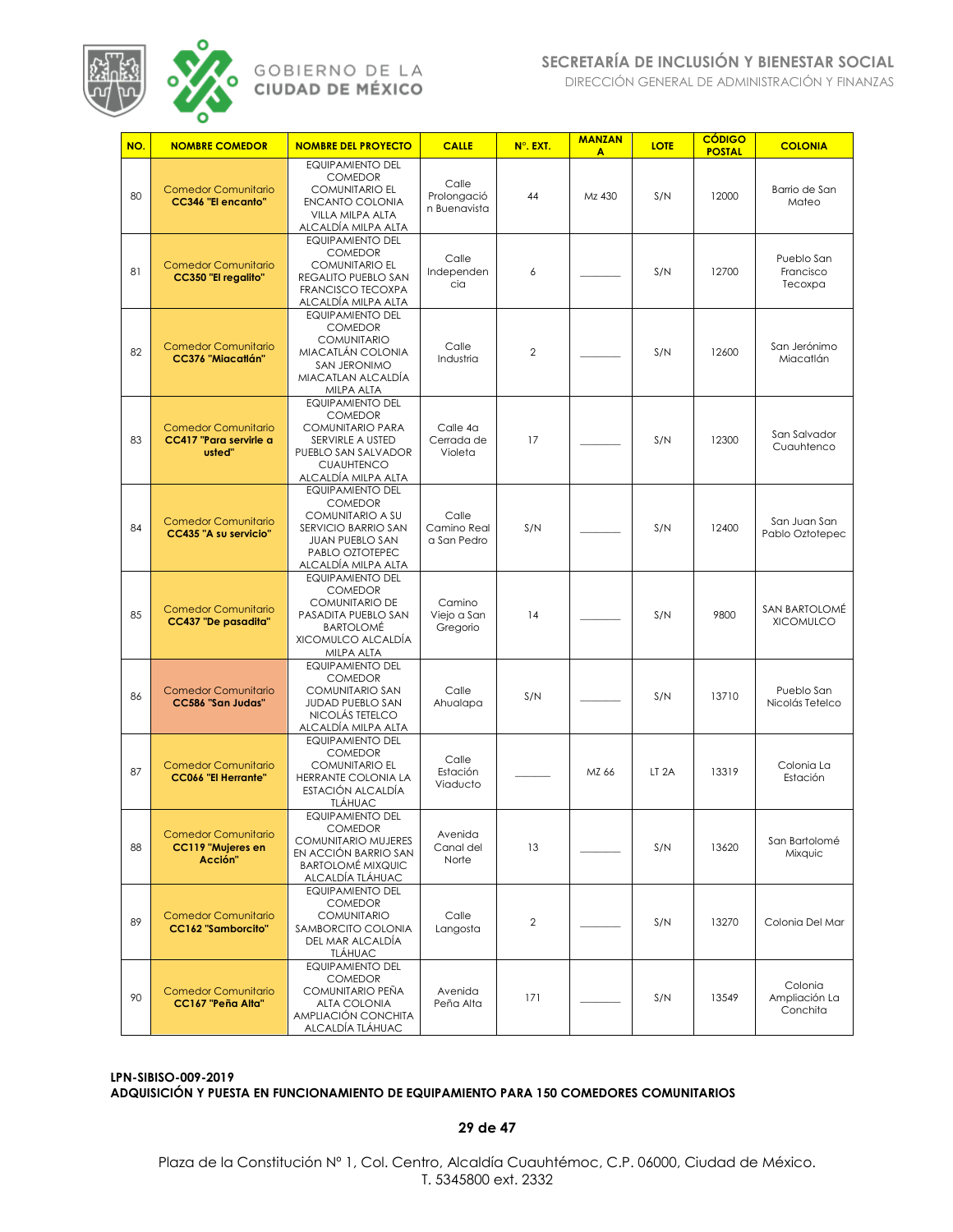

DIRECCIÓN GENERAL DE ADMINISTRACIÓN Y FINANZAS

| NO. | <b>NOMBRE COMEDOR</b>                                                    | <b>NOMBRE DEL PROYECTO</b>                                                                                                                               | <b>CALLE</b>                                             | N°. EXT. | <b>MANZAN</b><br>A | <b>LOTE</b>       | <b>CÓDIGO</b><br><b>POSTAL</b> | <b>COLONIA</b>                    |
|-----|--------------------------------------------------------------------------|----------------------------------------------------------------------------------------------------------------------------------------------------------|----------------------------------------------------------|----------|--------------------|-------------------|--------------------------------|-----------------------------------|
| 91  | <b>Comedor Comunitario</b><br>CC169 "La Inolvidable"                     | <b>EQUIPAMIENTO DEL</b><br><b>COMEDOR</b><br><b>COMUNITARIO LA</b><br><b>INOLVIDABLE PUEBLO</b><br>SAN ANDRÉS MIXQUIC<br>ALCALDÍA TLÁHUAC                | Calle Canal<br>Seco                                      | 30       |                    | S/N               | 13600                          | Pueblo San<br>Andrés Mixquic      |
| 92  | <b>Comedor Comunitario</b><br>CC173 "Los Jiménez de<br><b>Zapotitla"</b> | <b>EQUIPAMIENTO DEL</b><br><b>COMEDOR LOS JIMENEZ</b><br>DE ZAPOTITLA COLONIA<br>ZAPOTITLA ALCALDÍA<br><b>TLÁHUAC</b>                                    | Calle Alma<br>Fuerte                                     | S/N      | Mz 38              | Lt 24             | 13310                          | Colonia Zapotitla                 |
| 93  | <b>Comedor Comunitario</b><br><b>CC196 "San Andrés"</b>                  | <b>EQUIPAMIENTO DEL</b><br><b>COMEDOR</b><br><b>COMUNITARIO SAN</b><br>ANDRÉS PUEBLO SAN<br>ANDRÉS MIXQUIC<br>ALCALDÍA TLÁHUAC                           | Calle Dalia                                              | S/N      | Mz1                | $L+11$            | 13600                          | Pueblo San<br>Andrés Mixquic      |
| 94  | <b>Comedor Comunitario</b><br><b>CC214 "Monarcas"</b>                    | <b>EQUIPAMIENTO DEL</b><br><b>COMEDOR</b><br><b>COMUNITARIO</b><br>MONARCAS COLONIA<br>SAN SEBASTÍAN<br>ALCALDÍA TLÁHUAC                                 | Calle Tomás<br>Elena                                     | 61       |                    | S/N               | 13093                          | Colonia San<br>Sebastián          |
| 95  | <b>Comedor Comunitario</b><br>CC279 "Tía Lola"                           | <b>EQUIPAMIENTO DEL</b><br><b>COMEDOR</b><br>COMUNITARIO TIA LOLA<br><b>COLONIA SAN MIGUEL</b><br>ZAPOTITLA ALCALDÍA<br><b>TLÁHUAC</b>                   | Calle José<br>Severiano de<br>la Sota                    | S/N      | Mz 12              | $L$ † 5           | 13310                          | Colonia San<br>Miguel Zapotitla   |
| 96  | <b>Comedor Comunitario</b><br><b>CC389 "Axel"</b>                        | <b>EQUIPAMIENTO DEL</b><br><b>COMEDOR</b><br><b>COMUNITARIO AXEL</b><br>COLONIA SAN MIGUEL<br>ZAPOTITLA ALCALDÍA<br><b>TLÁHUAC</b>                       | Calle Tomas<br>Carrasquilla                              | 1        | A                  |                   | 13300                          | Colonia San<br>Miguel Zapotitla   |
| 97  | Comedor comunitario<br><b>CC397 "Las Rosas</b><br>Tempiluli"             | <b>EQUIPAMIENTO DEL</b><br><b>COMEDOR</b><br><b>COMUNITARIO LAS</b><br>ROSAS TEMPILULI<br><b>COLONIA TEMPILULI</b><br>ALCALDÍA TLÁHUAC                   | Calle<br>Cerrada de<br>las Rosas                         | S/N      | Mz <sub>2</sub>    | L <sup>†</sup> 13 | 13360                          | Colonia Tempiluli                 |
| 98  | <b>Comedor Comunitario</b><br><b>CC590 "La Granja"</b>                   | <b>EQUIPAMIENTO DEL</b><br><b>COMEDOR</b><br><b>COMUNITARIO LA</b><br><b>GRNAJA COLONIA</b><br>PEÑA ALTA ALCALDÍA<br><b>TLÁHUAC</b>                      | Calle<br>Prolongació<br>n Peña Alta                      | 33       | S/N                | S/N               | 13364                          | Colonia Peña<br>Alta              |
| 99  | <b>Comedor Comunitario</b><br>CC606 "Brandon"                            | <b>EQUIPAMIENTO DEL</b><br><b>COMEDOR</b><br><b>COMUNITARIO</b><br><b>BRANDON COLONIA</b><br><b>AGRÍCOLA</b><br><b>METROPOLITANA</b><br>ALCALDÍA TLÁHUAC | Calle Don<br>Pascuale                                    | S/N      | Mz 15              | L†8               | 13280                          | Colonia Agrícola<br>Metropolitana |
| 100 | <b>Comedor Comunitario</b><br><b>CC688 "San Gabriel"</b>                 | EQUIPAMIENTO DEL<br><b>COMEDOR</b><br><b>COMUNITARIO SAN</b><br><b>GABRIEL PUEBLO SAN</b><br>NICOLÁS TETELCO<br>ALCALDÍA TLÁHUAC                         | Calle<br>Segunda<br>Cerrada<br>Camino Real<br>a San Juan | 47       |                    | S/N               | 13700                          | Pueblo San<br>Nicolás Tetelco     |
| 101 | <b>Comedor Comunitario</b><br><b>CC015 "Mujeres en</b><br>Lucha"         | <b>EQUIPAMIENTO DEL</b><br><b>COMEDOR</b><br>COMUNITARIO MUJERES<br>EN LUCHA PUEBLO SAN<br>MIGUEL TOPILEJO<br>ALCALDÍA TLALPAN                           | Avenida del<br>Rastro                                    | S/N      |                    | S/N               | 14500                          | Pueblo de San<br>Miguel Topilejo  |

**LPN-SIBISO-009-2019 ADQUISICIÓN Y PUESTA EN FUNCIONAMIENTO DE EQUIPAMIENTO PARA 150 COMEDORES COMUNITARIOS**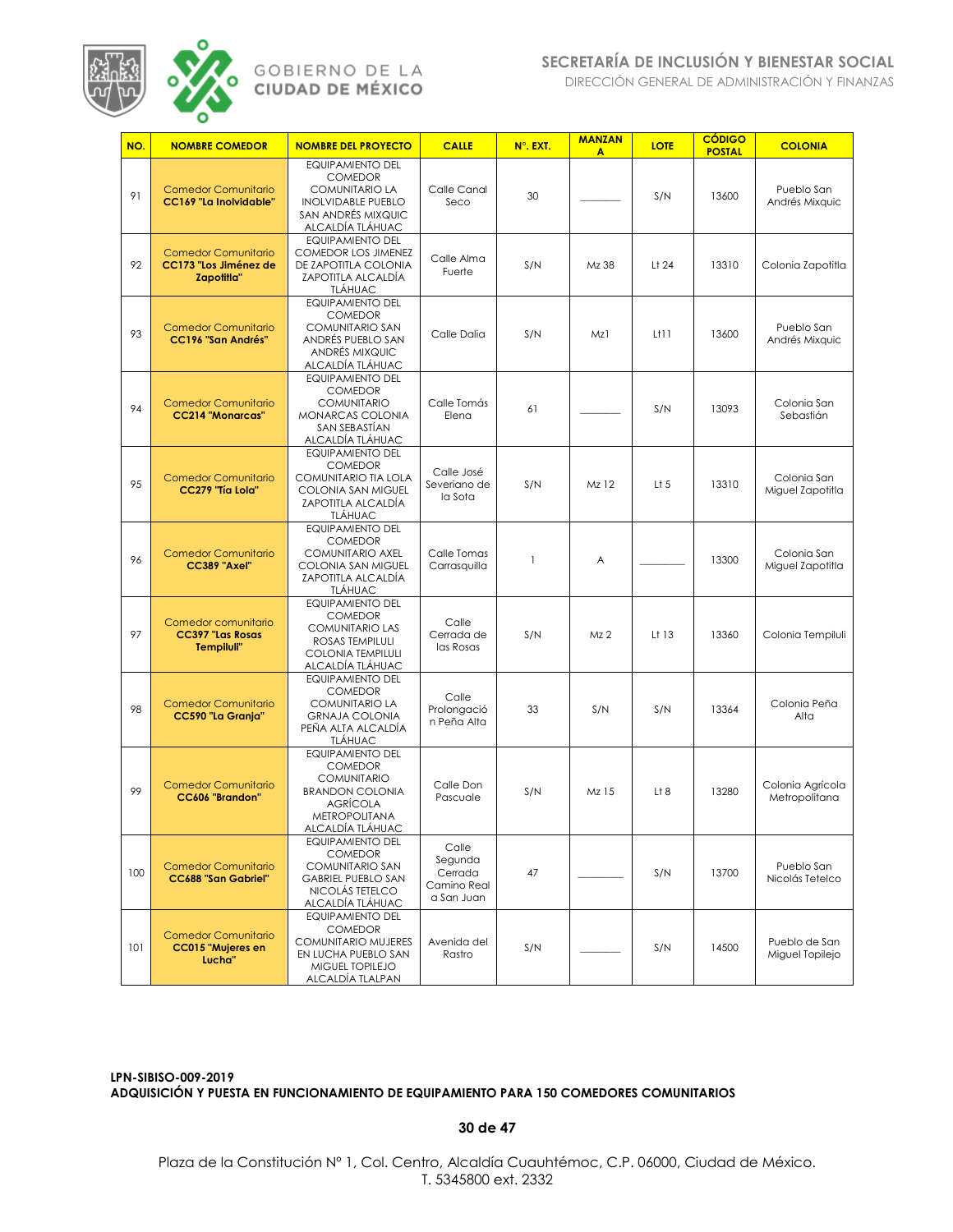

DIRECCIÓN GENERAL DE ADMINISTRACIÓN Y FINANZAS

| NO. | <b>NOMBRE COMEDOR</b>                                         | <b>NOMBRE DEL PROYECTO</b>                                                                                                                             | <b>CALLE</b>                      | N°. EXT. | <b>MANZAN</b><br>A | <b>LOTE</b>       | <b>CÓDIGO</b><br><b>POSTAL</b> | <b>COLONIA</b>                                   |
|-----|---------------------------------------------------------------|--------------------------------------------------------------------------------------------------------------------------------------------------------|-----------------------------------|----------|--------------------|-------------------|--------------------------------|--------------------------------------------------|
| 102 | <b>Comedor Comunitario</b><br><b>CC077 "Roca de Cristal"</b>  | <b>EQUIPAMIENTO DEL</b><br><b>COMEDOR</b><br>COMUNITARIO ROCA DE<br>CRISTAL COLONIA<br>ROCA DE CRISTAL<br>ALCALDÍA TLALPAN                             | Calle<br>Diamante                 | S/N      | Mz E               | Lt 87             | 16810                          | Colonia Roca de<br>Cristal                       |
| 103 | <b>Comedor Comunitario</b><br><b>CC085 "Flor de Amalillo"</b> | <b>EQUIPAMIENTO DEL</b><br><b>COMEDOR</b><br><b>COMUNITARIO FLOR DE</b><br>AMALILLO PUEBLOS AN<br>ANDRÉS TOTOLTEPEC<br>ALCALDÍA TLALPAN                | Amalillo                          | 36       |                    | S/N               | 14400                          | Colonia San<br>Andrés<br>Totoltepec              |
| 104 | <b>Comedor Comunitario</b><br>CC101 "Primavera"               | <b>EQUIPAMIENTO DEL</b><br><b>COMEDOR</b><br><b>COMUNITARIO</b><br>PRIMAVERA COLONIA<br>PRIMAVERA ALCALDÍA<br>TLALPAN                                  | Calle Paseo<br>de las Rosas       | S/N      | Mz 10              | $L+1$             | 14270                          | Colonia<br>Primavera                             |
| 105 | <b>Comedor Comunitario</b><br>CC107 "Andi"                    | <b>EQUIPAMIENTO DEL</b><br><b>COMEDOR</b><br>COMUNITARIO ANDI<br><b>COLONIA VALLE VERDE</b><br>ALCALDÍA TLALPAN                                        | Calle<br>Cipreses                 | S/N      | Mz <sub>3</sub>    | L†41              | 16240                          | Colonia Valle<br>Verde                           |
| 106 | <b>Comedor Comunitario</b><br><b>CC118 "Mesa Los Hornos"</b>  | <b>EQUIPAMIENTO DEL</b><br><b>COMEDOR</b><br><b>COMUNITARIO MESA</b><br><b>LOS HORNOS COLONIA</b><br><b>MESA DE HORNOS</b><br>ALCALDÍA TLALPAN         | Calle La<br>Loma                  | S/N      |                    | S/N               | 14420                          | Colonia Mesa de<br>Hornos                        |
| 107 | <b>Comedor Comunitario</b><br><b>CC158 "Tlamille"</b>         | <b>EQUIPAMIENTO DEL</b><br><b>COMEDOR</b><br><b>COMUNITARIO TLAMILLE</b><br><b>COLONIA TLALMILLE</b><br>ALCALDÍA TLALPAN                               | Calle Sierra<br>San Pedro         | S/N      | Mz 6               | Lt 16             | 14657                          | Colonia<br>Tlalmamille                           |
| 108 | <b>Comedor Comunitario</b><br>CC159 "Korey"                   | <b>EQUIPAMIENTO DEL</b><br><b>COMEDOR</b><br><b>COMUNITARIO KOREY</b><br>COLONIA PEDREGAL DE<br>SAN NICOLÁS ALCALDÍA<br><b>TLAPAN</b>                  | Calle Dzemul                      | S/N      | Mz 975             | L <sup>†</sup> 23 | 14100                          | Colonia Pedregal<br>de San Nicolas               |
| 109 | <b>Comedor Comunitario</b><br><b>CC194 "Amapola"</b>          | <b>EQUIPAMIENTO DEL</b><br><b>COMEDOR</b><br><b>COMUNITARIO</b><br>AMAPOLA COLONIA<br>PARAJE 38 ALCALDÍA<br><b>TLALPAN</b>                             | Calle<br>Naranjos                 | S/N      | Mz 22              | Lt 38             | 14275                          | Colonia Paraje<br>38                             |
| 110 | <b>Comedor Comunitario</b><br><b>CC253 "Campo Xóchitl"</b>    | <b>EQUIPAMIENTO DEL</b><br><b>COMEDOR</b><br>COMUNITARIO CAMPO<br><b>XOCHITL COLONIA</b><br>MIGUEL HIDALGO<br>ALCALDÍA TLALPAN                         | Calle<br>Campo<br>Xochitl         | 31       |                    | S/N               | 14260                          | Colonia Miguel<br>Hidalgo                        |
| 111 | <b>Comedor Comunitario</b><br><b>CC267 "Tialpan Centro"</b>   | <b>EQUIPAMIENTO DEL</b><br><b>COMEDOR</b><br>COMUNITARIO TLAPAN<br>CENTRO COLONIA<br><b>TLALPAN CENTRO</b><br>ALCALDÍA TLALPAN                         | Calle San<br>Marcos               | 85       |                    | S/N               | 14000                          | Colonia Tlalpan<br>Centro                        |
| 112 | <b>Comedor Comunitario</b><br><b>CC272 "La Maravillosa"</b>   | <b>EQUIPAMIENTO DEL</b><br><b>COMEDOR</b><br><b>COMUNITARIO LA</b><br>MARAVILLOSA COLONIA<br>PEDREGAL DE SAN<br>NICOLÁS 4A SECCION<br>ALCALDÍA TLALPAN | Calle Kaua                        | S/N      | Mz 197             | Lt 17             | 14100                          | Colonia Pedregal<br>de San Nicolas 4ª<br>Sección |
| 113 | Comedor Comunitario<br>CC282 "Tepetongo"                      | <b>EQUIPAMIENTO DEL</b><br><b>COMEDOR</b><br><b>COMUNITARIO</b><br><b>TEPETONGO COLONIA</b><br><b>TEPETONGO ALCALDÍA</b><br><b>TLALPAN</b>             | Avenida<br>Camino a la<br>Cantera | S/N      |                    | S/N               | 14427                          | Colonia<br>Tepetongo                             |

### **LPN-SIBISO-009-2019 ADQUISICIÓN Y PUESTA EN FUNCIONAMIENTO DE EQUIPAMIENTO PARA 150 COMEDORES COMUNITARIOS**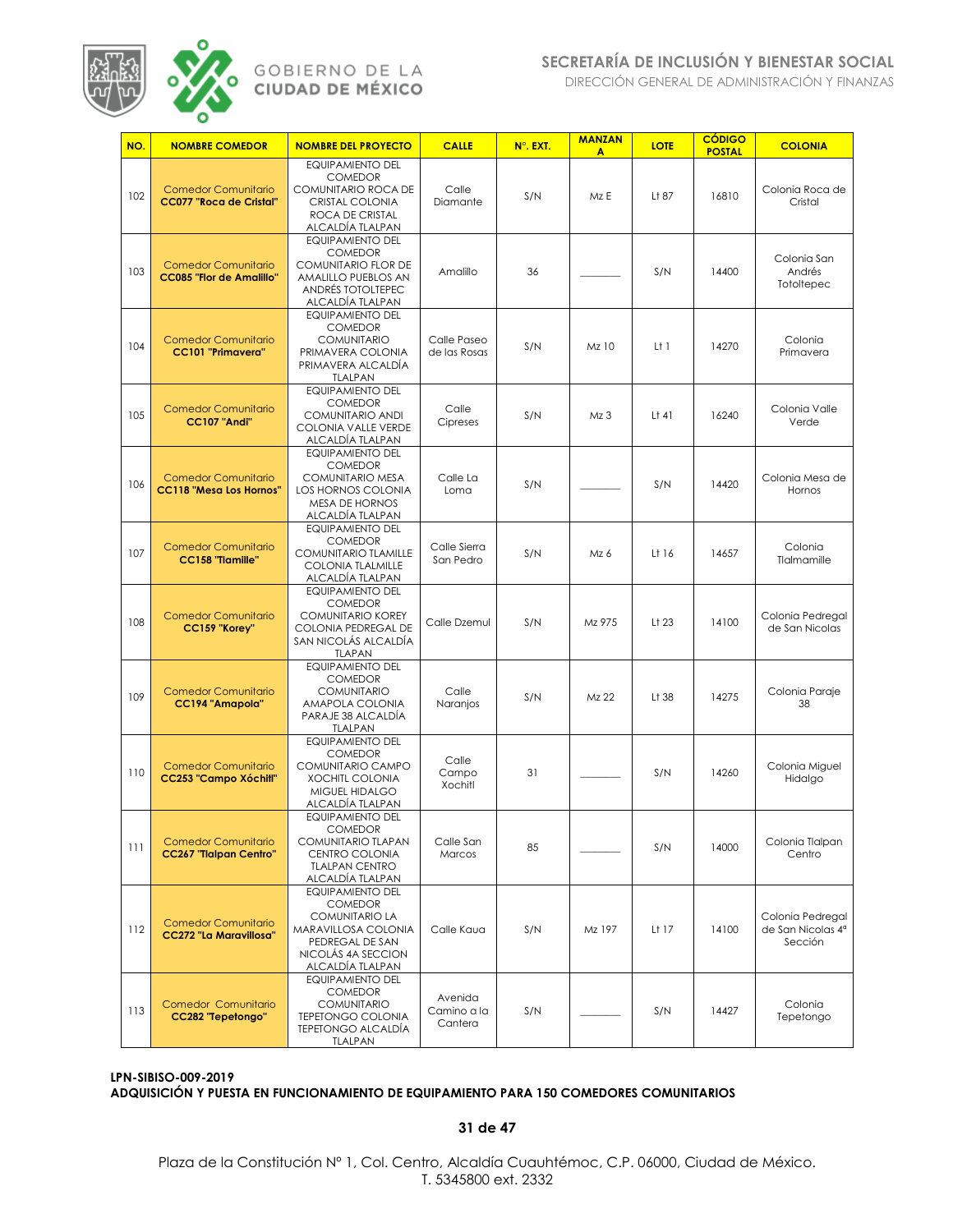

DIRECCIÓN GENERAL DE ADMINISTRACIÓN Y FINANZAS

| NO. | <b>NOMBRE COMEDOR</b>                                                    | <b>NOMBRE DEL PROYECTO</b>                                                                                                                                   | <b>CALLE</b>                                   | N°. EXT. | <b>MANZAN</b><br>A | <b>LOTE</b>       | <b>CÓDIGO</b><br><b>POSTAL</b> | <b>COLONIA</b>                                                    |
|-----|--------------------------------------------------------------------------|--------------------------------------------------------------------------------------------------------------------------------------------------------------|------------------------------------------------|----------|--------------------|-------------------|--------------------------------|-------------------------------------------------------------------|
| 114 | <b>Comedor Comunitario</b><br>CC283 "Viveros"                            | <b>EQUIPAMIENTO DEL</b><br><b>COMEDOR</b><br><b>COMUNITARIO VIVEROS</b><br><b>COLONIA VIVEROS DEL</b><br>COATECTLAN 2°<br>SECCIÓN ALCALDÍA<br><b>TLALPAN</b> | Calle 2 <sup>a</sup><br>Cerrada del<br>Mirador | 9        |                    | S/N               | 16810                          | Viveros del<br>Coatectian 2 <sup>a</sup><br>Sección               |
| 115 | <b>Comedor Comunitario</b><br>CC297 "La Perla"                           | <b>EQUIPAMIENTO DEL</b><br><b>COMEDOR</b><br>COMUNITARIO LA PERLA<br>COLONIA ISIDRO FABELA<br>ALCALDÍA TLALPAN                                               | Calle<br>Andador<br>Piedra de<br>Aceite        | S/N      | Mz 2               | Lt 27             | 14039                          | Colonia Isidro<br>Fabela                                          |
| 116 | <b>Comedor Comunitario</b><br><b>CC343 "Comedor El</b><br>guarda Parres" | <b>EQUIPAMIENTO DEL</b><br><b>COMEDOR</b><br><b>COMUNITARIO EL</b><br><b>GUARDA PARRES</b><br>PUEBLO PARRES EL<br><b>GUARDIA ALCALDÍA</b><br><b>TLALPAN</b>  | Avenida<br>Ferrocarril                         | S/N      | Mz <sub>2</sub>    | L <sub>1</sub> 5  | 14900                          | Pueblo Parres el<br>Guarda                                        |
| 117 | <b>Comedor Comunitario</b><br>CC393 "Serafín"                            | <b>EQUIPAMIENTO DEL</b><br><b>COMEDOR</b><br>COMUNITARIO SERAFÍN<br>COLONIA AMPLIACIÓN<br><b>ISIDRO FABELA</b><br>ALCALDÍA TLALPAN                           | Calle<br>Andador<br>Achiutla                   | S/N      | Mz <sub>2</sub>    | L <sup>†</sup> 12 | 14030                          | Colonia<br>Ampliación Isidro<br>Fabela                            |
| 118 | <b>Comedor Comunitario</b><br>CC398 "Mi Hogar"                           | <b>EQUIPAMIENTO DEL</b><br><b>COMEDOR</b><br><b>COMUNITARIO MI</b><br><b>HOGAR PUEBLO SAN</b><br>MIGUEL AJUSCO<br>ALCALDÍA TLALPAN                           | Calle<br>Valdivia                              | 5        | <b>BIS</b>         | S/N               | 14700                          | Pueblo San<br>Miguel Ajusco                                       |
| 119 | <b>Comedor Comunitario</b><br><b>CC399 "Santa Teresa"</b>                | <b>EQUIPAMIENTO DEL</b><br><b>COMEDOR</b><br><b>COMUNITARIO SANTA</b><br><b>TERESA PUEBLO SAN</b><br>MIGUEL TOPILEJO<br>ALCALDÍA TLALPAN                     | Camino<br>Antiguo a<br>Topilejo                | S/N      | Mz 7               | $L+11$            | 14500                          | Pueblo San<br>Miguel Topilejo                                     |
| 120 | <b>Comedor Comunitario</b><br><b>CC410 "Juquilita"</b>                   | <b>EQUIPAMIENTO DEL</b><br><b>COMEDOR</b><br><b>COMUNITARIO</b><br><b>JUQUILITA COLONIA</b><br>AMPLIACIÓN MIGUEL<br>HIDALGO 3A SECCION<br>ALCALDÍA TLALPAN   | Calle<br>Vicente<br>Mendiola                   | S/N      | Mz 38              | L <sup>†</sup> 15 | 14250                          | Colonia<br>Ampliación<br>Miguel Hidalgo 3 <sup>ª</sup><br>Sección |
| 121 | <b>Comedor Comunitario</b><br>CC419 "Perikin"                            | <b>EQUIPAMIENTO DEL</b><br><b>COMEDOR</b><br><b>COMUNITARIO PERIKIN</b><br>PUEBLO PARRES EL<br><b>GUARDA ALCALDÍA</b><br><b>TLALPAN</b>                      | Calle 5 de<br>Febrero                          | 8        |                    | S/N               | 14900                          | Pueblo de Parres<br>el Guarda                                     |
| 122 | <b>Comedor Comunitario</b><br><b>CC428 "Tres Hermanas"</b>               | <b>EQUIPAMIENTO DEL</b><br><b>COMEDOR</b><br><b>COMUNITARIO TRES</b><br>HERMANAS PUEBLO LA<br><b>MAGDALENA</b><br>PETLACALCO ALCALDÍA<br><b>TLALPAN</b>      | Calle 5 de<br>mayo                             | 12       |                    | S/N               | 14480                          | Pueblo la<br>Magdalena<br>Petlacalco                              |
| 123 | <b>Comedor Comunitario</b><br><b>CC449 "Mamá Julia"</b>                  | <b>EQUIPAMIENTO DEL</b><br><b>COMEDOR</b><br>COMUNITARIO MAMÁ<br><b>JULIA COLONIA</b><br>PEDREGAL DE SAN<br>NICOLAS 2A SECCIÓN                               | Calle Tinum                                    | 84       |                    | S/N               | 14100                          | Colonia Pedregal<br>de San Nicolas                                |
| 124 | <b>Comedor Comunitario</b><br><b>CC450 "Cervantes"</b>                   | <b>EQUIPAMIENTO DEL</b><br><b>COMEDOR</b><br><b>COMUNITARIO</b><br>CERVANTES PUEBLO SAN<br>MIGUEL TOPILEJO<br>ALCALDÍA TLALPAN                               | Calle<br>Granjas                               | 10       |                    | S/N               | 14500                          | Pueblo<br>Xaxalipac, San<br>Miguel Topilejo                       |

**LPN-SIBISO-009-2019 ADQUISICIÓN Y PUESTA EN FUNCIONAMIENTO DE EQUIPAMIENTO PARA 150 COMEDORES COMUNITARIOS**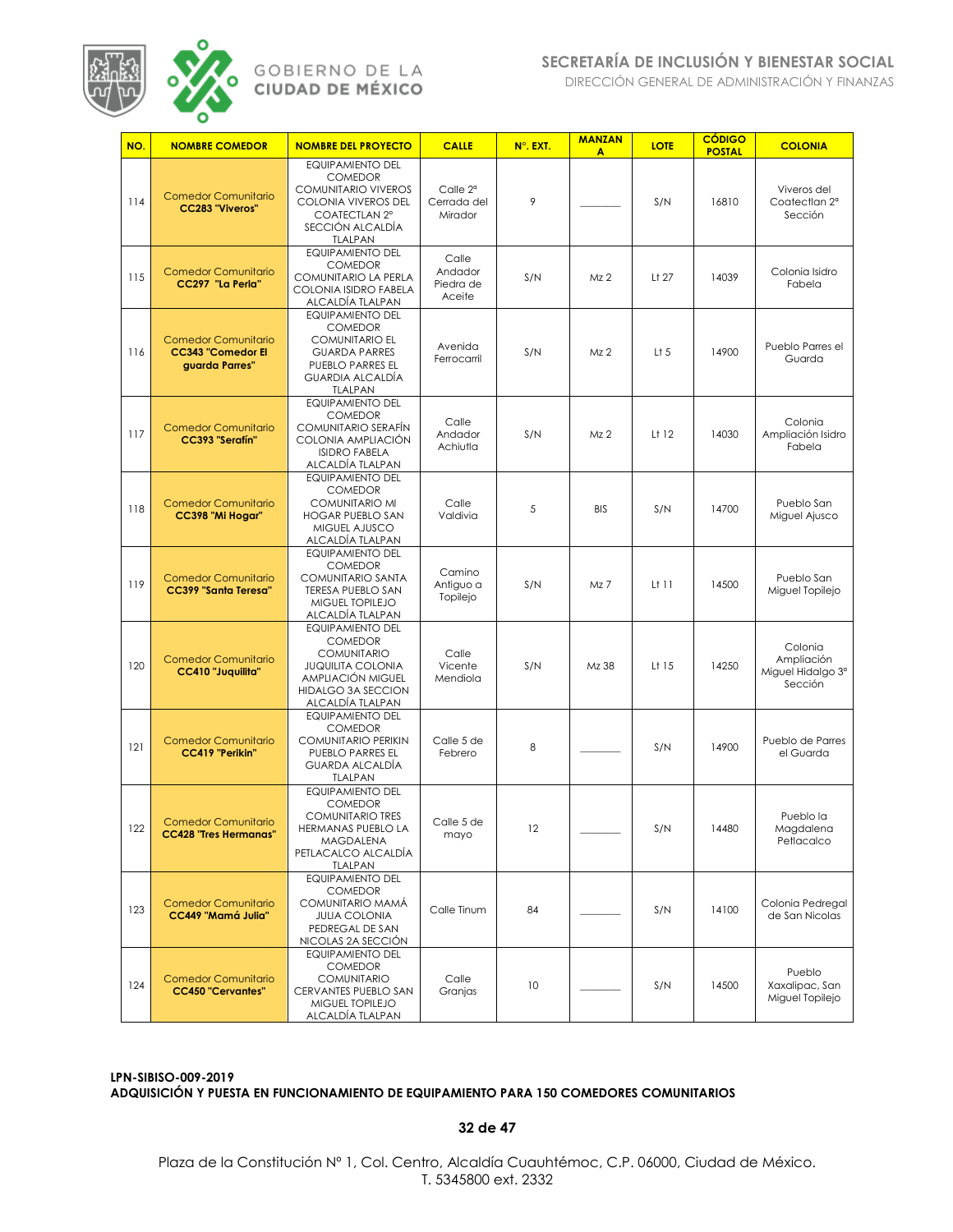

DIRECCIÓN GENERAL DE ADMINISTRACIÓN Y FINANZAS

| NO. | <b>NOMBRE COMEDOR</b>                                         | <b>NOMBRE DEL PROYECTO</b>                                                                                                                                       | <b>CALLE</b>                               | N°. EXT. | <b>MANZAN</b><br>A | <b>LOTE</b>    | <b>CÓDIGO</b><br><b>POSTAL</b> | <b>COLONIA</b>                  |
|-----|---------------------------------------------------------------|------------------------------------------------------------------------------------------------------------------------------------------------------------------|--------------------------------------------|----------|--------------------|----------------|--------------------------------|---------------------------------|
| 125 | <b>Comedor Comunitario</b><br><b>CC533 "Comedor Lomas"</b>    | <b>EQUIPAMIENTO DEL</b><br><b>COMEDOR</b><br>COMUNITARIO LOMAS<br>COLONIA LOMAS DE<br><b>TEPEMECATL ALCALDIA</b><br><b>TLALPAN</b>                               | 2 <sup>a</sup> Cerrada<br>de<br>Ocotochtli | 4        |                    | S/N            | 14735                          | Colonia Lomas<br>de Tepemecatl  |
| 126 | <b>Comedor Comunitario</b><br><b>CC171 "La Chulis"</b>        | <b>EQUIPAMIENTO DEL</b><br><b>COMEDOR</b><br><b>COMUNITARIO LA</b><br>CHULIS COLONIA<br>MAGDALENA MIXHUCA<br>ALCALDÍA VENUSTIANO<br>CARRANZA                     | Avenida<br>Morelos                         | 577      | <b>BIS</b>         | S/N            | 15900                          | Colonia<br>Magdalena<br>Mixhuca |
| 127 | <b>Comedor Comunitario</b><br>CC244 "El gran paro"            | <b>EQUIPAMIENTO DEL</b><br><b>COMEDOR</b><br>COMUNITARIO EL GRAN<br>PARO COLONIA<br>MORELOS ALCALDIA<br><b>VENUSTIANO CARRANZA</b>                               | Calle<br>Jardineros                        | 89       |                    | Accesoria<br>Ε | 15270                          | Colonia Morelos                 |
| 128 | <b>Comedor Comunitario</b><br>CC341 "El Rincón del<br>Sazón"  | <b>EQUIPAMIENTO DEL</b><br><b>COMEDOR</b><br><b>COMUNITARIO EL</b><br>RINCON DEL SAZON<br>COLONIA MOCTEZUMA<br>ALCALDÍA VENUSTIANO<br>CARRANZA                   | Calle Norte<br>21                          | 173      |                    | S/N            | 15530                          | Colonia<br>Moctezuma            |
| 129 | <b>Comedor Comunitario</b><br><b>CC342 "Barrio Unido"</b>     | <b>EQUIPAMIENTO DEL</b><br><b>COMEDOR</b><br>COMUNITARIO BARRIO<br>UNIDO COLONIA ZONA<br>CENTRO ALCALDÍA<br><b>VENUSTIANO CARRANZA</b>                           | Calle Felipe<br>Berriozabal                | 48       |                    | S/N            | 15100                          | Colonia Zona<br>Centro          |
| 130 | <b>Comedor Comunitario</b><br>CC400 "La Flor de<br>Jamaica"   | <b>EQUIPAMIENTO DEL</b><br><b>COMEDOR</b><br><b>COMUNITARIO LA FLOR</b><br>DE JAMAICA COLONIA<br>SEVILLA ALCALDÍA<br>VENUSTIANO CARRANZA                         | Calle<br>Compás                            | 81       |                    | S/N            | 15840                          | Colonia Sevilla                 |
| 131 | <b>Comedor Comunitario</b><br>CC432 "Ruth"                    | <b>EQUIPAMIENTO DEL</b><br><b>COMEDOR</b><br><b>COMUNITARIO RUTH</b><br><b>COLONIA ARENAL</b><br>CUARTA SECCIÓN<br>ALCALDÍA VENUSTIANO<br>CARRANZA               | Calle<br>Xochicoatlá<br>n Sur              | S/N      | B <sub>8</sub>     | L†4            | 15640                          | Colonia Arenal<br>4ta Sección   |
| 132 | <b>Comedor Comunitario</b><br>CC452 "Centro de<br>Influencia" | <b>EQUIPAMIENTO DEL</b><br><b>COMEDOR</b><br>COMUNITARIO CENTRO<br>DE INFLUENCIA<br><b>COLONIA MORELOS</b><br>ALCALDÍA VENUSTIANO<br>CARRANZA                    | Avenida<br>Ferrocarril de<br>Cintura       | 28       |                    | S/N            | 15100                          | Colonia Morelos                 |
| 133 | <b>Comedor Comunitario</b><br><b>CC488 "Guendaliza"</b>       | <b>EQUIPAMIENTIO DEL</b><br><b>COMEDOR</b><br><b>COMUNITARIO</b><br><b>GUENDALIZA COLONIA</b><br><b>CUCHILLA DE PANTITLAN</b><br>ALCALDÍA VENUSTIANO<br>CARRANZA | Prolongació<br>n Río<br>Churubusco         | 318      |                    | S/N            | 15610                          | Colonia Cuchilla<br>Pantitlan   |
| 134 | <b>Comedor Comunitario</b><br>CC596 "Merced"                  | <b>EQUIPAMIENTO DEL</b><br><b>COMEDOR</b><br>COMUNITARIO MERCED<br>COLONIA MERCED<br>CENTRO ALCALDÍA<br>VENUSTIANO CARRANZA                                      | Adolfo<br>Gurrion                          | 72       |                    | S/N            | 15100                          | Merced Centro                   |

**LPN-SIBISO-009-2019 ADQUISICIÓN Y PUESTA EN FUNCIONAMIENTO DE EQUIPAMIENTO PARA 150 COMEDORES COMUNITARIOS**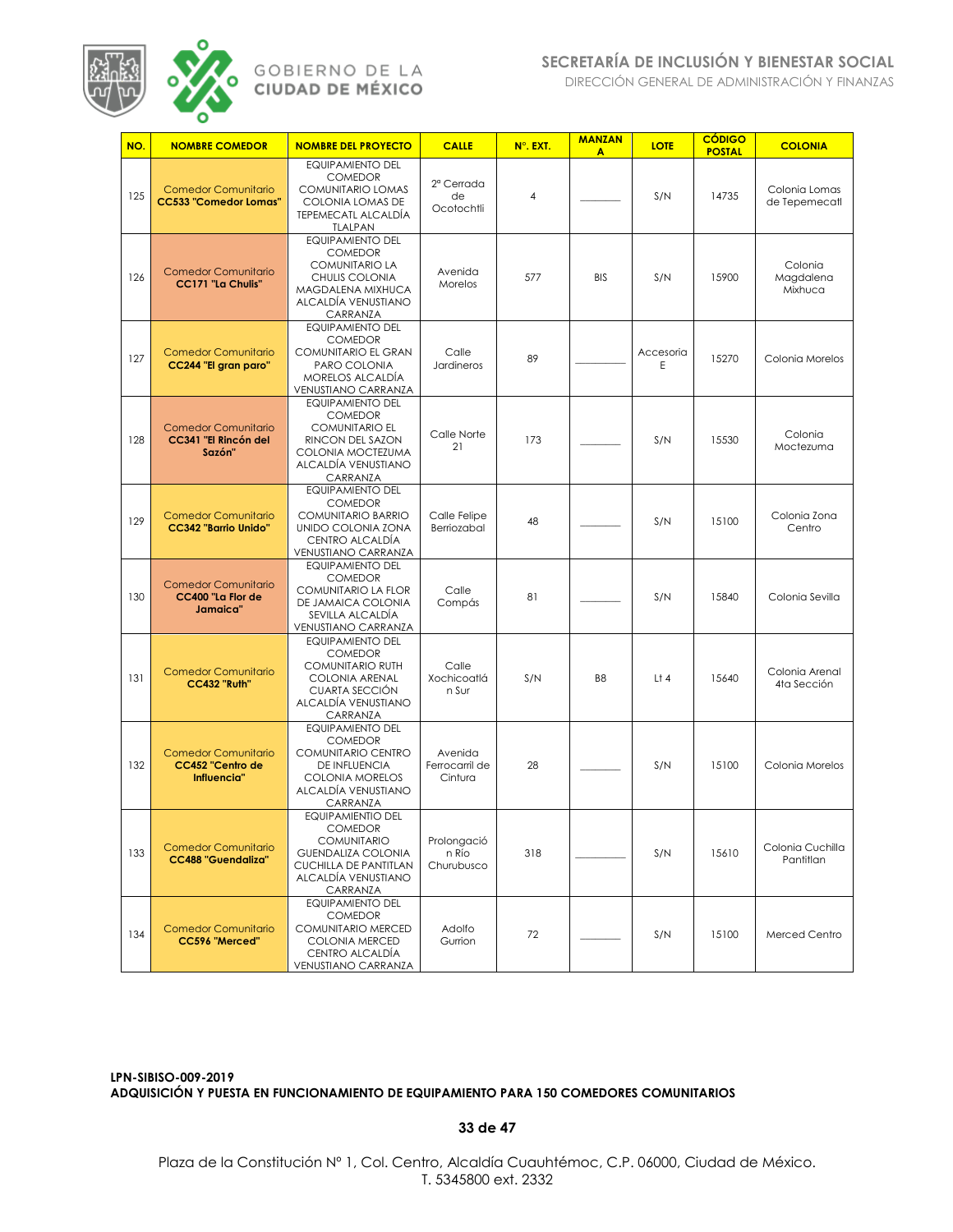

DIRECCIÓN GENERAL DE ADMINISTRACIÓN Y FINANZAS

| NO. | <b>NOMBRE COMEDOR</b>                                          | <b>NOMBRE DEL PROYECTO</b>                                                                                                                                          | <b>CALLE</b>                                      | N°. EXT. | <b>MANZAN</b><br>A | <b>LOTE</b> | <b>CÓDIGO</b><br><b>POSTAL</b> | <b>COLONIA</b>                                             |
|-----|----------------------------------------------------------------|---------------------------------------------------------------------------------------------------------------------------------------------------------------------|---------------------------------------------------|----------|--------------------|-------------|--------------------------------|------------------------------------------------------------|
| 135 | <b>Comedor Comunitario</b><br><b>CC057 "Tulipanes"</b>         | <b>EQUIPAMIENTO DEL</b><br><b>COMEDOR</b><br><b>COMUNITARIO</b><br><b>TULIPANES COLONIA</b><br>AMPLIACIÓN TETITLA<br>SANTA CRUZ ACALPIXCA<br>ALCALDÍA XOCHIMILCO    | Calle<br>Tulipanes                                | 64       |                    | S/N         | 16500                          | Colonia<br>Ampliación<br>Tetitla - Santa<br>Cruz Acalpixca |
| 136 | <b>Comedor Comunitario</b><br>CC059 "Los 7 Ángeles"            | <b>EQUIPAMIENTO DEL</b><br><b>COMEDOR</b><br>COMUNITARIO LOS 7<br>ANGELES PUEBLO SANTA<br>MARIA NATIVITAS<br>ALCALDÍA XOCHIMILCO                                    | Carretera<br>vieja a<br>Xochimilco<br>Tulyehualco | 58       |                    | S/N         | 16450                          | Pueblo Santa<br>María Nativitas                            |
| 137 | <b>Comedor Comunitario</b><br><b>CC138 "Calvario"</b>          | <b>EQUIPAMIENTO DEL</b><br><b>COMEDOR</b><br><b>COMUNITARIO</b><br>CALVARIO PUEBLO SAN<br><b>GREGORIO ATLAPULCO</b><br>ALCALDÍA XOCHIMILCO                          | Avenida<br>México<br>Oriente                      | 65       |                    | S/N         | 16610                          | San Gregorio<br>Atlapulco                                  |
| 138 | <b>Comedor Comunitario</b><br><b>CC153 "Caroline"</b>          | <b>EQUIPAMIENTO DEL</b><br><b>COMEDOR</b><br><b>COMUNITARIO</b><br><b>CAROLINE BARRIO</b><br><b>TLACOPA ALCALDÍA</b><br><b>XOCHIMILCO</b>                           | Calle Pedro<br>Ramírez del<br>Castillo            | 278      |                    | S/N         | 16000                          | Barrio de<br>Tlacoapa                                      |
| 139 | <b>Comedor Comunitario</b><br><b>CC176 "Tziclipa"</b>          | <b>EQUIPAMIENTO DEL</b><br><b>COMEDOR</b><br>COMUNITARIO TIZICLIPA<br><b>COLONIA TIZICLIPA</b><br>ALCALDÍA XOCHIMILCO                                               | Calle Benito<br>Juárez                            | 87       |                    | S/N         | 16450                          | Colonia Tiziclipa                                          |
| 140 | <b>Comedor Comunitario</b><br><b>CC181 "Las Cazuelas"</b>      | <b>EQUIPAMIENTO DEL</b><br><b>COMEDOR</b><br><b>COMUNITARIO LAS</b><br>CAZUELAS PUEBLO SAN<br><b>ISIDRO TULYEHUALCO</b><br>ALCALDÍA XOCHIMILCO                      | Calle De La<br>Laguna                             | 13       |                    | S/N         | 13094                          | Pueblo San Isidro<br>Tulyehualco                           |
| 4   | <b>Comedor Comunitario</b><br><b>CC183 "Rebe"</b>              | <b>EQUIPAMIENTO DEL</b><br><b>COMEDOR</b><br><b>COMUNITARIO REBE</b><br>PUEBLO SANTIAGO<br>TEPALCATLALPAN<br>ALCALDÍA XOCHIMILCO                                    | Calle<br>Reforma                                  | 5        |                    | S/N         | 16200                          | Pueblo Santiago<br>TepatIcatIalpan                         |
| 142 | <b>Comedor Comunitario</b><br>CC308 "El sazón de<br>Tepepan"   | <b>EQUIPAMIENTO DEL</b><br><b>COMEDOR</b><br>COMUNITARIO EL SAZÓN<br>DE TEPEPAN PUEBLO<br>SANTA MARÍA TEPEPAN<br>ALCALDÍA XOCHIMILCO                                | Calle<br>Abasolo                                  | 126      |                    | S/N         | 16020                          | Pueblo Santa<br>María Tepepan                              |
| 143 | <b>Comedor Comunitario</b><br>CC365 "Amistad"                  | <b>EQUIPAMIENTO DEL</b><br><b>COMEDOR</b><br>COMUNITARIO AMISTAD<br><b>BARRIO LA</b><br><b>GUADALUPITA SAN LUIS</b><br><b>TLAXIALTEMALCO</b><br>ALCALDÍA XOCHIMILCO | Calle<br>Amistad                                  | 49       |                    | S/N         | 16620                          | Barrio la<br>Guadalupita San<br>Luis                       |
| 144 | <b>Comedor Comunitario</b><br>CC366 "Comelodrómo"              | <b>EQUIPAMIENTO DEL</b><br><b>COMEDOR</b><br><b>COMUNITARIO</b><br><b>COMELODROMO</b><br>PUEBLO SAN GREGORIO<br>ATLAPULCO ALCALDÍA<br><b>XOCHIMILCO</b>             | Callejón<br>Cuacotle                              | 2        |                    | S/N         | 16600                          | Pueblo San<br>Gregorio<br>Atlapulco                        |
| 145 | <b>Comedor Comunitario</b><br>CC371 "El Sazón de<br>Cerrillos" | <b>EQUIPAMIENTO DEL</b><br><b>COMEDOR</b><br>COMUNITARIO EL SAZÓN<br>DE CERRILLOS COLONIA<br><b>TERCERA SECCION</b><br>CERRILLOS ALCALDÍA<br><b>XOCHIMILCO</b>      | Calle<br>Naciones<br>Unidas                       | 107      |                    | S/N         | 16780                          | Colonia 3a<br>Sección Cerillos                             |

**LPN-SIBISO-009-2019 ADQUISICIÓN Y PUESTA EN FUNCIONAMIENTO DE EQUIPAMIENTO PARA 150 COMEDORES COMUNITARIOS**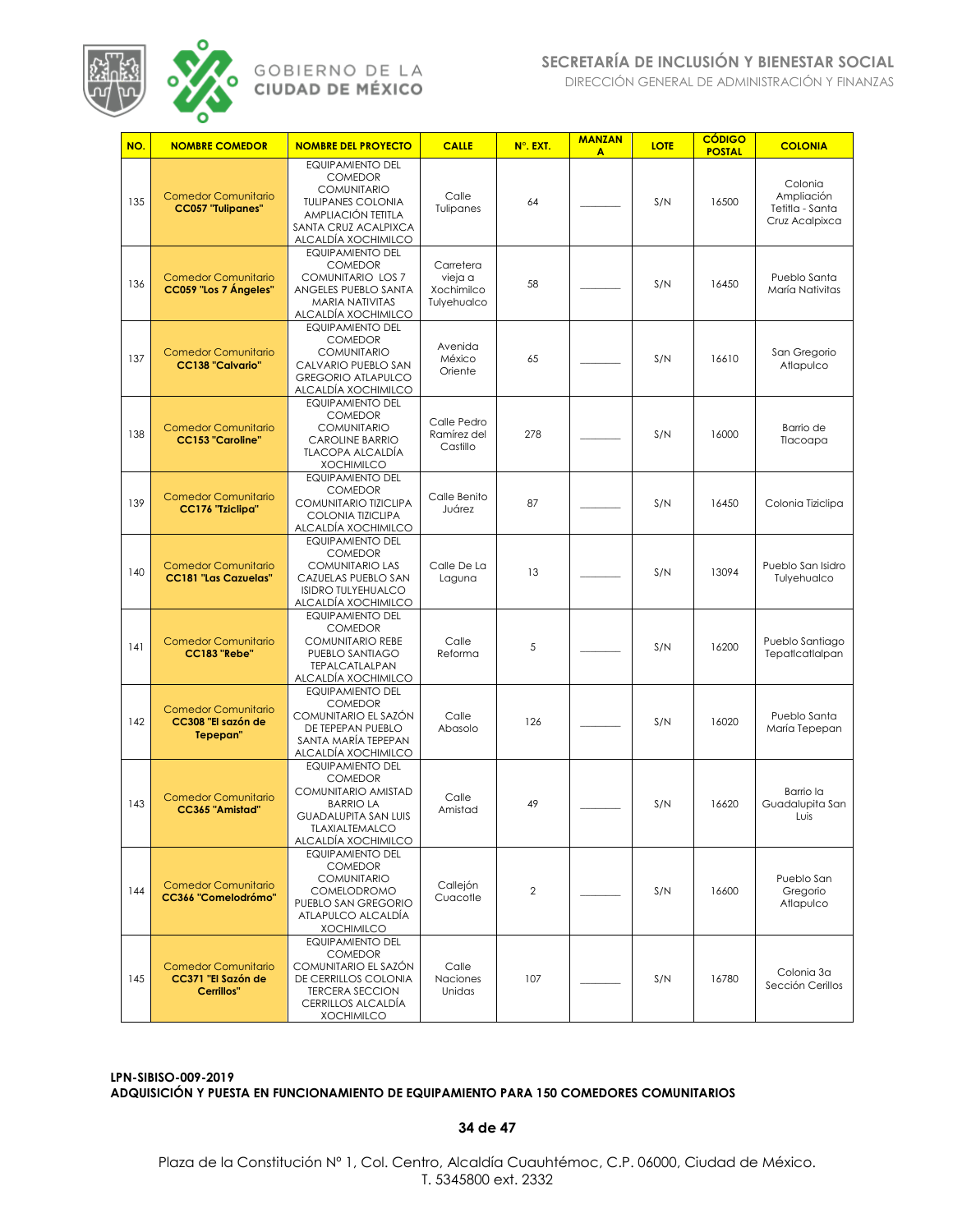

## **SECRETARÍA DE INCLUSIÓN Y BIENESTAR SOCIAL**

DIRECCIÓN GENERAL DE ADMINISTRACIÓN Y FINANZAS

| NO. | <b>NOMBRE COMEDOR</b>                                               | <b>NOMBRE DEL PROYECTO</b>                                                                                                                                               | <b>CALLE</b>                  | N°. EXT.       | <b>MANZAN</b><br>$\overline{A}$ | <b>LOTE</b> | <b>CÓDIGO</b><br><b>POSTAL</b> | <b>COLONIA</b>                                      |
|-----|---------------------------------------------------------------------|--------------------------------------------------------------------------------------------------------------------------------------------------------------------------|-------------------------------|----------------|---------------------------------|-------------|--------------------------------|-----------------------------------------------------|
| 146 | <b>Comedor Comunitario</b><br>CC375 "El mirador de San<br>José"     | <b>EQUIPAMIENTO DEL</b><br><b>COMEDOR</b><br><b>COMUNITARIO EL</b><br>MIRADOR DE SAN JOSE<br>PUEBLO SANTIAGO<br>TULYEHUALCO<br>ALCALDÍA XOCHIMILCO                       | Calle San<br>José             | 34             |                                 | S/N         | 16780                          | Pueblo de<br>Santiago<br>Tulyehualco                |
| 147 | <b>Comedor Comunitario</b><br>CC391 "Alondra"                       | <b>EQUIPAMIENTO DEL</b><br><b>COMEDOR</b><br><b>COMUNITARIO</b><br><b>ALONDRA PUEBLO</b><br>SANTIAGO<br><b>TULYFHUALCO</b><br>ALCALDÍA XOCHIMILCO                        | Calle<br>Francisco<br>Sarabia | 6              |                                 | S/N         | 16780                          | Pueblo de<br>Santiago<br>Tulyehualco                |
| 148 | Comedor Comunitario<br><b>CC492 "JEHOVA JIREH"</b>                  | <b>EQUIPAMIENTO DEL</b><br><b>COMEDOR</b><br>COMUNITARIO JEHOVA<br><b>JIREH COLONIA</b><br>MIRADOR 1 SAN LUCAS<br><b>XOCHIMANCA</b><br>ALCALDÍA XOCHIMILCO               | Calle<br>Cerrada de<br>Juárez | $\overline{2}$ |                                 | S/N         | 16776                          | Colonia el<br>Mirador 1, San<br>Lucas<br>Xochimanca |
| 149 | <b>Comedor Comunitario</b><br>CC572 "Las delicias de<br>San Andrés" | <b>EQUIPAMIENTO DEL</b><br><b>COMEDOR</b><br><b>COMUNITARIO LAS</b><br><b>DELICIAS DE SAN</b><br>ANDRÉS COLONIA SAN<br><b>LUIS TLAXIALTEMALCO</b><br>ALCALDÍA XOCHIMILCO | Avenida 5<br>de Mayo          | 9896           |                                 | S/N         | 16610                          | Colonia San Luis<br>Tlaxialtemalco                  |
| 150 | <b>Comedor Comunitario</b><br>CC616 "El Milagro"                    | <b>EQUIPAMIENTO DEL</b><br><b>COMEDOR</b><br><b>COMUNITARIO EL</b><br><b>MILAGRO PUEBLO</b><br><b>SANTA CECILIA</b><br><b>TEPETLAPA ALCALDÍA</b><br><b>XOCHIMILCO</b>    | Calle<br>Privada de<br>Contla | 16             |                                 | S/N         | 16880                          | Pueblo Santa<br>Cecilia<br>Tepetlapa                |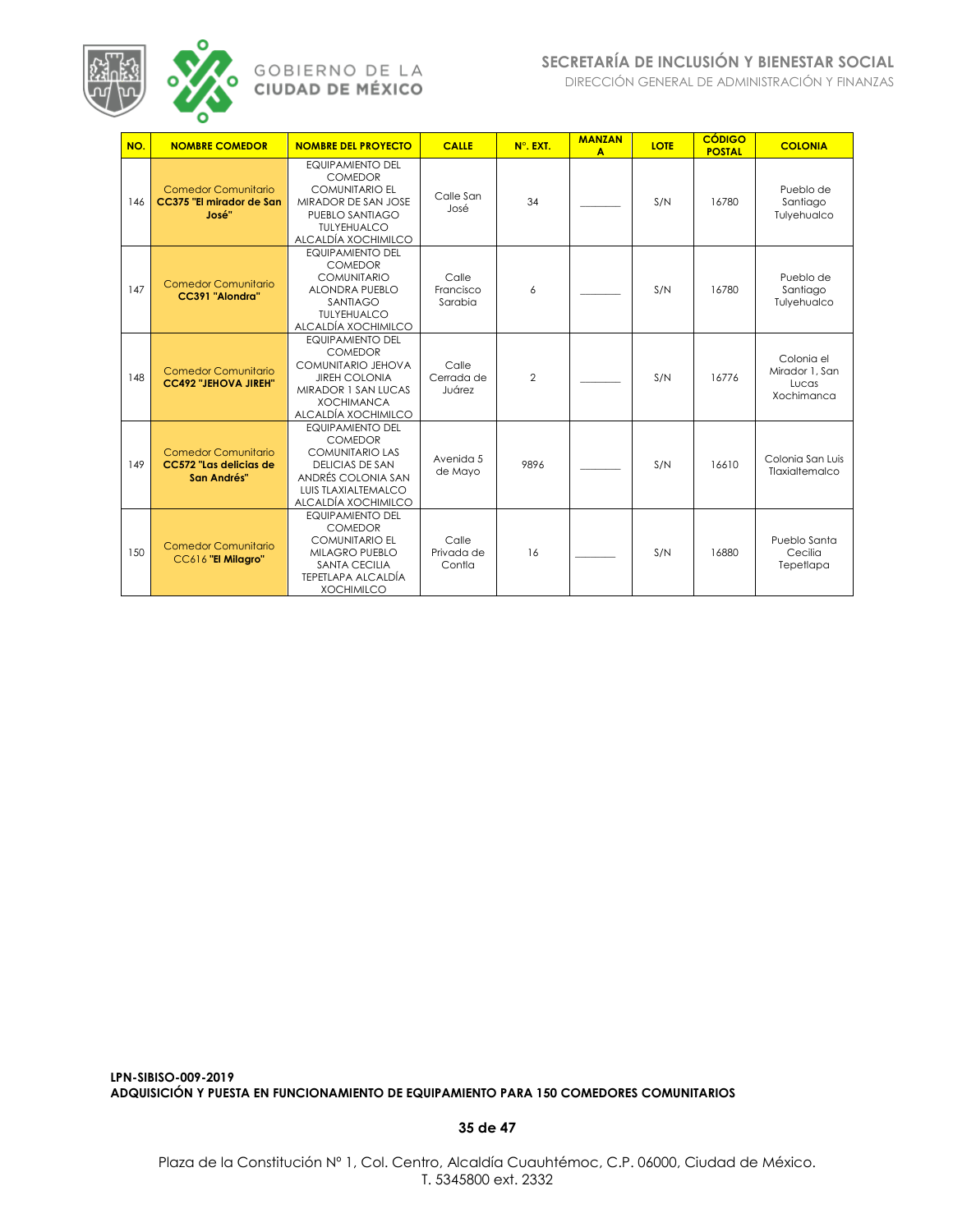

## **ANEXO III**

### **"OBLIGACIONES FISCALES"**

### **LICITACIÓN PÚBLICA NACIONAL No. LPN-SIBISO-009-2019 "ADQUISICIÓN Y PUESTA EN FUNCIONAMIENTO DE EQUIPAMIENTO PARA 150 COMEDORES COMUNITARIOS"**

### **LIC. RAMONA HERNÁNDEZ MORALES DIRECTORA GENERAL DE ADMINISTRACIÓN Y FINANZAS. EN LA SECRETARÍA DE INCLUSIÓN Y BIENESTAR SOCIAL PRESENTE**

El que suscribe \_\_\_\_\_\_\_\_\_\_\_\_\_\_\_\_\_\_\_\_\_\_\_\_, en mi carácter de **(representante legal o lo que aplique)** de la sociedad **(nombre de la persona física o moral licitante)** con R.F.C.,\_\_\_\_\_\_\_\_\_\_\_\_, **declaro bajo protesta de decir verdad,** conocer el contenido del artículo 58, último párrafo de la Ley de Austeridad, Transparencia en Remuneraciones, Prestaciones y Ejercicio de Recursos de la Ciudad de México, aceptando de conformidad los términos de las mismas para la participación de mi representada en esta **Licitación Pública Nacional**:

| <b>IMPUESTO</b>                                                  | <b>APLICA</b> | <b>NO</b><br><b>APLICA</b> | <b>MOTIVO POR EL CUAL</b><br><b>NO LE APLICA ESTE</b><br><b>IMPUESTO</b> |
|------------------------------------------------------------------|---------------|----------------------------|--------------------------------------------------------------------------|
| Impuesto Predial                                                 |               |                            |                                                                          |
| Adquisición<br>Impuesto sobre<br>de<br>Inmuebles                 |               |                            |                                                                          |
| Impuesto sobre Nóminas                                           |               |                            |                                                                          |
| Impuesto sobre Tenencia o Uso de<br>Vehículos                    |               |                            |                                                                          |
| Impuesto sobre la Adquisición de<br>Vehículos Automotores Usados |               |                            |                                                                          |
| Impuesto por la Prestación<br>de<br>Servicios de Hospedaje       |               |                            |                                                                          |
| Derechos por el Suministro de Agua                               |               |                            |                                                                          |

Así mismo manifiesto que la empresa que represento se encuentra en el supuesto de:

| Supuesto                                                             | Aplica | No aplica |
|----------------------------------------------------------------------|--------|-----------|
| La causación de las contribuciones u obligaciones es menor a 5       |        |           |
| (cinco) años debido a que la fecha a partir de la cual se generaron  |        |           |
| es.                                                                  |        |           |
| El domicilio fiscal se encontró en el Distrito Federal dentro de los |        |           |
| últimos 5 (cinco) años.                                              |        |           |
| El domicilio se encuentra fuera del Distrito Federal.                |        |           |
| Se cuenta con la autorización para pago a plazo, y no se ha          |        |           |
| incurrido en algunos de los supuestos que contempla el artículo 58   |        |           |

#### **LPN-SIBISO-009-2019 ADQUISICIÓN Y PUESTA EN FUNCIONAMIENTO DE EQUIPAMIENTO PARA 150 COMEDORES COMUNITARIOS**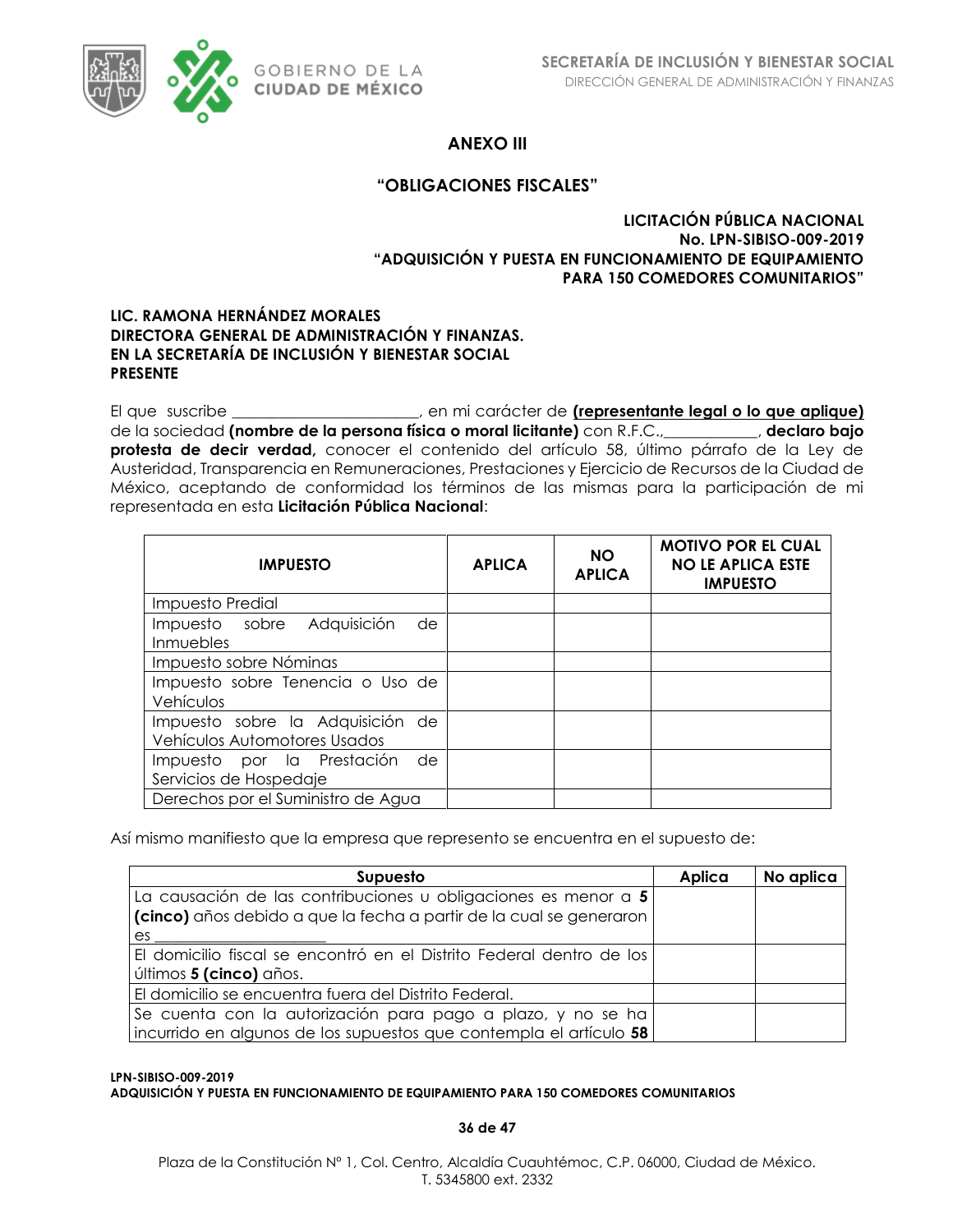

| último párrafo de la Ley de Austeridad, Transparencia en          |  |  |  |  |  |  |
|-------------------------------------------------------------------|--|--|--|--|--|--|
| Remuneraciones, Prestaciones y Ejercicio de Recursos de la Ciudad |  |  |  |  |  |  |
| de México, por lo que cese dicha autorización.                    |  |  |  |  |  |  |
| Se encuentra obligada a dictaminar el cumplimiento de sus         |  |  |  |  |  |  |
| obligaciones o que haya optado por la dictaminación, conforme a   |  |  |  |  |  |  |
| los supuestos que marca la Ley de Austeridad, Transparencia en    |  |  |  |  |  |  |
| Remuneraciones, Prestaciones y Ejercicio de Recursos de la Ciudad |  |  |  |  |  |  |
| de México.                                                        |  |  |  |  |  |  |
| En este caso se precisa que los ejercicios y las contribuciones   |  |  |  |  |  |  |
| dictaminadas son las siguientes:                                  |  |  |  |  |  |  |

### **(LUGAR Y FECHA) PROTESTO LO NECESARIO (NOMBRE Y FIRMA)**

**NOTA 1:** SI LAS CONTRIBUCIONES O LAS OBLIGACIONES FORMALES ES MENOR A CINCO AÑOS, DEBERÁ INDICAR EN SU MANIFIESTO SU CUMPLIMIENTO A PARTIR DE LA FECHA DE LA CUAL SE GENERARON; ASIMISMO, DEBERÁ COMPLEMENTAR SU INFORMACIÓN DE ACUERDO A LO INDICADO EN EL PUNTO 6.1 INCISO H) SEGUNDO PÁRRAFO DE LAS PRESENTES BASES.

**NOTA 2:** ESTE DOCUMENTO DEBERÁ ENTREGARSE EN PAPEL MEMBRETADO DE LA PERSONA FÍSICA O MORAL CON RFC, DOMICILIO FISCAL, TELÉFONO, CORREO ELECTRÓNICO Y FIRMADO EN ORIGINAL POR EL REPRESENTANTE LEGAL O LA PERSONA FÍSICA.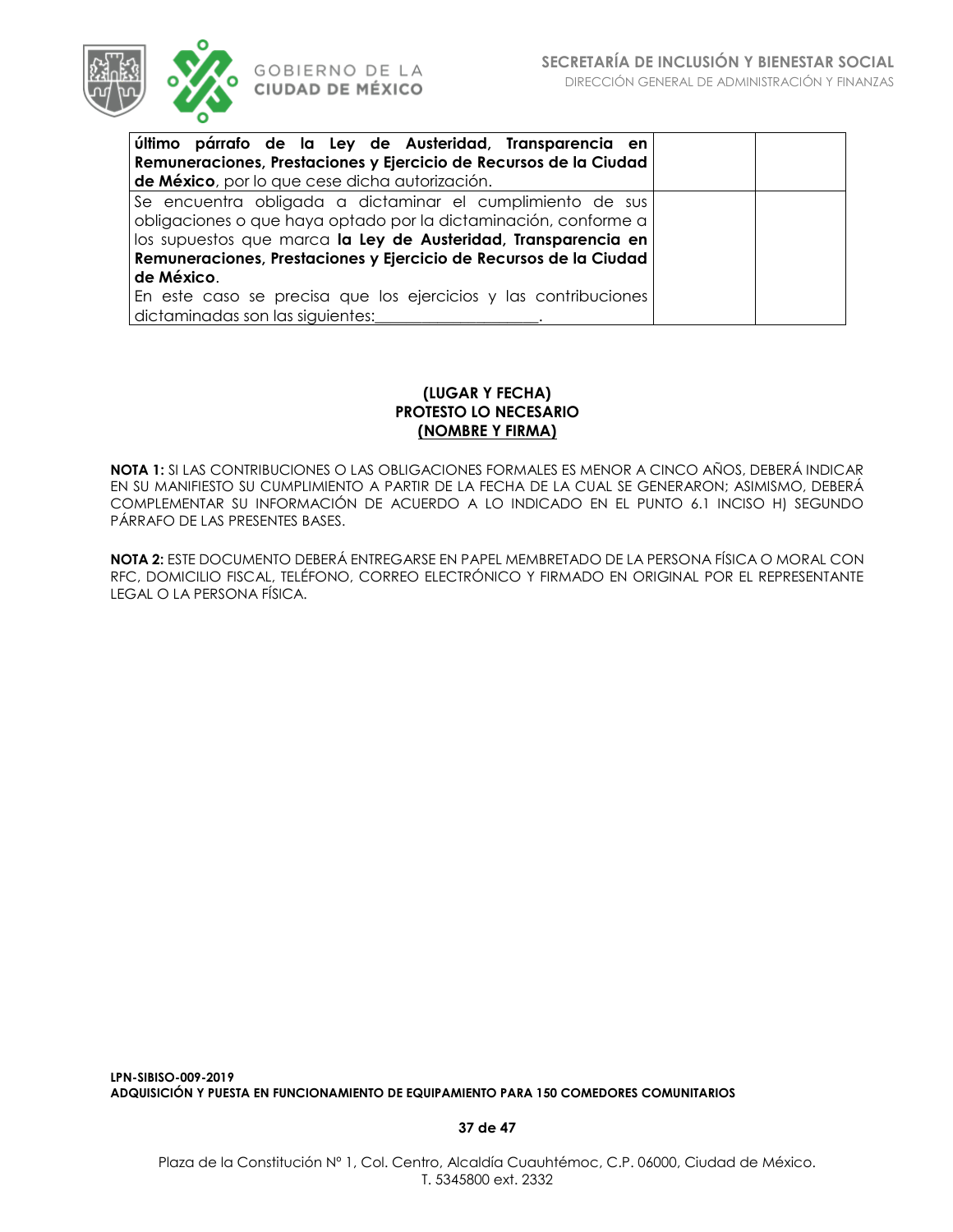

## **ANEXO III-A**

### **"MANIFIESTO DE CONTRIBUCIONES PARA DOMICILIOS FISCALES FUERA DE LA CDMX"**

### **LICITACIÓN PÚBLICA NACIONAL No. LPN-SIBISO-009-2019 "ADQUISICIÓN Y PUESTA EN FUNCIONAMIENTO DE EQUIPAMIENTO PARA 150 COMEDORES COMUNITARIOS"**

### **LIC. RAMONA HERNÁNDEZ MORALES DIRECTORA GENERAL DE ADMINISTRACIÓN Y FINANZAS. EN LA SECRETARÍA DE INCLUSIÓN Y BIENESTAR SOCIAL PRESENTE**

De acuerdo al numeral 5.7.4 inciso II de la Circular Uno 2019, se establece que las personas físicas y/o morales, previo a la formalización del contrato que se les adjudiquen, deberán presentar la constancia de adeudos expedida por la Administración Tributaria que le corresponda o por el Sistema de Aguas de la Ciudad de México, respecto a las siguientes contribuciones: "impuesto predial, impuesto sobre adquisición de inmuebles, impuesto sobre nóminas, impuesto sobre tenencia y uso de vehículos, impuesto sobre prestación de servicios de hospedaje y derechos sobre el suministro de agua"

Al respecto, le informo que *(el domicilio fiscal de mi representada)* ó *(mi domicilio fiscal),* se encuentra en una entidad federativa distinta a la Ciudad de México, por lo que no me aplica lo antes señalado, sin embargo, **bajo protesta de decir verdad declaro** que me encuentro al corriente de los impuestos a los que soy sujeto en mi localidad.

Adicionalmente señalo para oír y recibir toda clase de notificaciones, incluso las de carácter personal el siguiente domicilio ubicado en la Ciudad de México, así como el nombre de la(s) persona(s) que podrá(n) recibir dichas notificaciones.

Calle y Número: Colonia: Alcaldía: Código Postal: Nombre de la(s) persona(s) autorizadas(s): Teléfono:

### **(LUGAR Y FECHA) PROTESTO LO NECESARIO (NOMBRE Y FIRMA)**

**NOTA:** ESTE DOCUMENTO DEBERÁ ENTREGARSE EN PAPEL MEMBRETADO DE LA PERSONA FÍSICA O MORAL CON RFC, DOMICILIO FISCAL, TELÉFONO, CORREO ELECTRÓNICO Y FIRMADO EN ORIGINAL POR EL REPRESENTANTE LEGAL O LA PERSONA FÍSICA.

**LPN-SIBISO-009-2019 ADQUISICIÓN Y PUESTA EN FUNCIONAMIENTO DE EQUIPAMIENTO PARA 150 COMEDORES COMUNITARIOS**

### **38 de 47**

Plaza de la Constitución Nº 1, Col. Centro, Alcaldía Cuauhtémoc, C.P. 06000, Ciudad de México. T. 5345800 ext. 2332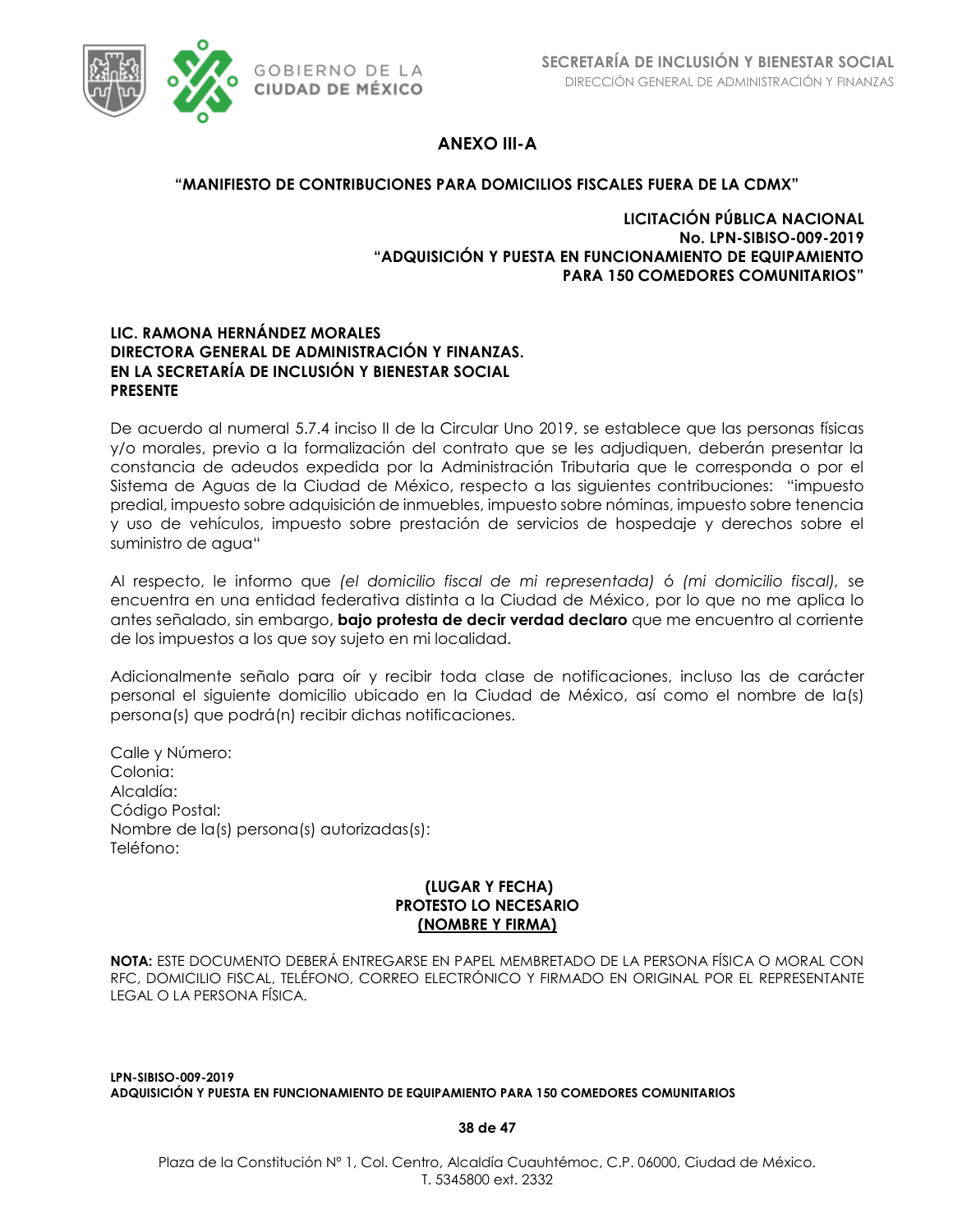

## **ANEXO IV**

## **"DATOS GENERALES DEL LICITANTE" (PERSONAS MORALES)**

**LICITACIÓN PÚBLICA NACIONAL No. LPN-SIBISO-009-2019 "ADQUISICIÓN Y PUESTA EN FUNCIONAMIENTO DE EQUIPAMIENTO PARA 150 COMEDORES COMUNITARIOS"**

#### **LIC. RAMONA HERNÁNDEZ MORALES DIRECTORA GENERAL DE ADMINISTRACIÓN Y FINANZAS. EN LA SECRETARÍA DE INCLUSIÓN Y BIENESTAR SOCIAL PRESENTE**

El que suscribe, en mi carácter de Representante Legal de la Empresa **\_\_\_\_\_\_\_\_\_\_\_\_\_\_\_**, **manifiesto bajo protesta de decir verdad**, que los datos aquí asentados, son ciertos y han sido debidamente verificados, así como que cuento con facultades suficientes para suscribir la propuesta en el presente procedimiento de **Licitación Pública Nacional**.

|                        |                                                                  | <b>EMPRESA</b>                                  |                      |                            |  |  |  |  |
|------------------------|------------------------------------------------------------------|-------------------------------------------------|----------------------|----------------------------|--|--|--|--|
|                        | Razón Social de la Empresa                                       |                                                 |                      | <b>R.F.C.</b>              |  |  |  |  |
|                        |                                                                  |                                                 |                      |                            |  |  |  |  |
|                        |                                                                  | <b>DOMICILIO</b>                                |                      |                            |  |  |  |  |
| Calle                  |                                                                  | Número                                          |                      | Colonia                    |  |  |  |  |
| <b>Código Postal</b>   | Alcaldía o Municipio                                             |                                                 |                      | <b>Entidad Federativa</b>  |  |  |  |  |
|                        |                                                                  |                                                 |                      |                            |  |  |  |  |
| Teléfonos              |                                                                  |                                                 | Correo Electrónico   |                            |  |  |  |  |
|                        |                                                                  |                                                 |                      |                            |  |  |  |  |
|                        |                                                                  | <b>ACTA CONSTITUTIVA</b>                        |                      |                            |  |  |  |  |
| No. de Escritura       |                                                                  | <b>NOTARIO PÚBLICO</b>                          | Fecha                |                            |  |  |  |  |
|                        | <b>Nombre</b>                                                    |                                                 | Número               |                            |  |  |  |  |
|                        |                                                                  |                                                 |                      | Lugar en el cual se dio fe |  |  |  |  |
|                        | REGISTRO PÚBLICO DE LA PROPIEDAD Y DEL COMERCIO                  |                                                 |                      |                            |  |  |  |  |
| No. de folio mercantil |                                                                  |                                                 | Fecha de inscripción |                            |  |  |  |  |
|                        |                                                                  | <b>RELACIÓN DE ACCIONISTAS</b>                  |                      |                            |  |  |  |  |
| Apellido Paterno       |                                                                  | <b>Apellido Materno</b>                         |                      | Nombre (s)                 |  |  |  |  |
|                        |                                                                  |                                                 |                      |                            |  |  |  |  |
|                        |                                                                  |                                                 |                      |                            |  |  |  |  |
|                        |                                                                  | <b>DESCRIPCIÓN DEL OBJETO SOCIAL</b>            |                      |                            |  |  |  |  |
|                        |                                                                  |                                                 |                      |                            |  |  |  |  |
|                        |                                                                  | REFORMAS AL ACTA CONSTITUTIVA                   |                      |                            |  |  |  |  |
|                        |                                                                  |                                                 |                      |                            |  |  |  |  |
|                        |                                                                  | APODERADO O REPRESENTANTE LEGAL                 |                      |                            |  |  |  |  |
| Nombre:                |                                                                  |                                                 |                      |                            |  |  |  |  |
|                        | DOCUMENTO MEDIANTE EL CUAL ACREDITA SU PERSONALIDAD Y FACULTADES |                                                 |                      |                            |  |  |  |  |
| No. de Escritura       |                                                                  | <b>NOTARIO PÚBLICO</b>                          | Fecha                |                            |  |  |  |  |
|                        | <b>Nombre</b>                                                    |                                                 | Número               | Lugar en el cual se otorgo |  |  |  |  |
|                        |                                                                  |                                                 |                      |                            |  |  |  |  |
|                        |                                                                  | REGISTRO PÚBLICO DE LA PROPIEDAD Y DEL COMERCIO |                      |                            |  |  |  |  |
| No. de folio mercantil |                                                                  | Fecha de inscripción                            |                      |                            |  |  |  |  |
|                        |                                                                  |                                                 |                      |                            |  |  |  |  |

#### **(LUGAR Y FECHA) PROTESTO LO NECESARIO (NOMBRE Y FIRMA)**

**NOTA 1:** EL PRESENTE FORMATO PODRÁ SER REPRODUCIDO POR CADA LICITANTE EN EL MODO QUE ESTIME CONVENIENTE, DEBIENDO RESPETAR SU CONTENIDO PREFERENTEMENTE EN EL ORDEN INDICADO.

**NOTA 2:** ESTE DOCUMENTO DEBERÁ ENTREGARSE EN PAPEL MEMBRETADO DE LA PERSONA FÍSICA O MORAL CON RFC, DOMICILIO FISCAL, TELÉFONO, CORREO ELECTRÓNICO Y FIRMADO EN ORIGINAL POR EL REPRESENTANTE LEGAL O LA PERSONA FÍSICA.

**LPN-SIBISO-009-2019 ADQUISICIÓN Y PUESTA EN FUNCIONAMIENTO DE EQUIPAMIENTO PARA 150 COMEDORES COMUNITARIOS**

**39 de 47**

Plaza de la Constitución Nº 1, Col. Centro, Alcaldía Cuauhtémoc, C.P. 06000, Ciudad de México. T. 5345800 ext. 2332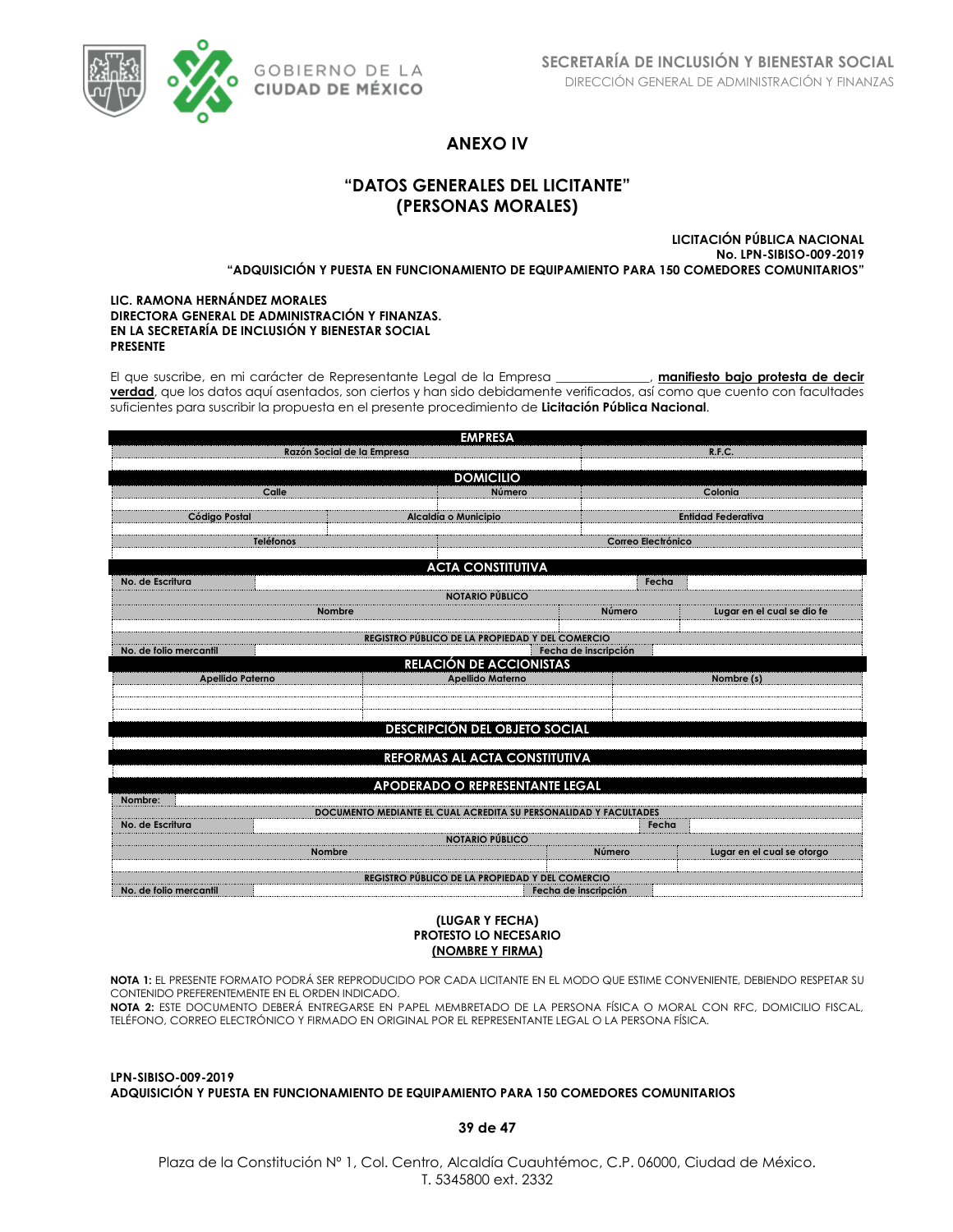

## **ANEXO IV-A**

## **"DATOS GENERALES DEL LICITANTE" (PERSONAS FÍSICAS)**

### **LICITACIÓN PÚBLICA NACIONAL No. LPN-SIBISO-009-2019 "ADQUISICIÓN Y PUESTA EN FUNCIONAMIENTO DE EQUIPAMIENTO PARA 150 COMEDORES COMUNITARIOS"**

### **LIC. RAMONA HERNÁNDEZ MORALES DIRECTORA GENERAL DE ADMINISTRACIÓN Y FINANZAS. EN LA SECRETARÍA DE INCLUSIÓN Y BIENESTAR SOCIAL PRESENTE**

\_\_\_\_\_\_\_\_\_\_\_\_\_\_\_\_\_\_\_\_\_\_\_\_\_\_\_\_\_ manifiesto bajo protesta de decir verdad, que los datos aquí asentados, son ciertos y han sido debidamente verificados, y que cuento con las facultades suficientes para suscribir la propuesta en la presente LICITACIÓN PÚBLICA NACIONAL **No. LPN-SIBISO-009-2019 "ADQUISICIÓN Y PUESTA EN FUNCIONAMIENTO DE EQUIPAMIENTO PARA 150 COMEDORES COMUNITARIOS"**

|                      | <b>DATOS</b>                                   |                           |
|----------------------|------------------------------------------------|---------------------------|
| R.F.C.               |                                                | C.U.R.P.                  |
|                      | <b>DOMICILIO</b>                               |                           |
| Calle                | <b>Número</b>                                  | Colonia                   |
| <b>Código Postal</b> | Alcaldía o Municipio                           | <b>Entidad Federativa</b> |
| <b>Teléfonos</b>     |                                                | Correo Electrónico        |
|                      | <b>DESCRIPCIÓN DE LA ACTIVIDAD EMPRESARIAL</b> |                           |

## **(LUGAR Y FECHA) PROTESTO LO NECESARIO (NOMBRE Y FIRMA)**

**NOTA 1:** EL PRESENTE FORMATO PODRÁ SER REPRODUCIDO POR CADA LICITANTE EN EL MODO QUE ESTIME CONVENIENTE, DEBIENDO RESPETAR SU CONTENIDO PREFERENTEMENTE EN EL ORDEN INDICADO.

**NOTA 2:** ESTE DOCUMENTO DEBERÁ ENTREGARSE EN PAPEL MEMBRETADO DE LA PERSONA FÍSICA O MORAL CON RFC, DOMICILIO FISCAL, TELÉFONO, CORREO ELECTRÓNICO Y FIRMADO EN ORIGINAL POR EL REPRESENTANTE LEGAL O LA PERSONA FÍSICA.

**LPN-SIBISO-009-2019 ADQUISICIÓN Y PUESTA EN FUNCIONAMIENTO DE EQUIPAMIENTO PARA 150 COMEDORES COMUNITARIOS**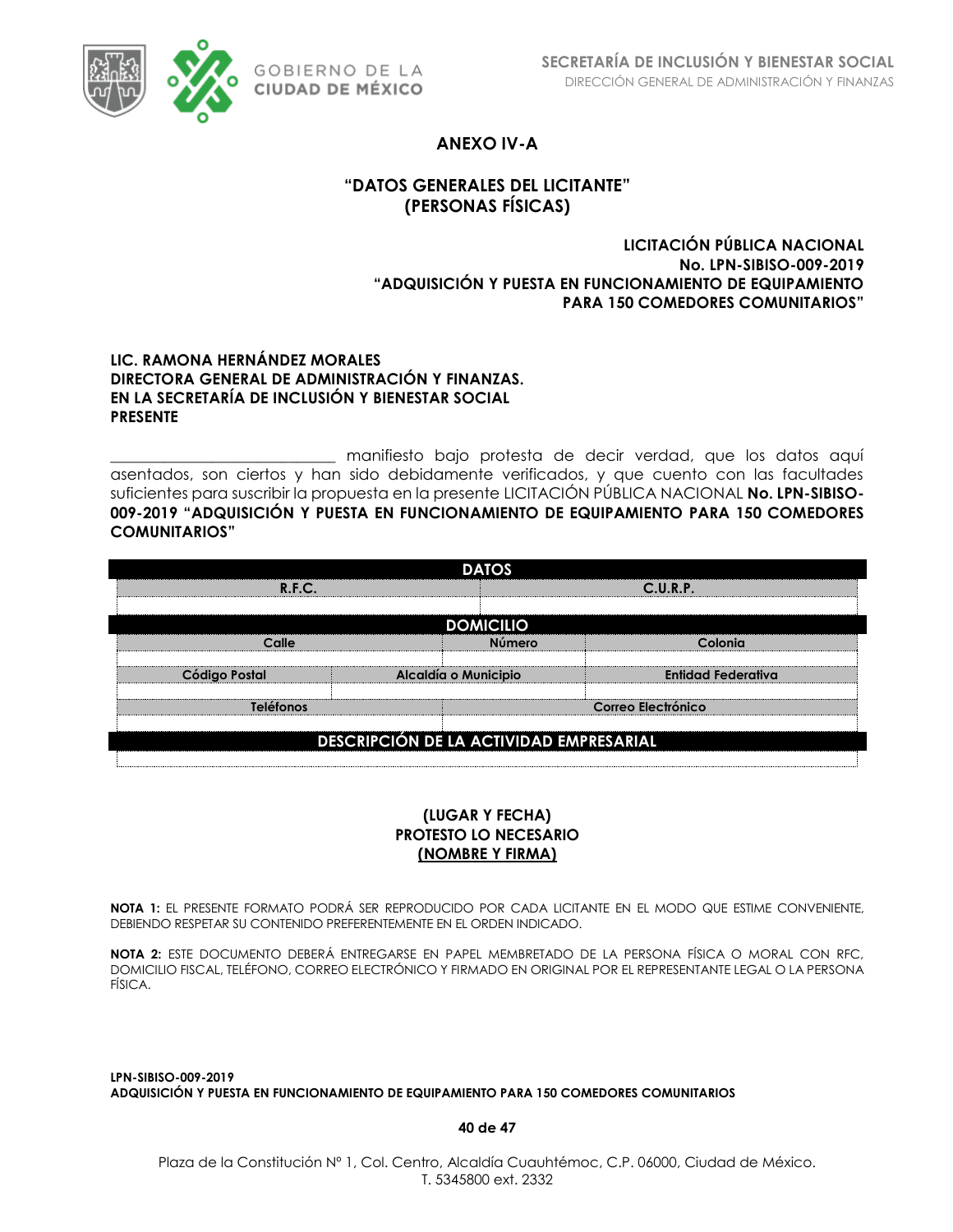

**ANEXO V**

## **CARTA COMPROMISO DE INTEGRIDAD**

## **LICITACIÓN PÚBLICA NACIONAL No. LPN-SIBISO-009-2019 "ADQUISICIÓN Y PUESTA EN FUNCIONAMIENTO DE EQUIPAMIENTO PARA 150 COMEDORES COMUNITARIOS"**

## **LIC. RAMONA HERNÁNDEZ MORALES DIRECTORA GENERAL DE ADMINISTRACIÓN Y FINANZAS. EN LA SECRETARÍA DE INCLUSIÓN Y BIENESTAR SOCIAL PRESENTE**

De conformidad en lo dispuesto en el numeral 5.4.2 de la Circular Uno 2019, **(nombre de la persona física o moral)** , manifiesto bajo protesta de decir verdad que se compromete a no incurrir por nuestra parte o por interpósita persona, en prácticas no éticas o ilegales durante el procedimiento de la licitación pública **(número y nombre de la licitación pública)**<br> **licitación y vigencia del** contrato, y en su caso los convenios que se celebren, incluyendo los actos que de ella se deriven.

## **(LUGAR Y FECHA) PROTESTO LO NECESARIO (NOMBRE Y FIRMA)**

**NOTA :** ESTE DOCUMENTO DEBERÁ ENTREGARSE EN PAPEL MEMBRETADO DE LA PERSONA FÍSICA O MORAL CON RFC, DOMICILIO FISCAL, TELÉFONO, CORREO ELECTRÓNICO Y FIRMADO EN ORIGINAL POR EL REPRESENTANTE LEGAL O LA PERSONA FÍSICA.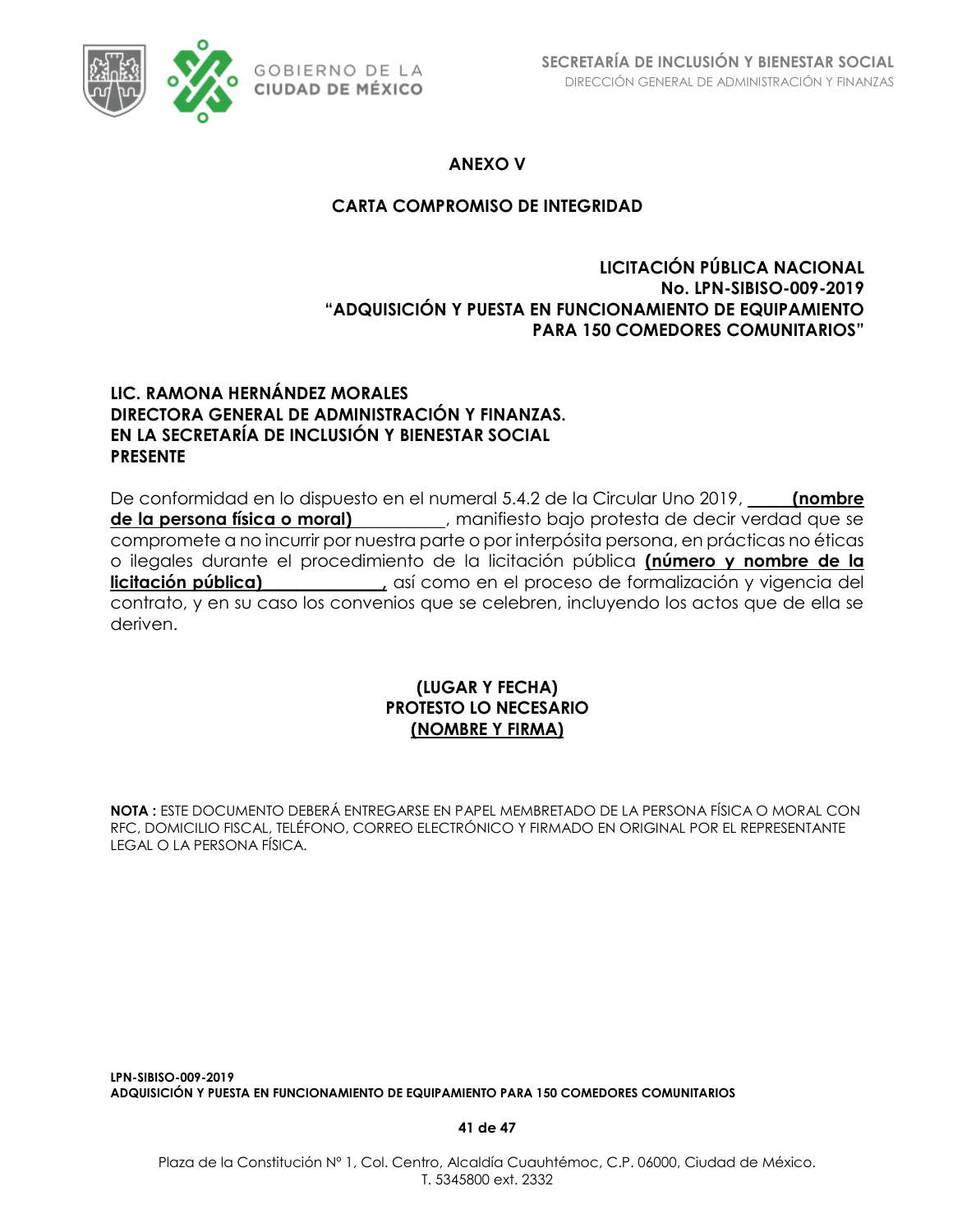

## **ANEXO VI**

## **INFORMACIÓN GENERAL DE LA EMPRESA**

**LICITACIÓN PÚBLICA NACIONAL No. LPN-SIBISO-009-2019 "ADQUISICIÓN Y PUESTA EN FUNCIONAMIENTO DE EQUIPAMIENTO PARA 150 COMEDORES COMUNITARIOS"**

### **LIC. RAMONA HERNÁNDEZ MORALES DIRECTORA GENERAL DE ADMINISTRACIÓN Y FINANZAS. EN LA SECRETARÍA DE INCLUSIÓN Y BIENESTAR SOCIAL PRESENTE**

**NOMBRE DEL REPRESENTANTE LEGAL O DE LA PERSONA FÍSICA (EN SU CASO)**, EN NOMBRE Y REPRESENTACIÓN DE: **(DENOMINACIÓN O RAZÓN SOCIAL)**, DECLARO BAJO PROTESTA DE DECIR VERDAD, QUE LA INFORMACIÓN GENERAL DE LA EMPRESA ES LA SIGUIENTE:

- NOMBRE DE LA EMPRESA (RAZÓN SOCIAL COMPLETA LEGIBLE)
- TIPO DE EMPRESA (INDICAR SI ES MICRO, PEQUEÑA O MEDIANA)
- DOMICILIO DE LA EMPRESA (CON TODOS LOS DATOS COMPLETOS Y LEGIBLES)
- NACIONALIDAD DE LA EMPRESA
- NÚMERO DE EMPLEADOS CONTRATADOS
- ACTIVIDAD DESARROLLADA

PARA IDENTIFICAR EL TIPO DE LA EMPRESA SE ENTENDERÁ LO SIGUIENTE:

- **MICRO EMPRESA**. LA UNIDAD ECONÓMICA QUE PARA EL DESARROLLO DE SU ACTIVIDAD CUENTA HASTA CON 5 EMPLEADOS EN EL CASO DE ACTIVIDAD COMERCIAL, HASTA CON 20 EMPLEADOS EN EL CASO DE SERVICIOS Y HASTA CON 30 EMPLEADOS EN EL CASO DE LA INDUSTRIA.
- **PEQUEÑA EMPRESA** LA UNIDAD ECONÓMICA QUE CUENTA PARA EL DESARROLLO DE SU ACTIVIDAD DE 6 A 20 EMPLEADOS EN EL CASO DE ACTIVIDAD COMERCIAL DE 51 A 100 EMPLEADOS EN EL CASO DE SERVICIOS Y DE 31 A 100 EMPLEADOS EN EL CASO DE LA INDUSTRIA, Y
- **MEDIANA EMPRESA** LA UNIDAD ECONÓMICA QUE CUENTA PARA EL DESARROLLO DE SU ACTIVIDAD DE 21 A 100 EMPLEADOS EN EL CASO DE ACTIVIDAD COMERCIAL DE 51 A 100 EMPLEADOS EN EL CASO DE SERVICIOS Y DE 101 A 500 EMPLEADOS EN EL CASO DE LA INDUSTRIA.

### **(LUGAR Y FECHA) PROTESTO LO NECESARIO (NOMBRE Y FIRMA)**

**NOTA :** ESTE DOCUMENTO DEBERÁ ENTREGARSE EN PAPEL MEMBRETADO DE LA PERSONA FÍSICA O MORAL CON RFC, DOMICILIO FISCAL, TELÉFONO, CORREO ELECTRÓNICO Y FIRMADO EN ORIGINAL POR EL REPRESENTANTE LEGAL O LA PERSONA FÍSICA.

**LPN-SIBISO-009-2019 ADQUISICIÓN Y PUESTA EN FUNCIONAMIENTO DE EQUIPAMIENTO PARA 150 COMEDORES COMUNITARIOS**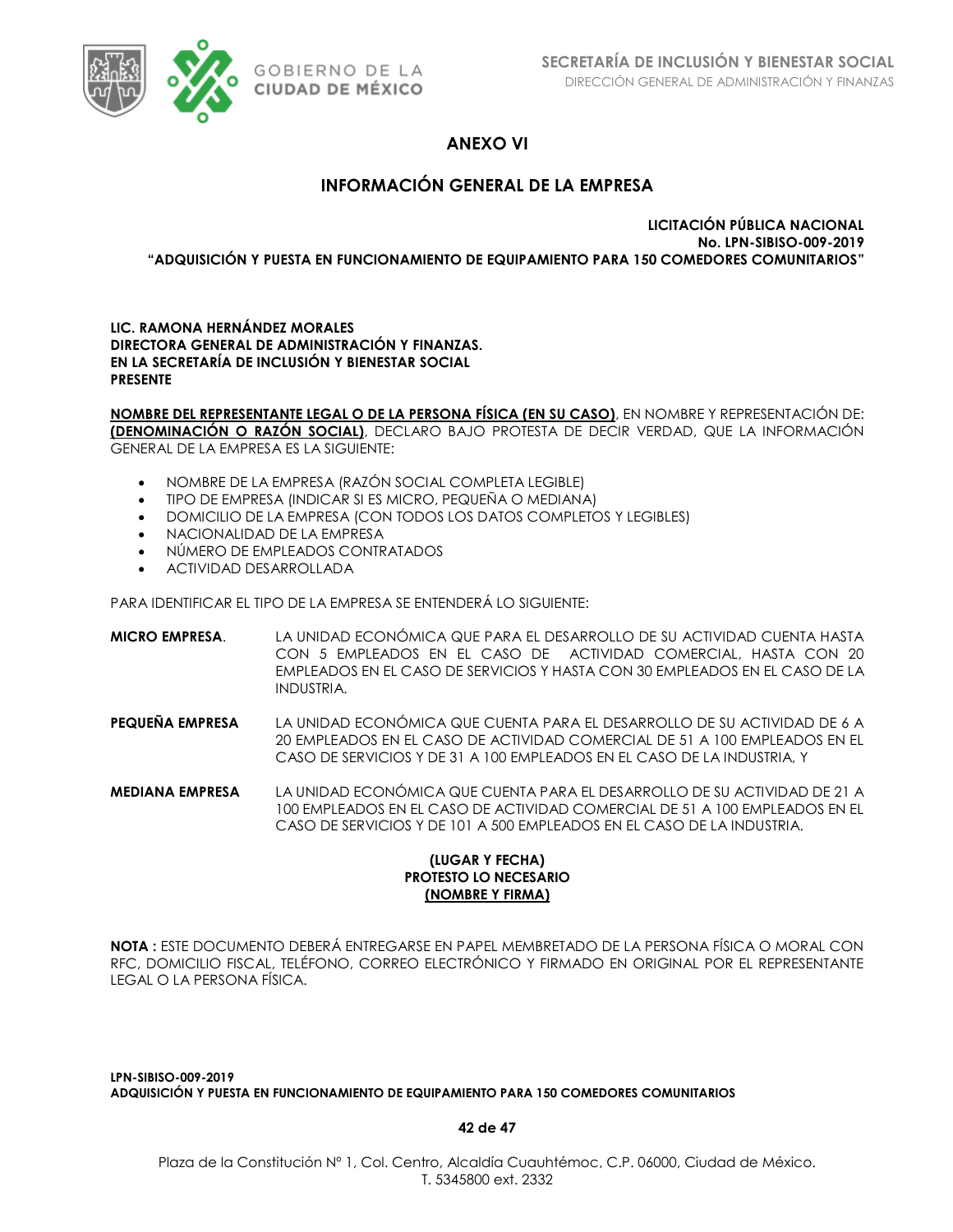

## **ANEXO VII**

## **PROPUESTA TÉCNICA**

## **LICITACIÓN PÚBLICA NACIONAL No. LPN-SIBISO-009-2019 "ADQUISICIÓN Y PUESTA EN FUNCIONAMIENTO DE EQUIPAMIENTO PARA 150 COMEDORES COMUNITARIOS"**

## **LIC. RAMONA HERNÁNDEZ MORALES DIRECTORA GENERAL DE ADMINISTRACIÓN Y FINANZAS. EN LA SECRETARÍA DE INCLUSIÓN Y BIENESTAR SOCIAL PRESENTE**

| <b>PARTIDA</b> | <b>DESCRIPCIÓN DEL BIEN</b> | <b>CANTIDAD</b> | <b>UNIDAD</b> | MARCA /<br><b>MODELO</b> |
|----------------|-----------------------------|-----------------|---------------|--------------------------|
|                |                             |                 |               |                          |
|                |                             |                 |               |                          |
|                |                             |                 |               |                          |
|                |                             |                 |               |                          |
|                |                             |                 |               |                          |

### **CONDICIONES:**

**PLAZO DE ENTREGA: GARANTÍA DE LOS BIENES: VIGENCIA DE LA OFERTA: GRADO DE INTEGRACIÓN NACIONAL: PAÍS DE ORIGEN:**

## **(LUGAR Y FECHA) PROTESTO LO NECESARIO (NOMBRE Y FIRMA)**

**NOTA :** ESTE DOCUMENTO DEBERÁ ENTREGARSE EN PAPEL MEMBRETADO DE LA PERSONA FÍSICA O MORAL CON RFC, DOMICILIO FISCAL, TELÉFONO, CORREO ELECTRÓNICO Y FIRMADO EN ORIGINAL POR EL REPRESENTANTE LEGAL O LA PERSONA FÍSICA.

**LPN-SIBISO-009-2019 ADQUISICIÓN Y PUESTA EN FUNCIONAMIENTO DE EQUIPAMIENTO PARA 150 COMEDORES COMUNITARIOS**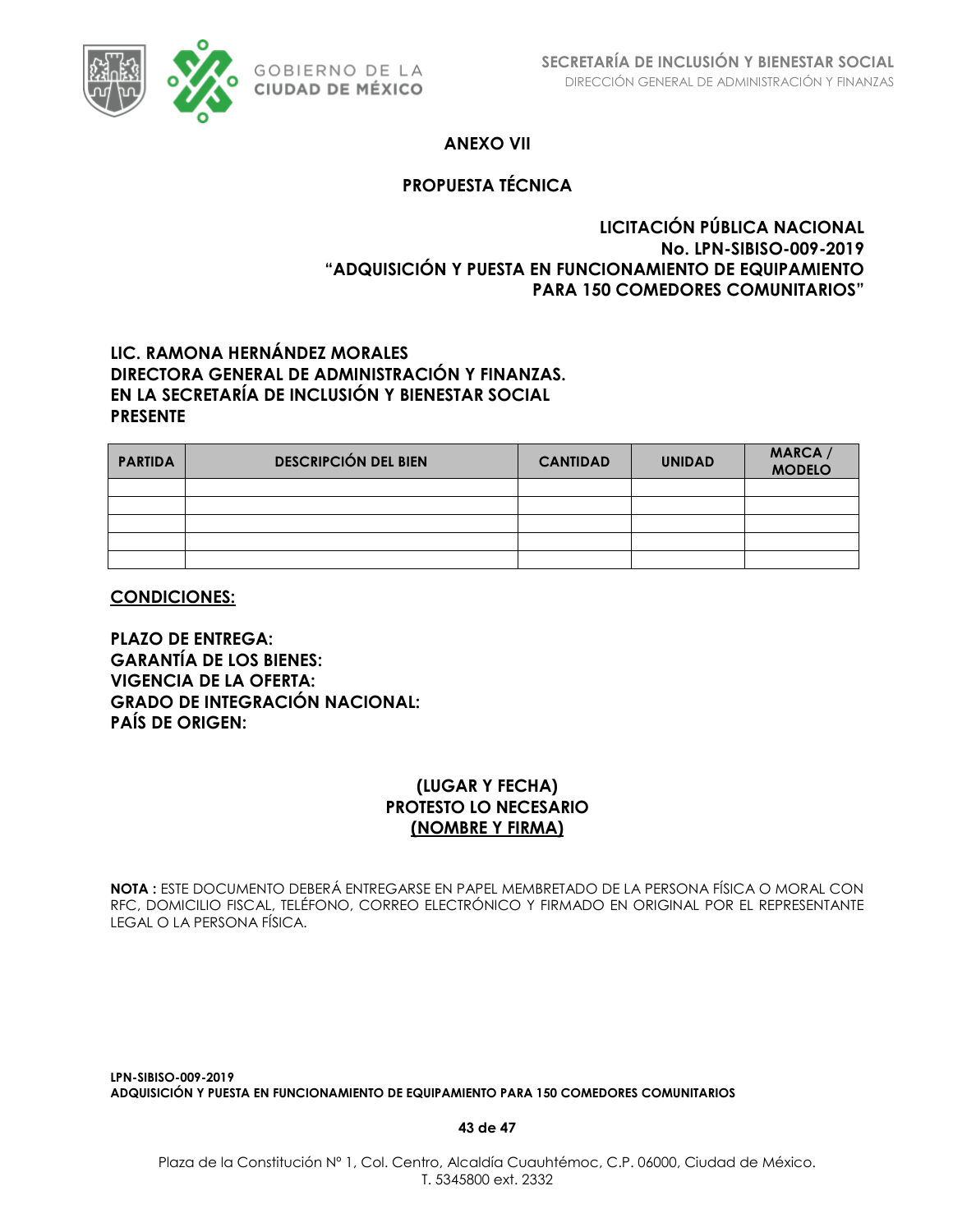

## **ANEXO VIII**

## **PROPUESTA ECONÓMICA**

## **LICITACIÓN PÚBLICA NACIONAL No. LPN-SIBISO-009-2019 "ADQUISICIÓN Y PUESTA EN FUNCIONAMIENTO DE EQUIPAMIENTO PARA 150 COMEDORES COMUNITARIOS"**

## **LIC. RAMONA HERNÁNDEZ MORALES DIRECTORA GENERAL DE ADMINISTRACIÓN Y FINANZAS. EN LA SECRETARÍA DE INCLUSIÓN Y BIENESTAR SOCIAL PRESENTE**

| <b>PARTIDA</b> | <b>DESCRIPCIÓN DEL BIEN</b> | <b>CANTIDAD</b> | <b>UNIDAD</b> | <b>MARCA</b> /<br><b>MODELO</b> | <b>PRECIO</b><br><b>UNITARIO</b> | <b>PRECIO</b><br><b>TOTAL</b> |
|----------------|-----------------------------|-----------------|---------------|---------------------------------|----------------------------------|-------------------------------|
|                |                             |                 |               |                                 |                                  |                               |
|                |                             |                 |               |                                 |                                  |                               |
|                |                             |                 |               |                                 |                                  |                               |
|                |                             |                 |               |                                 |                                  |                               |
|                |                             |                 |               |                                 |                                  |                               |
|                |                             |                 |               |                                 | <b>SUBTOTAL</b>                  |                               |
|                |                             |                 |               |                                 | +16% I.V.A.                      |                               |
|                |                             |                 |               |                                 | <b>TOTAL</b>                     |                               |

**(Monto Total con Letra)**

**PLAZO DE ENTREGA: GARANTÍA DE LOS BIENES: VIGENCIA DE LA OFERTA: GRADO DE INTEGRACIÓN NACIONAL: PAÍS DE ORIGEN:**

## **(LUGAR Y FECHA) PROTESTO LO NECESARIO (NOMBRE Y FIRMA)**

**NOTA :** ESTE DOCUMENTO DEBERÁ ENTREGARSE EN PAPEL MEMBRETADO DE LA PERSONA FÍSICA O MORAL CON RFC, DOMICILIO FISCAL, TELÉFONO, CORREO ELECTRÓNICO Y FIRMADO EN ORIGINAL POR EL REPRESENTANTE LEGAL O LA PERSONA FÍSICA.

**LPN-SIBISO-009-2019 ADQUISICIÓN Y PUESTA EN FUNCIONAMIENTO DE EQUIPAMIENTO PARA 150 COMEDORES COMUNITARIOS**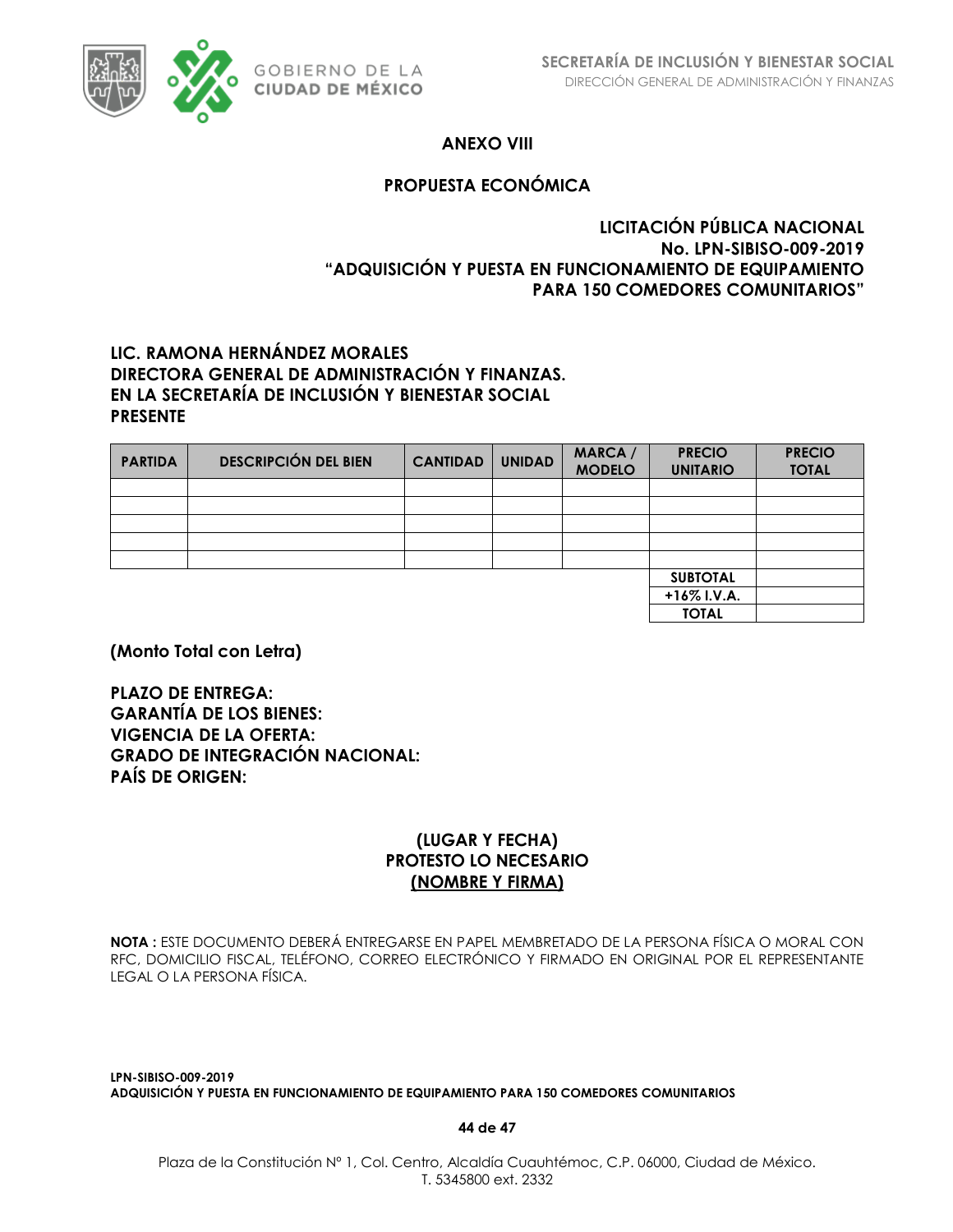

## **ANEXO IX**

## **REQUISITOS BÁSICOS DEL MODELO DE TEXTO DE FIANZA DE FORMALIDAD DE PROPUESTAS**

\_\_\_\_\_\_\_\_(1)\_\_\_\_\_\_\_\_ EN EJERCICIO DE LA AUTORIZACIÓN QUE LE FUE CONCEDIDA POR LA SECRETARÍA DE HACIENDA Y CRÉDITO PÚBLICO, SE CONSTITUYE FIADORA HASTA POR LA SUMA DE \_\_\_\_\_\_\_\_(2)\_\_\_\_\_\_\_\_ M/N, A FAVOR DE LA **SECRETARÍA DE ADMINISTRACIÓN Y FINANZAS DEL GOBIERNO DE LA CIUDAD DE MÉXICO** PARA GARANTIZAR POR (3) CON DOMICILIO EN  $(4)$ , EL SOSTENIMIENTO DE LA PROPUESTA PRESENTADA PARA PARTICIPAR EN EL PROCEDIMIENTO DE LICITACIÓN PÚBLICA NACIONAL No (5) , CONVOCADA POR EL GOBIERNO DE LA CIUDAD DE MÉXICO, A TRAVÉS DE LA SECRETARIA DE INCLUSIÓN Y BIENESTAR SOCIAL, TENIENDO POR OBJETO LA ADQUISICIÓN DE (6) . ESTA GARANTÍA ESTARÁ VIGENTE HASTA QUE EL GOBIERNO DE LA CIUDAD DE MÉXICO MANIFIESTE EXPRESAMENTE POR ESCRITO LA DEVOLUCIÓN PARA SU CANCELACIÓN, DE CONFORMIDAD CON LA LEY DE ADQUISICIONES PARA EL DISTRITO FEDERAL, SU REGLAMENTO Y DEMÁS QUE RESULTEN APLICABLES. (FIN DE TEXTO).

EN EL CASO DE QUE LA PRESENTE FIANZA SE HAGA EXIGIBLE A LA 11 [1] [65TA ACEPTA EXPRESAMENTE SOMETERSE A LO ESTABLECIDO EN LA LEY DE ADQUISICIONES PARA EL DISTRITO FEDERAL, SU REGLAMENTO Y LO ESTIPULADO EN LAS POLÍTICAS ADMINISTRATIVAS BASES Y LINEAMIENTOS EN MATERIA DE ADQUISICIONES PARA EL DISTRITO FEDERAL, ASÍ COMO AL PROCEDIMIENTO DE EJECUCIÓN ESTABLECIDO EN LOS ARTÍCULOS 178, 279, 280, 282, 283 Y 293 DE LA LEY DE INSTITUCIONES DE SEGUROS Y DE FIANZAS, ASIMISMO, RENUNCIO AL DERECHO QUE LE OTORGUE EL ARTICULO 179 DE LA CITADA LEY.

### **NOTAS:**

- (1) NOMBRE DE LA AFIANZADORA.
- (2) IMPORTE EN MONEDA NACIONAL CON NÚMERO Y LETRA, SEGÚN LA MAGNITUD DE LA COTIZACIÓN SIN CONSIDERAR EL IMPUESTO AL VALOR AGREGADO.
- (3) RAZÓN SOCIAL DE LA EMPRESA.
- (4) DOMICILIO FISCAL DE LA EMPRESA.
- (5) NÚMERO DE LICITACIÓN
- (6) OBJETO DE LA LICITACIÓN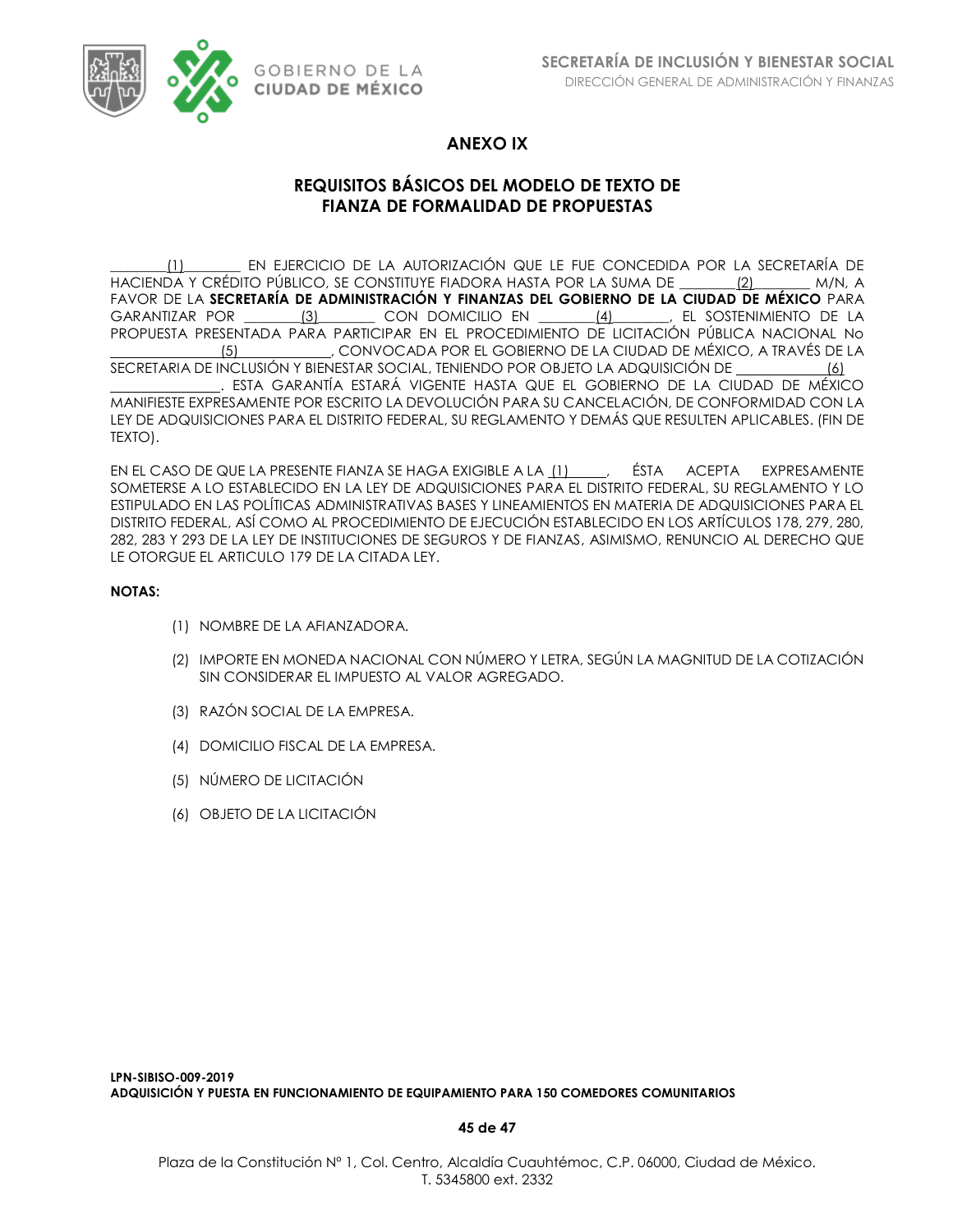

### **ANEXO X**

## **REQUISITOS BÁSICOS DEL MODELO DE TEXTO DE FIANZA DE CUMPLIMIENTO DE CONTRATO Y CALIDAD**

FIANZAS [1] EN EJERCICIO DE LA AUTORIZACIÓN QUE LE FUE CONCEDIDA POR LA SECRETARÍA DE HACIENDA Y CRÉDITO PÚBLICO, SE CONSTITUYE FIADORA HASTA POR LA SUMA DE\_\_\_\_\_\_\_\_(2)\_\_\_\_\_\_M/N,

#### **ANTE: LA SECRETARÍA DE ADMINISTRACIÓN Y FINANZAS DEL GOBIERNO DE LA CIUDAD DE MÉXICO.**

PARA GARANTIZAR POR \_\_\_\_\_\_\_\_(3)\_\_\_\_\_\_EL CUMPLIMIENTO DE TODAS Y CADA UNA DE LAS OBLIGACIONES CONTRACTUALES Y PENAS CONVENCIONALES, ASÍ COMO LA BUENA CALIDAD DE LOS BIENES**,** DERIVADO DEL CONTRATO DE ADQUISICIÓN NUMERO \_\_\_\_\_\_\_\_(4)\_\_\_\_\_\_, DE FECHA \_\_\_\_\_\_\_\_(5)\_\_\_\_\_\_, POR UN IMPORTE DE \$\_\_\_\_\_(6)\_\_\_\_\_\_, (CON NUMERO Y LETRA) \_\_\_\_\_\_\_\_(7)\_\_\_\_\_\_, PARA LA ADQUISICIÓN DE \_\_\_\_\_\_\_\_(8)\_\_\_\_\_\_,CON PLAZO DE ENTREGA DEL \_\_\_\_\_\_\_\_(9)\_\_\_\_\_\_, DERIVADO DEL PROCEDIMIENTO DE **LICITACIÓN PÚBLICA NACIONAL**\_\_\_\_\_\_\_\_(10)\_\_\_\_\_\_, QUE CELEBRAN POR UNA PARTE LA ADMINISTRACIÓN PÚBLICA DELA CIUDAD DE MÉXICO, REPRESENTADA POR LA **LIC. RAMONA HERNÁNDEZ MORALES, DIRECTORA GENERAL DE ADMINISTRACIÓN Y FINANZAS EN LA SECRETARÍA DE INCLUSIÓN Y BIENESTAR SOCIAL** Y POR LA OTRA \_\_\_\_\_\_\_\_(3)\_\_\_\_\_\_, CON R.F.C.: \_\_\_\_\_\_\_\_(11)\_\_\_\_\_\_, CON DOMICILIO EN \_\_\_\_\_\_\_\_(12)\_\_\_\_\_\_, LA COMPAÑÍA AFIANZADORA EXPRESAMENTE DECLARA:

- A) QUE LA FIANZA SE OTORGA ATENDIENDO A TODAS LAS ESTIPULACIONES CONTENIDAS EN EL CONTRATO.
- B)QUE EN EL CASO DE QUE SE PRORROGUE EL PLAZO ESTABLECIDO PARA LA ENTREGA DE LOS BIENES OBJETOS DE LA PRESENTE LICITACIÓN QUE SE GARANTIZAN CON LA FIANZA, O EXISTA ESPERA, SU VIGENCIA QUEDARÁ AUTOMÁTICAMENTE PRORROGADA EN CONCORDANCIA DE DICHA PRÓRROGA O ESPERA;
- C) LA FIANZA GARANTIZA LOS BIENES OBJETO DEL CONTRATO DE CONFORMIDAD CON LA AUTORIZACIÓN DEL GOBIERNO DE LA CIUDAD DE MÉXICO /SECRETARÍA DE INCLUSIÓN Y BIENESTAR SOCIAL.
- D) QUE EN CASO DE QUE EL FIADO NO REALICE LA SUSTITUCIÓN DE ESTA FIANZA POR LA DE VICIOS OCULTOS, ACEPTA QUE ESTA FIANZA SE PRORROGUE POR UN **AÑO** DE VIGENCIA DEL CONTRATO Y CONVENIO, PARA RESPONDER DE LOS DEFECTOS QUE RESULTAREN DE LOS BIENES DE \_\_\_\_\_\_\_\_(8)\_\_, DE LOS VICIOS OCULTOS Y DE CUALQUIER OTRA RESPONSABILIDAD EN QUE HUBIERE INCURRIDO.
- E)QUE PARA CANCELAR LA FIANZA SERÁ REQUISITO INDISPENSABLE LA SOLICITUD EXPRESA Y POR ESCRITO DEL GOBIERNO DE LA CIUDAD DE MÉXICO A TRAVÉS DE LA SECRETARÍA DE INCLUSIÓN Y BIENESTAR SOCIAL
- F) EN EL CASO DE QUE LA PRESENTE FIANZA SE HAGA EXIGIBLE A LA \_\_\_\_\_\_\_\_(1)\_\_, ÉSTA ACEPTA EXPRESAMENTE SOMETERSE A LO ESTABLECIDO EN LA LEY DE ADQUISICIONES PARA EL DISTRITO FEDERAL, SU REGLAMENTO Y LO ESTIPULADO EN LAS POLÍTICAS ADMINISTRATIVAS BASES Y LINEAMIENTOS EN MATERIA DE ADQUISICIONES PARA LA CIUDAD MÉXICO, ASÍ COMO AL PROCEDIMIENTO DE EJECUCIÓN ESTABLECIDO EN LOS ARTÍCULOS 178, 279, 280, 282, 283 Y 293 DE LA LEY DE INSTITUCIONES DE SEGUROS Y DE FIANZAS, ASIMISMO, RENUNCIO AL DERECHO QUE LE OTORGUE EL ARTICULO 179 DE LA CITADA LEY.
- G) LA \_\_\_\_\_\_\_<u>(1)</u>\_, PAGARÁ A LA SECRETARÍA DE ADMINISTRACIÓN Y FINANZAS DE LA CIUDAD DE MÉXICO EN TÉRMINOS DE LA LEY, LA<br>CANTIDAD DE \${2}, LA FIANZA SE CANCELARÁ CUANDO EL FIADO HAYA CUMPLIDO CON TODAS LAS OBLIGACIONES QU  $$$  (2) La FIANZA SE CANCELARÁ CUANDO EL FIADO HAYA CUMPLIDO CON TODAS LAS OBLIGACIONES QUE SE DERIVEN DEL CONTRATO.

#### **NOTAS:**

- ( 1 ) NOMBRE DE LA AFIANZADORA.
- IMPORTE EN MONEDA NACIONAL CON NÚMERO Y LETRA POR EL 15% DEL MONTO TOTAL DEL CONTRATO ADJUDICADO SIN CONSIDERAR I.V.A..
- ( 3 ) DENOMINACIÓN O RAZÓN SOCIAL DE LA PERSONA FÍSICA O MORAL
- ( 4 ) NÚMERO DEL CONTRATO
- ( 5 ) FECHA DEL CONTRATO ADJUDICADO (DIA/MES/AÑO)<br>( 6 ) MPORTE DEL CONTRATO CON NÚMERO NO INCLUYEN
- IMPORTE DEL CONTRATO CON NÚMERO NO INCLUYENDO IVA
- ( 7 ) IMPORTE DEL CONTRATO CON LETRA
- ( 8 ) OBJETO DEL CONTRATO
- ( 9 ) PERIODO DE ENTREGA: DEL (DIA/MES/AÑO) AL (DIA/MES/AÑO) NÚMERO Y CONCEPTO DE LA LICITACIÓN PÚBLICA NACIONAL
- 
- ( 11 ) R.F.C. DE LA PERSONA FÍSICA O MORAL
- ( 12 ) DOMICILIO FISCAL DE LA PERSONA FÍSICA O MORAL (CALLE, COLONIA, DELEGACIÓN Y C.P.)

#### **LA FIANZA DEBERÁ TRAER NOMBRE Y CARGO DE QUIEN LA FIRME.**

**LPN-SIBISO-009-2019 ADQUISICIÓN Y PUESTA EN FUNCIONAMIENTO DE EQUIPAMIENTO PARA 150 COMEDORES COMUNITARIOS**